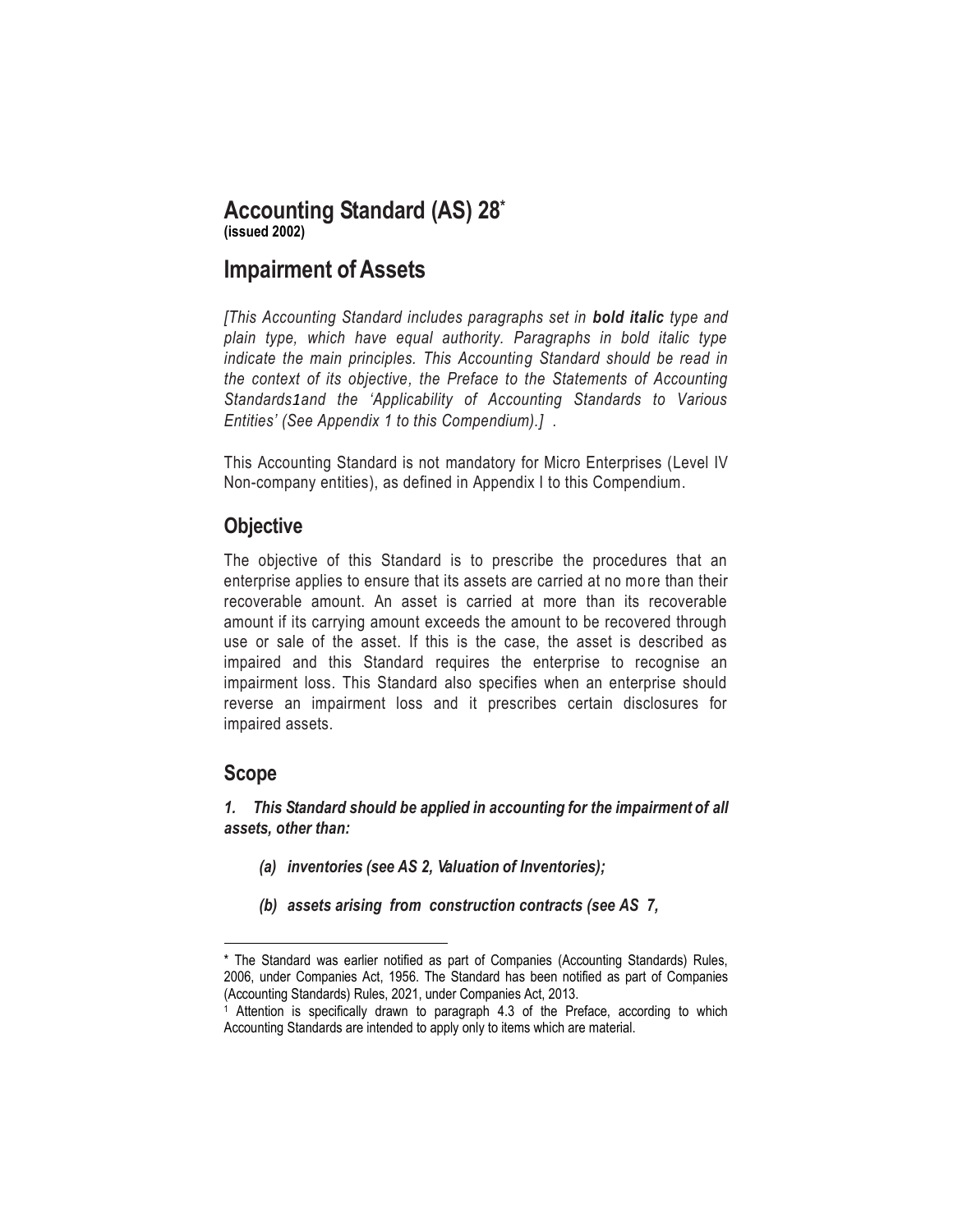*Construction Contracts);*

- *(c) financial assets<sup>2</sup> , including investments that are included in the scope of AS 13, Accounting for Investments; and*
- *(d) deferred tax assets (see AS 22, Accounting for Taxes on Income).*

2. This Standard does not apply to inventories, assets arising from construction contracts, deferred tax assets or investments because existing Accounting Standards applicable to these assets already contain specific requirements for recognising and measuring the impairment related to these assets.

3. This Standard applies to assets that are carried at cost. It also applies to assets that are carried at revalued amounts in accordance with other applicable Accounting Standards. However, identifying whether a revalued asset may be impaired depends on the basis used to determine the fair value of the asset:

- (a) if the fair value of the asset is its market value, the only difference between the fair value of the asset and its net selling price is the direct incremental costs to dispose of the asset:
	- (i) if the disposal costs are negligible, the recoverable amount of the revalued asset is necessarily close to, or greater than, its revalued amount (fair value). In this case, after the revaluation requirements have been applied, it is unlikely that the revalued asset is impaired and recoverable amount need not be estimated; and
	- (ii) if the disposal costs are not negligible, net selling price of the revalued asset is necessarily less than its fair value. Therefore, the revalued asset will be impaired if its value in use is less than its revalued amount (fair value). In this case, after

-

<sup>2</sup> A financial asset is any asset that is:

<sup>(</sup>a) cash;

<sup>(</sup>b) a contractual right to receive cash or another financial asset from another enterprise;

<sup>(</sup>c) a contractual right to exchange financial instruments with another enterprise under conditions that are potentially favourable; or

<sup>(</sup>d) an ownership interest in another enterprise.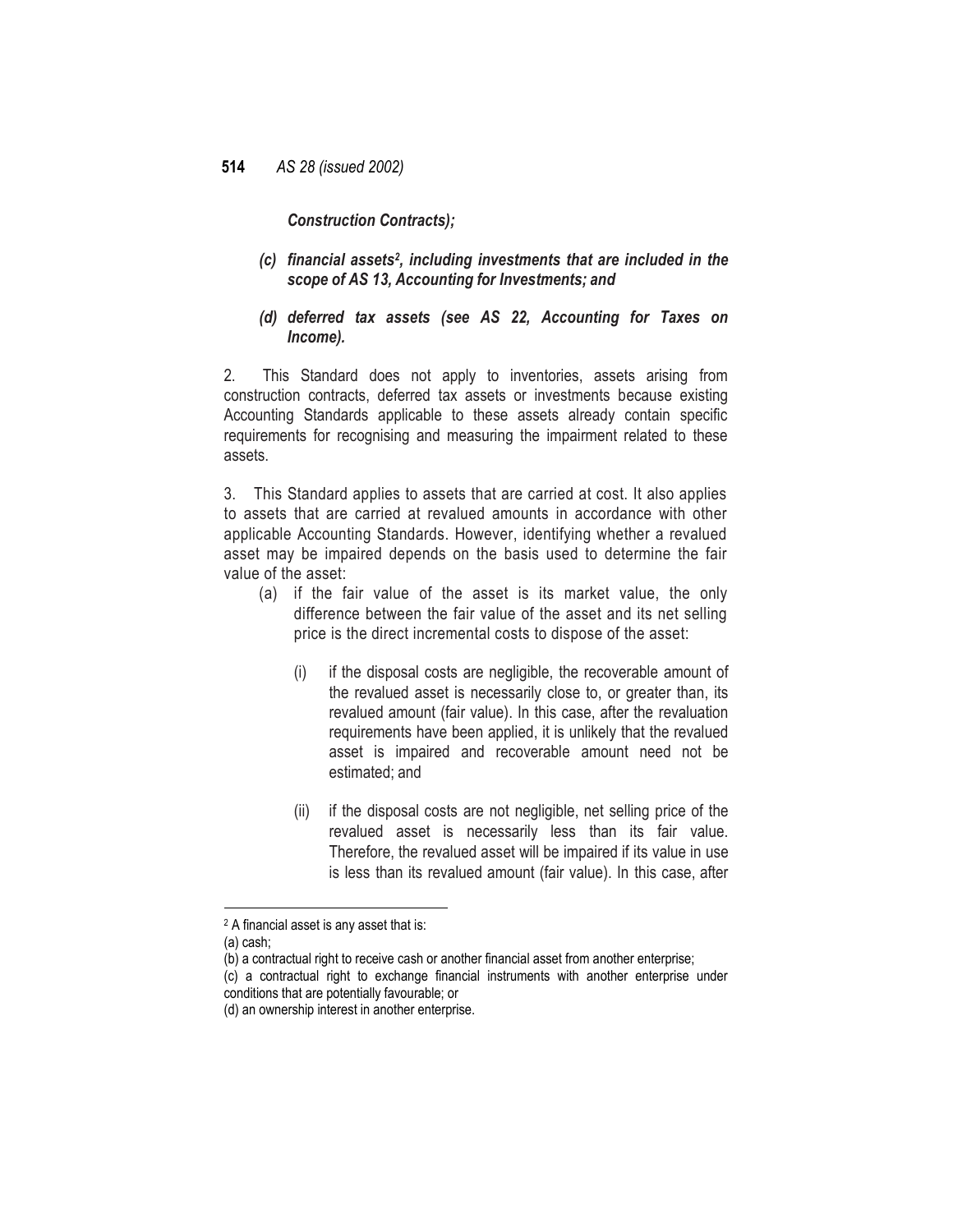the revaluation requirements have been applied, an enterprise applies this Standard to determine whether the asset may be impaired; and

(b) if the asset's fair value is determined on a basis other than its market value, its revalued amount (fair value) may be greater or lower than its recoverable amount. Hence, after the revaluation requirements have been applied, an enterprise applies this Standard to determine whether the asset may be impaired.

# **Definitions**

*4. The following terms are used in this Standard with the meanings specified:*

*4.1 Recoverable amount is the higher of an asset's net selling price and its value in use.*

*4.2 Value in use is the present value of estimated future cash flows expected to arise from the continuing use of an asset and from its disposal at the end of its useful life.*

*Provided that in the context of Small and Medium-sized Companies and Small and Medium-sized Enterprises (SMEs) (Level III and II non-company entities), as defined in Appendix 1 to this Compendium, the definition of the term 'value in use' would read as follows:*

*"Value in use is the present value of estimated future cash flows expected to arise from the continuing use of an asset and from its disposal at the end of its useful life, or a reasonable estimate thereof. "*

#### *Explanation:*

*The definition of the term 'value in use' in the proviso implies that instead of using the present value technique, a reasonable estimate of the 'value in use' can be made. Consequently, if an SMC /SME chooses to measure the 'value in use' by not using the present value technique, the relevant provisions of AS 28, such as discount rate etc., would not be applicable to such an SMC/SME.*

*4.3 Net selling price is the amount obtainable from the sale of an asset*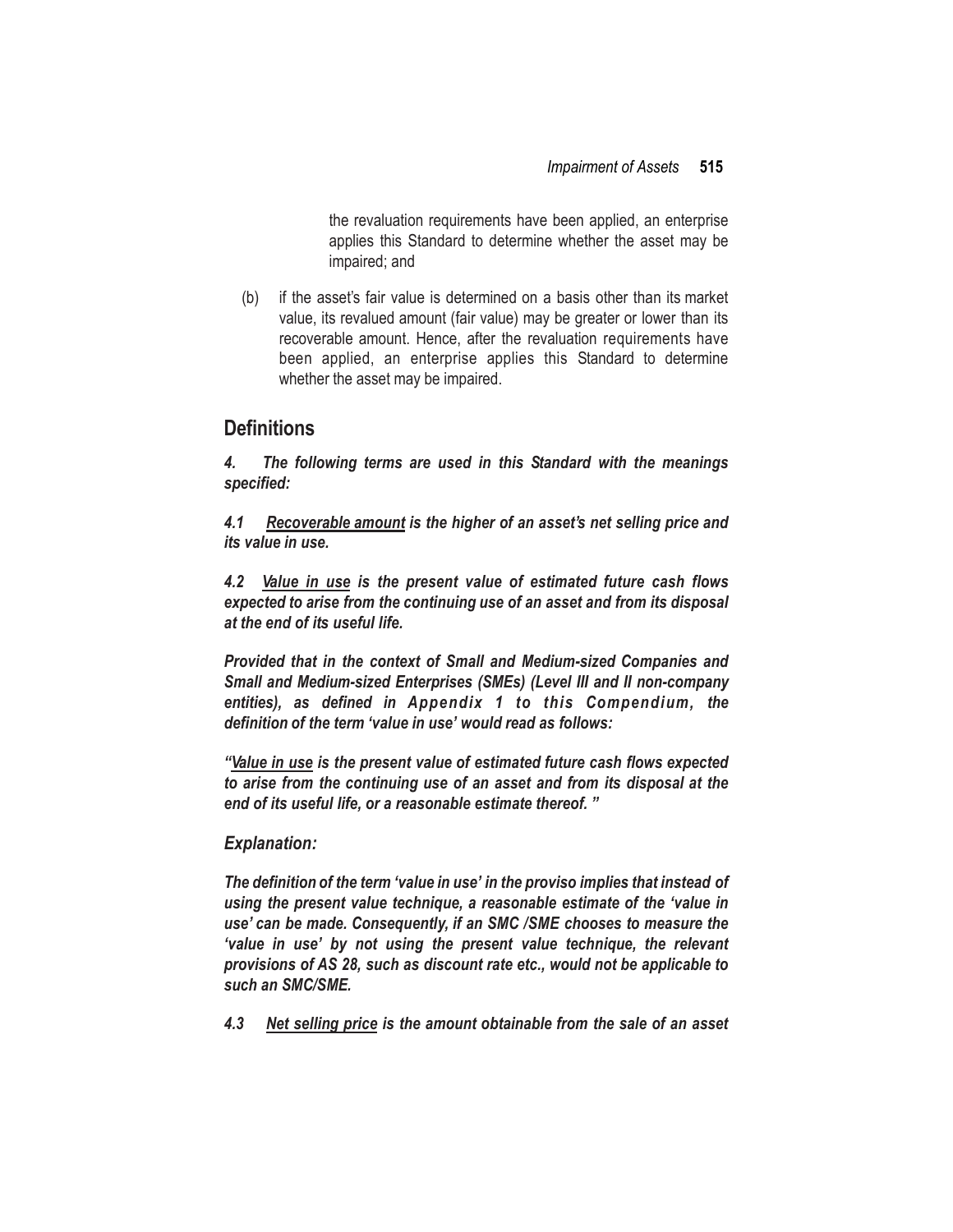*in an arm's length transaction between knowledgeable, willing parties, less the costs of disposal.*

*4.4 Costs of disposal are incremental costs directly attributable to the disposal of an asset, excluding finance costs and income tax expense.*

*4.5 An impairment loss is the amount by which the carrying amount of an asset exceeds its recoverable amount.*

*4.6 Carrying amount is the amount at which an asset is recognised in the balance sheet after deducting any accumulated depreciation (amortisation) and accumulated impairment losses thereon.*

*4.7 Depreciation (Amortisation) is a systematic allocation of the depreciable amount of an asset over its useful life. 3*

*4.8 Depreciable amount is the cost of an asset, or other amount substituted for cost in the financial statements, less its residual value.*

- *4.9 Useful life is either:*
	- *(a) the period of time over which an asset is expected to be used by the enterprise; or*
	- *(b) the number of production or similar units expected to be obtained from the asset by the enterprise.*

*4.10 A cash generating unit is the smallest identifiable group of assets that generates cash inflows from continuing use that are largely independent of the cash inflows from other assets or groups of assets.*

*4.11 Corporate assets are assets other than goodwill that contribute to the future cash flows of both the cash generating unit under review and other cash generating units.*

*4.12 An activemarketis a market where all the following conditions exist:* 

*(a) the items traded within the market are homogeneous;*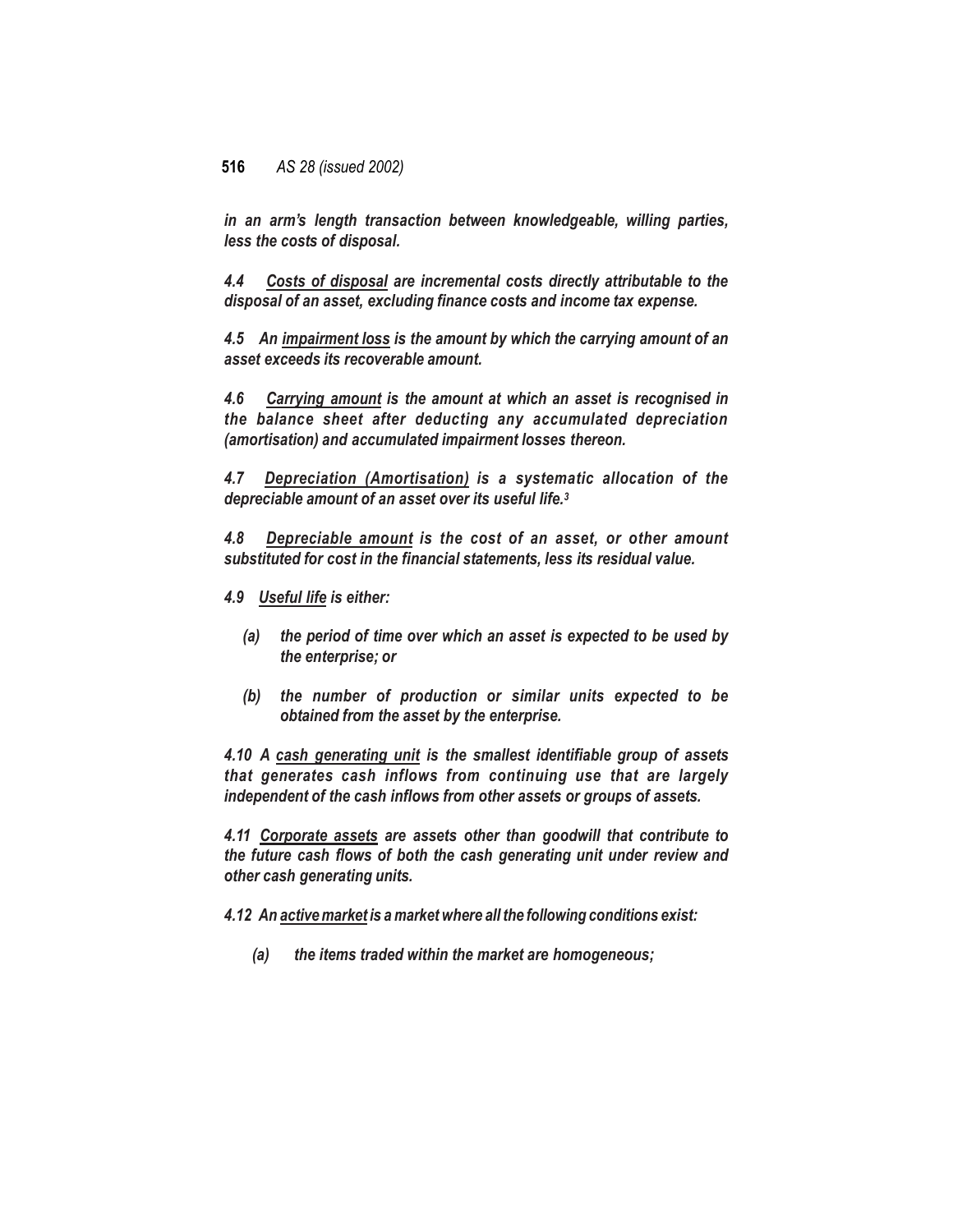- *(b) willing buyers and sellers can normally be found at any time; and*
- *(c) prices are available to the public.*

# **Identifying an Asset that may be Impaired**

5. An asset is impaired when the carrying amount of the asset exceeds its recoverable amount. Paragraphs 6 to 13 specify when recoverable amount should be determined. These requirements use the term 'an asset' but apply equally to an individual asset or a cash-generating unit.

## *6. An enterprise should assess at each balance sheet date whether there is any indication that an asset may be impaired. If any such indication exists, the enterprise should estimate the recoverable amount of the asset.*

7. Paragraphs 8 to 10 describe some indications that an impairment loss may have occurred: if any of those indications is present, an enterprise is required to make a formal estimate of recoverable amount. If no indication of a potential impairment loss is present, this Standard does not require an enterprise to make a formal estimate of recoverable amount.

*8. In assessing whether there is any indication that an asset may be impaired, an enterprise should consider, as a minimum, the following indications:*

#### *External sources of information*

1

- *(a) during the period, an asset's market value has declined significantly more than would be expected as a result of the passage of time or normal use;*
- *(b) significant changes with an adverse effect on the enterprise have taken place during the period, or will take place in the near future, in the technological, market, economic or legal environment in which the enterprise operates or in the market to which an asset is dedicated;*
- *(c) market interest rates or other market rates of return on*

<sup>&</sup>lt;sup>3</sup> In the case of an intangible asset or goodwill, the term 'amortisation' is generally used instead of 'depreciation'. Both terms have the same meaning.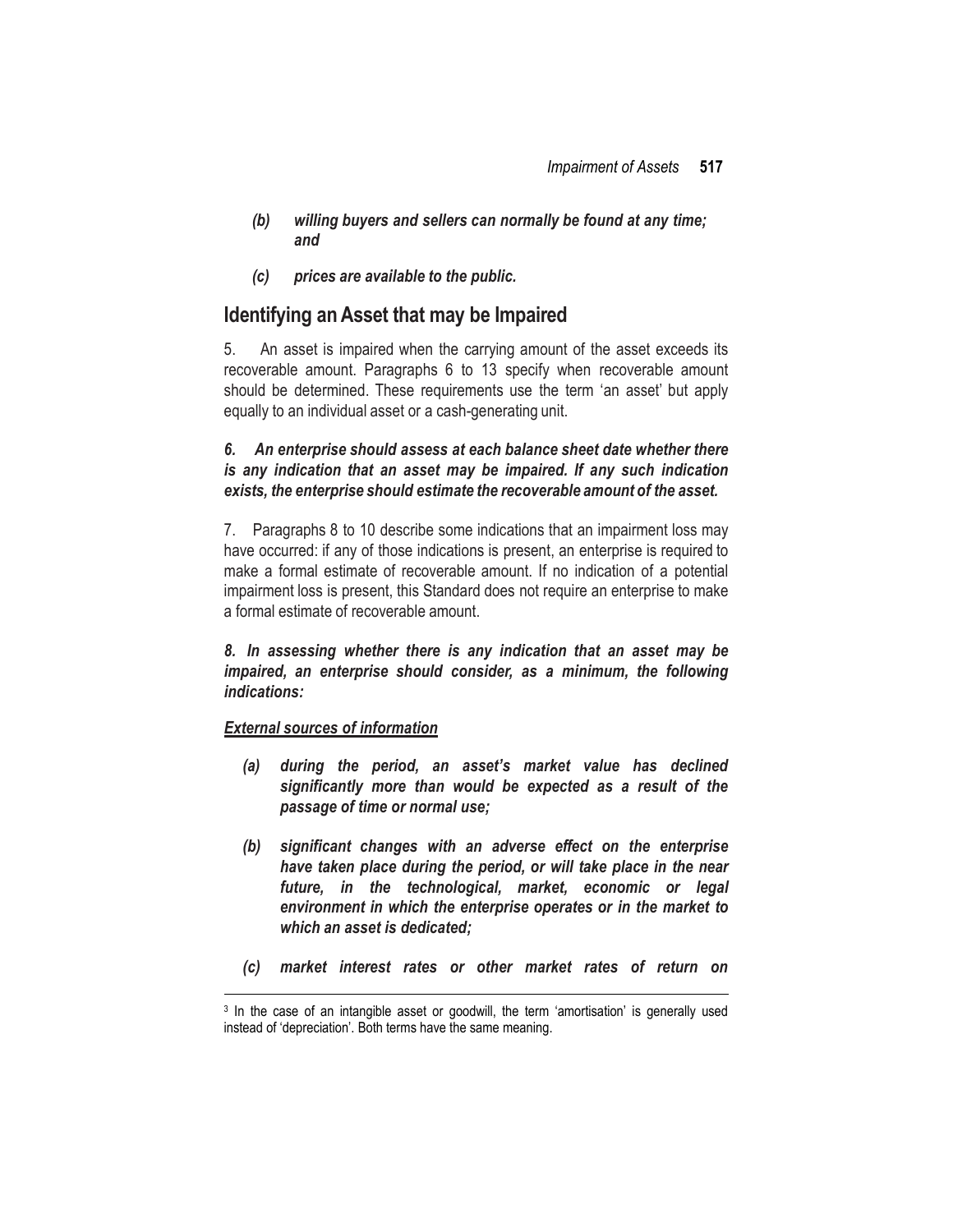*investments have increased during the period, and those increases are likely to affect the discount rate used in calculating an asset's value in use and decrease the asset's recoverable amount materially;*

*(d) the carrying amount of the net assets of the reporting enterprise is more than its market capitalisation;*

#### *Internal sources of information*

- *(e) evidence is available of obsolescence or physical damage of an asset;*
- *(f) significant changes with an adverse effect on the enterprise have taken place during the period, or are expected to take place in the near future, in the extent to which, or manner in which, an asset is used or is expected to be used. These changes include plans to discontinue or restructure the operation to which an asset belongs or to dispose of an asset before the previously expected date; and*
- *(g) evidence is available from internal reporting that indicates that the economic performance of an asset is, or will be, worse than expected.*

9. The list of paragraph 8 is not exhaustive. An enterprise may identify other indications that an asset may be impaired and these would also require the enterprise to determine the asset's recoverable amount.

10. Evidence from internal reporting that indicates that an asset may be impaired includes the existence of:

- (a) cash flows for acquiring the asset, or subsequent cash needs for operating or maintaining it, that are significantly higher than those originally budgeted;
- (b) actual net cash flows or operating profit or loss flowing from the asset that are significantly worse than those budgeted;
- (c) a significant decline in budgeted net cash flows or operating profit, or a significant increase in budgeted loss, flowing from the asset; or
- (d) operating losses or net cash outflows for the asset, when current period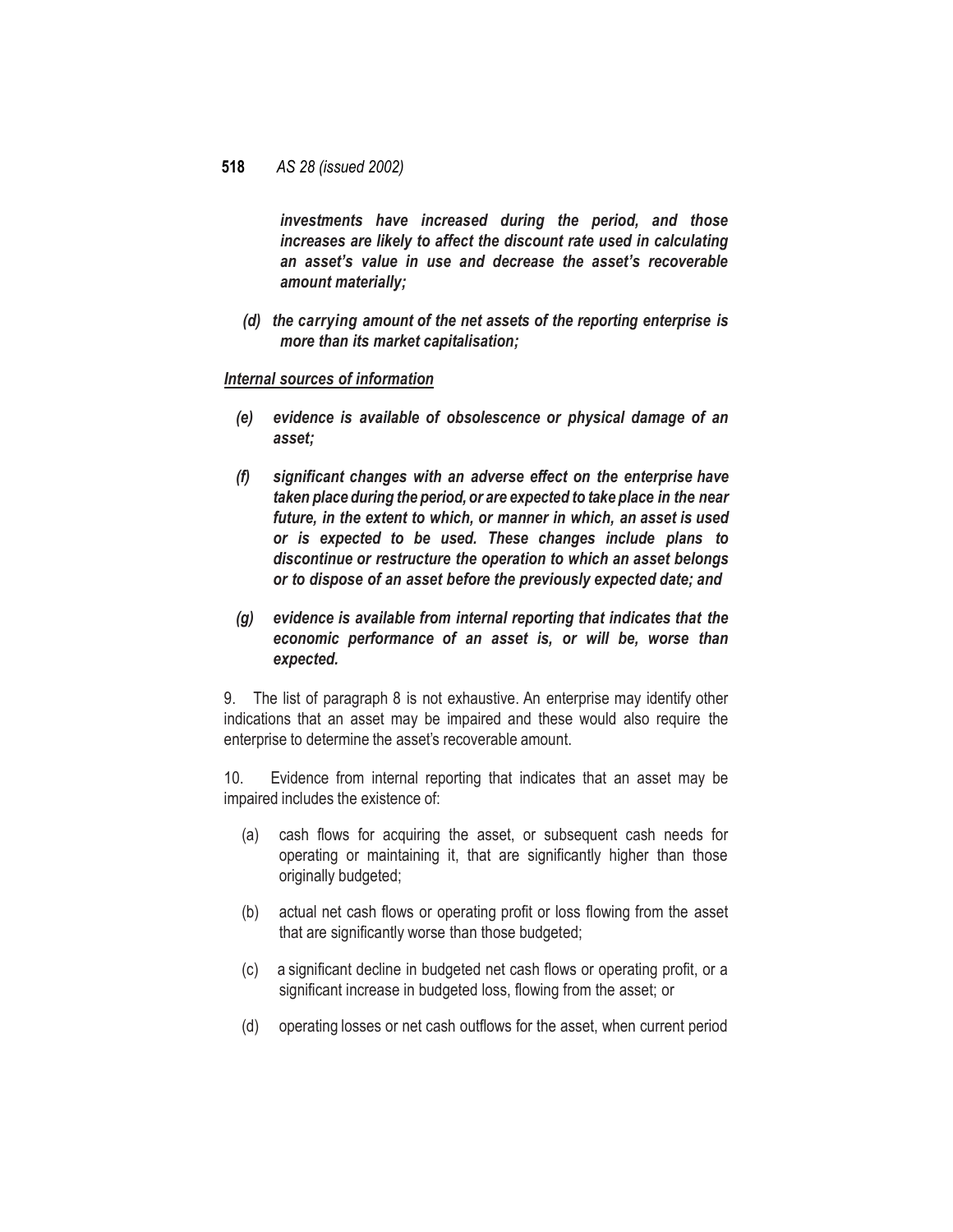figures are aggregated with budgeted figures for the future.

11. The concept of materiality applies in identifying whether the recoverable amount of an asset needs to be estimated. For example, if previous calculations show that an asset's recoverable amount is significantly greater than its carrying amount, the enterprise need not re-estimate the asset's recoverable amount if no events have occurred that would eliminate that difference. Similarly, previous analysis may show that an asset's recoverable amount is not sensitive to one (or more) of the indications listed in paragraph 8.

12. As an illustration of paragraph 11, if market interest rates or other market rates of return on investments have increased during the period, an enterprise is not required to make a formal estimate of an asset's recoverable amount in the following cases:

- (a) if the discount rate used in calculating the asset's value in use is unlikely to be affected by the increase in these market rates. For example, increases in short-term interest rates may not have a material effect on the discount rate used for an asset that has a long remaining useful life; or
- (b) if the discount rate used in calculating the asset's value in use is likely to be affected by the increase in these market rates but previous sensitivity analysis of recoverable amount shows that:
	- (i) it is unlikely that there will be a material decrease in recoverable amount because future cash flows are also likely to increase. For example, in some cases, an enterprise may be able to demonstrate that it adjusts its revenues to compensate for any increase in market rates; or
	- (ii) the decrease in recoverable amount is unlikely to result in a material impairment loss.

13. If there is an indication that an asset may be impaired, this may indicate that the remaining useful life, the depreciation (amortisation) method or the residual value for the asset need to be reviewed and adjusted under the Accounting Standard applicable to the asset, such as Accounting Standard (AS)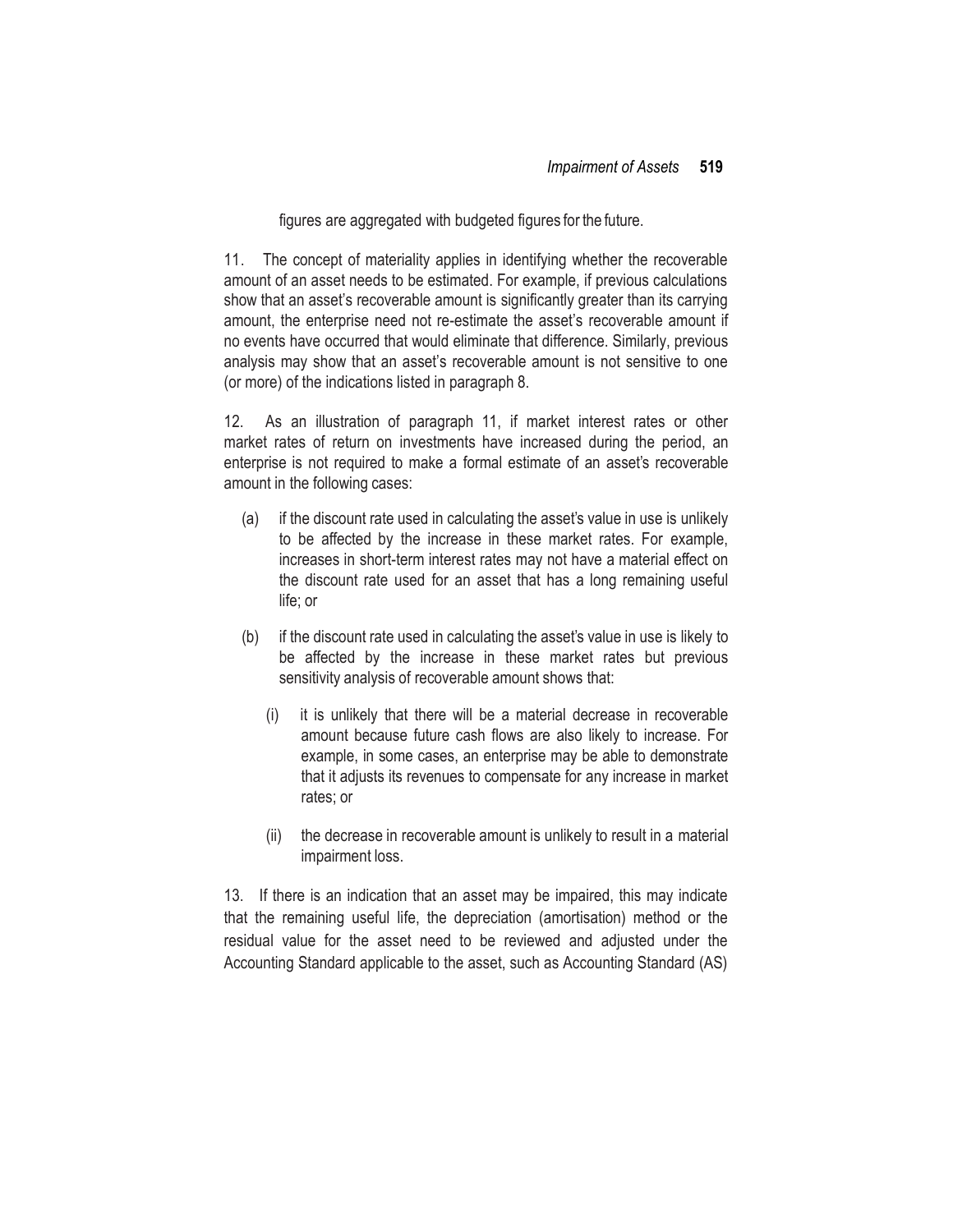10, *Property, Plant and Equipment*<sup>4</sup> , even if no impairment loss is recognised for the asset.

# **Measurement of Recoverable Amount**

14. This Standard defines recoverable amount as the higher of an asset's net selling price and value in use. Paragraphs 15 to 55 set out the requirements for measuring recoverable amount. These requirements use the term 'an asset' but apply equally to an individual asset or a cash-generating unit.

15. It is not always necessary to determine both an asset's net selling price and its value in use. For example, if either of these amounts exceeds the asset's carrying amount, the asset is not impaired and it is not necessary to estimate the other amount.

16. It may be possible to determine net selling price, even if an asset is not traded in an active market. However, sometimes it will not be possible to determine net selling price because there is no basis for making a reliable estimate of the amount obtainable from the sale of the asset in an arm's length transaction between knowledgeable and willing parties. In this case, the recoverable amount of the asset may be taken to be its value in use.

17. If there is no reason to believe that an asset's value in use materially exceeds its net selling price, the asset's recoverable amount may be taken to be its net selling price. This will often be the case for an asset that is held for disposal. This is because the value in use of an asset held for disposal will consist mainly of the net disposal proceeds, since the future cash flows from continuing use of the asset until its disposal are likely to be negligible.

18. Recoverable amount is determined for an individual asset, unless the asset does not generate cash inflows from continuing use that are largely independent of those from other assets or groups of assets. If this is the case, recoverable amount is determined for the cash-generating unit to which the asset belongs (see paragraphs 63 to 86), unless either:

- (a) the asset's net selling price is higher than its carrying amount; or
- (b) the asset's value in use can be estimated to be close to its net

**.** 

<sup>4</sup> Amortisation (depreciation) of intangible assets is dealt with in AS 26, Intangible Assets.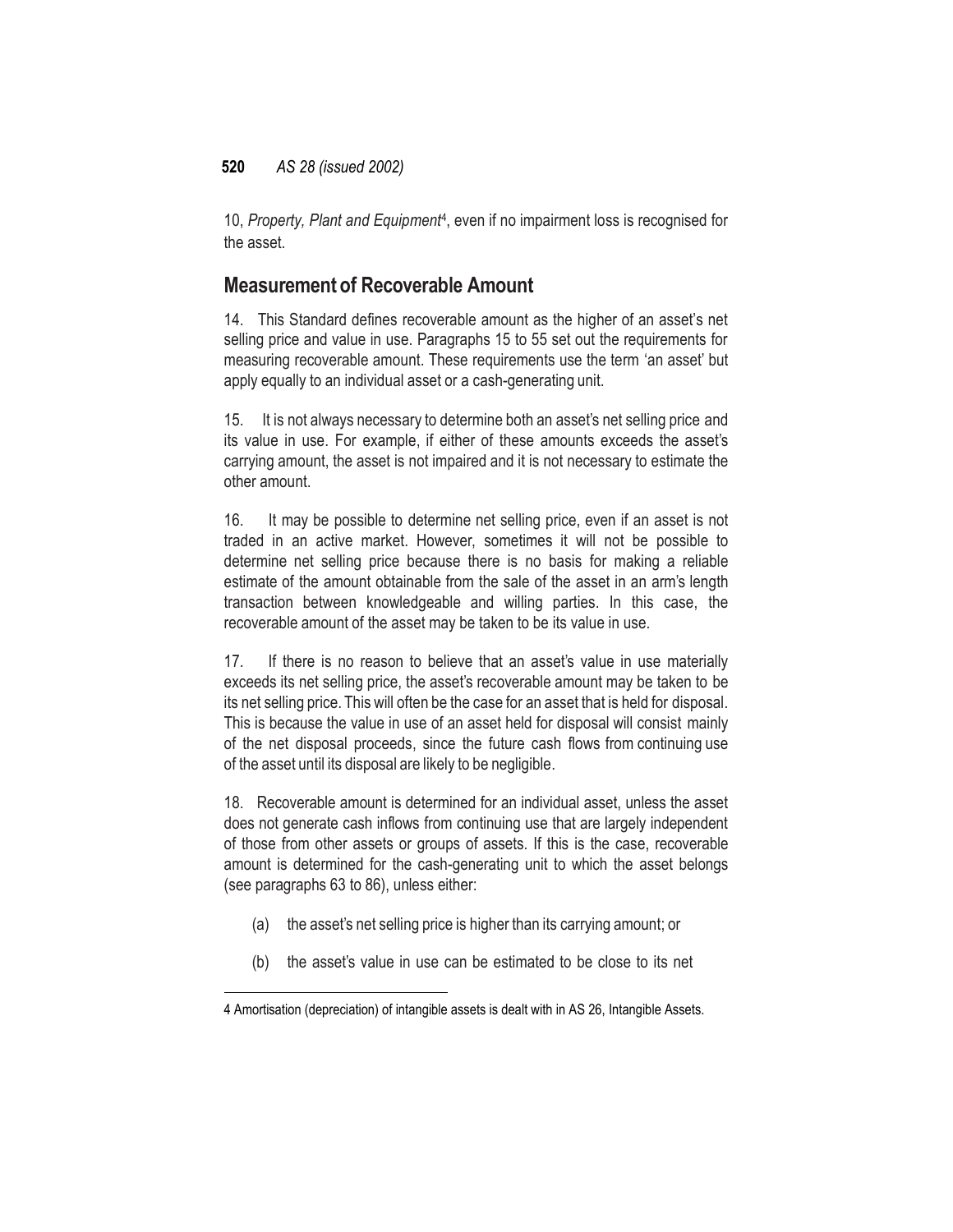selling price and net selling price can be determined.

19. In some cases, estimates, averages and simplified computations may provide a reasonable approximation of the detailed computations illustrated in this Standard for determining net selling price or value in use.

# **Net Selling Price**

20. The best evidence of an asset's net selling price is a price in a binding sale agreement in an arm's length transaction, adjusted for incremental costs that would be directly attributable to the disposal of the asset.

21. If there is no binding sale agreement but an asset is traded in an active market, net selling price is the asset's market price less the costs of disposal. The appropriate market price is usually the current bid price. When current bid prices are unavailable, the price of the most recent transaction may provide a basis from which to estimate net selling price, provided that there has not been a significant change in economic circumstances between the transaction date and the date at which the estimate is made.

22. If there is no binding sale agreement or active market for an asset, net selling price is based on the best information available to reflect the amount that an enterprise could obtain, at the balance sheet date, for the disposal of the asset in an arm's length transaction between knowledgeable, willing parties, after deducting the costs of disposal. In determining this amount, an enterprise considers the outcome of recent transactions for similar assets within the same industry. Net selling price does not reflect a forced sale, unless management is compelled to sell immediately.

23. Costs of disposal, other than those that have already been recognised as liabilities, are deducted in determining net selling price. Examples of such costs are legal costs, costs of removing the asset, and direct incremental costs to bring an asset into condition for its sale. However, termination benefits and costs associated with reducing or reorganising a business following the disposal of an asset are not direct incremental costs to dispose of the asset.

24. Sometimes, the disposal of an asset would require the buyer to take over a liability and only a single net selling price is available for both the asset and the liability. Paragraph 76 explains how to deal with such cases.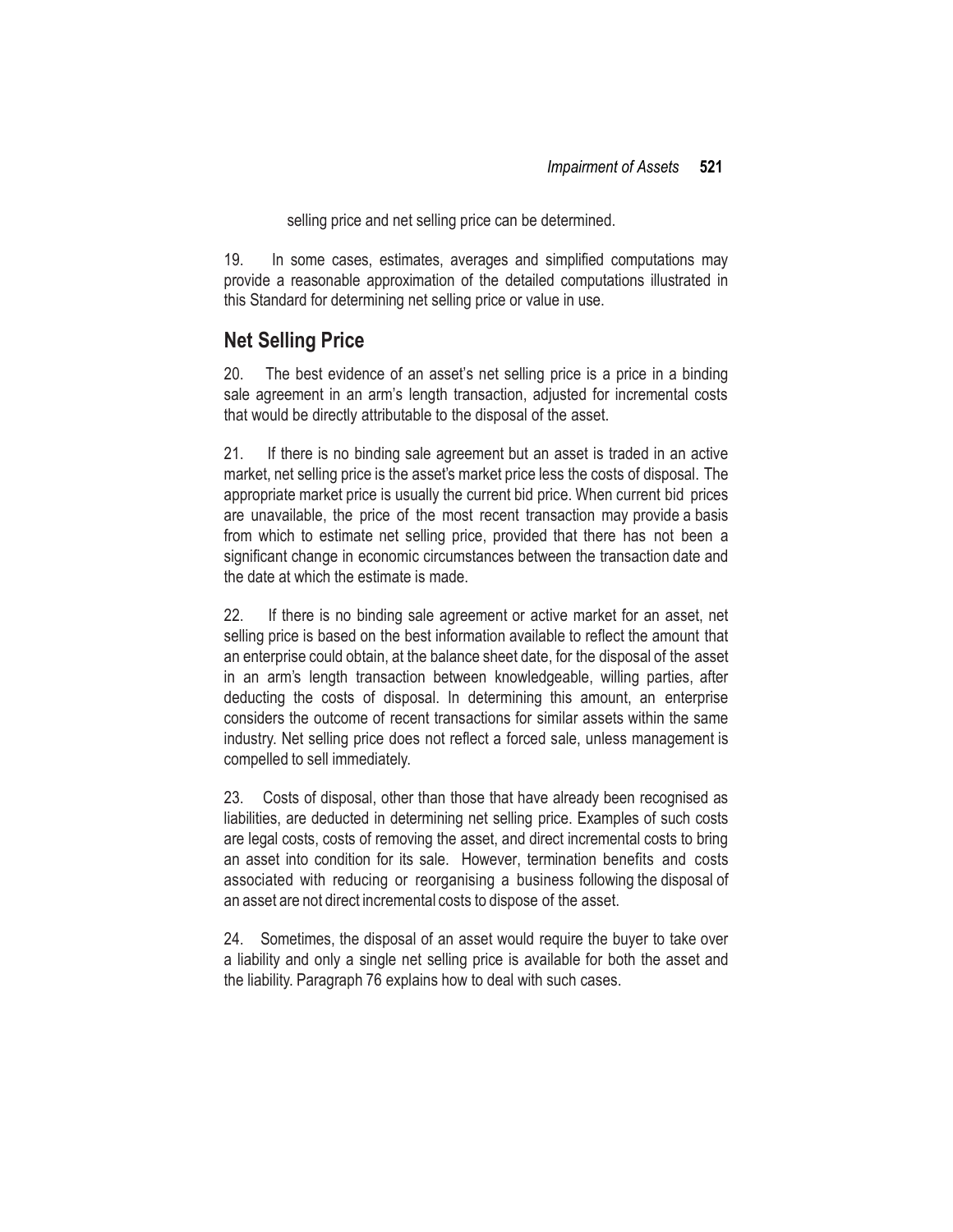## **Value in Use**

- 25. Estimating the value in use of an asset involves the following steps:
	- (a) estimating the future cash inflows and outflows arising from continuing use of the asset and from its ultimate disposal; and
	- (b) applying the appropriate discount rate to these future cash flows.

#### **Basis for Estimates of Future Cash Flows**

- *26. In measuring value in use:*
	- *(a) cash flow projections should be based on reasonable and supportable assumptions that represent management's best estimate of the set of economic conditions that will exist over the remaining useful life of the asset. Greater weight should be given to external evidence;*
	- *(b) cash flow projections should be based on the most recent financial budgets/forecasts that have been approved by management. Projections based on these budgets/forecasts should cover a maximum period of five years, unless a longer period can be justified; and*
	- *(c) cash flow projections beyond the period covered by the most recent budgets/forecasts should be estimated by extrapolating the projections based on the budgets/forecasts using a steady or declining growth rate for subsequent years, unless an increasing rate can be justified. This growth rate should not exceed the long-term average growth rate for the products, industries, or country or countries in which the enterprise operates, or for the market in which the asset is used, unless a higher rate can be justified.*

27. Detailed, explicit and reliable financial budgets/forecasts of future cash flows for periods longer than five years are generally not available. For this reason, management's estimates of future cash flows are based on the most recent budgets/forecasts for a maximum of five years. Management may use cash flow projections based on financial budgets/forecasts over a period longer than five years if management is confident that these projections are reliable and it can demonstrate its ability, based on past experience, to forecast cash flows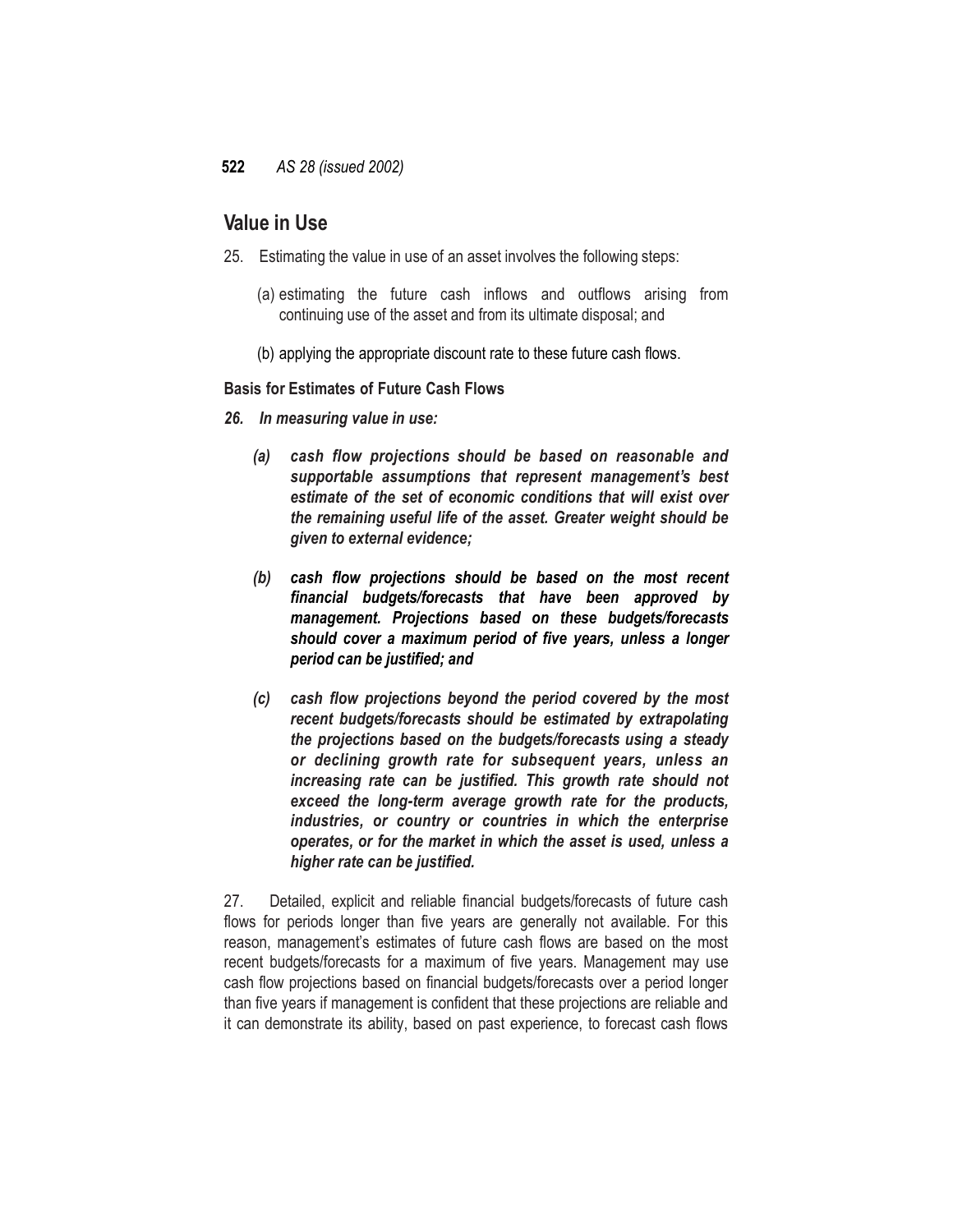accurately over that longer period.

28. Cash flow projections until the end of an asset's useful life are estimated by extrapolating the cash flow projections based on the financial budgets/ forecasts using a growth rate for subsequent years. This rate is steady or declining, unless an increase in the rate matches objective information about patterns over a product or industry lifecycle. If appropriate, the growth rate is zero or negative.

29. Where conditions are very favourable, competitors are likely to enter the market and restrict growth. Therefore, enterprises will have difficulty in exceeding the average historical growth rate over the long term (say, twenty years) for the products, industries, or country or countries in which the enterprise operates, or for the market in which the asset is used.

30. In using information from financial budgets/forecasts, an enterprise considers whether the information reflects reasonable and supportable assumptions and represents management's best estimate of the set of economic conditions that will exist over the remaining useful life of the asset.

#### **Composition of Estimates of Future Cash Flows**

- *31. Estimates of future cash flows should include:*
	- *(a) projections of cash inflows from the continuing use of the asset;*
	- *(b) projections of cash outflows that are necessarily incurred to generate the cash inflows from continuing use of the asset (including cash outflows to prepare the asset for use) and that can be directly attributed, or allocated on a reasonable and consistent basis, to the asset; and*
	- *(c) net cash flows, if any, to be received (or paid) for the disposal of the asset at the end of its useful life.*

32. Estimates of future cash flows and the discount rate reflect consistent assumptions about price increases due to general inflation. Therefore, if the discount rate includes the effect of price increases due to general inflation, future cash flows are estimated in nominal terms. If the discount rate excludes the effect of price increases due to general inflation, future cash flows are estimated in real terms but include future specific price increases or decreases.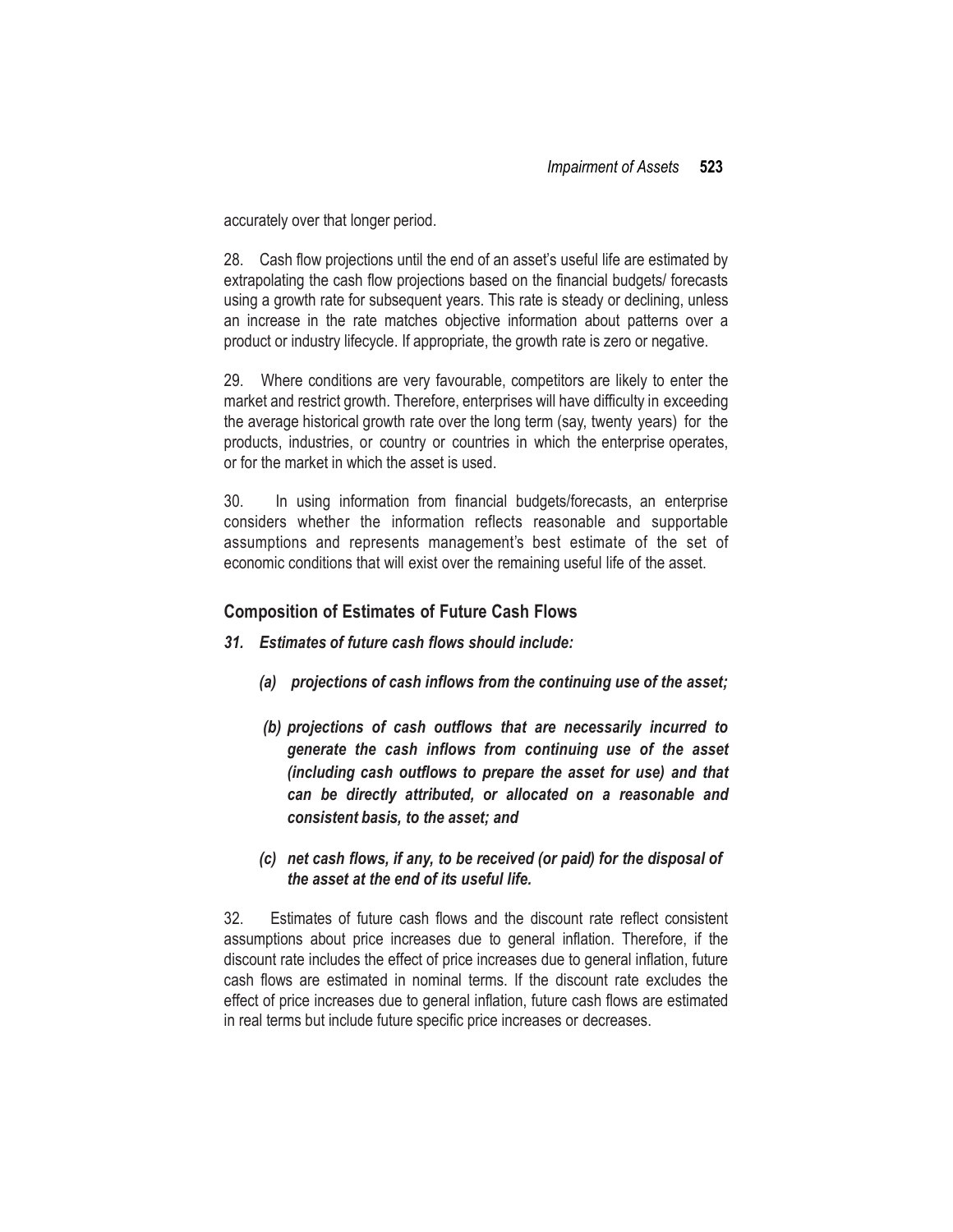33. Projections of cash outflows include future overheads that can be attributed directly, or allocated on a reasonable and consistent basis, to the use of the asset.

34. When the carrying amount of an asset does not yet include all the cash outflows to be incurred before it is ready for use or sale, the estimate of future cash outflows includes an estimate of any further cash outflow that is expected to be incurred before the asset is ready for use or sale. For example, this is the case for a building under construction or for a development project that is not yet completed.

- 35. To avoid double counting, estimates of future cash flows do not include:
	- (a) cash inflows from assets that generate cash inflows from continuing use that are largely independent of the cash inflows from the asset under review (for example, financial assets such as receivables); and
	- (b) cash outflows that relate to obligations that have already been recognised as liabilities (for example, payables, pensions or provisions).

*36. Future cash flows should be estimated for the asset in its current condition. Estimates of future cash flows should not include estimated future cash inflows or outflows that are expected to arise from:*

- *(a) a future restructuring to which an enterprise is not yet committed; or*
- *(b) future capital expenditure that will improve or enhance the asset in excess of its originally assessed standard of performance.*

37. Because future cash flows are estimated for the asset in its current condition, value in use does not reflect:

(a) future cash outflows or related cost savings (for example, reductions in staff costs) or benefits that are expected to arise from a future restructuring to which an enterprise is not yet committed; or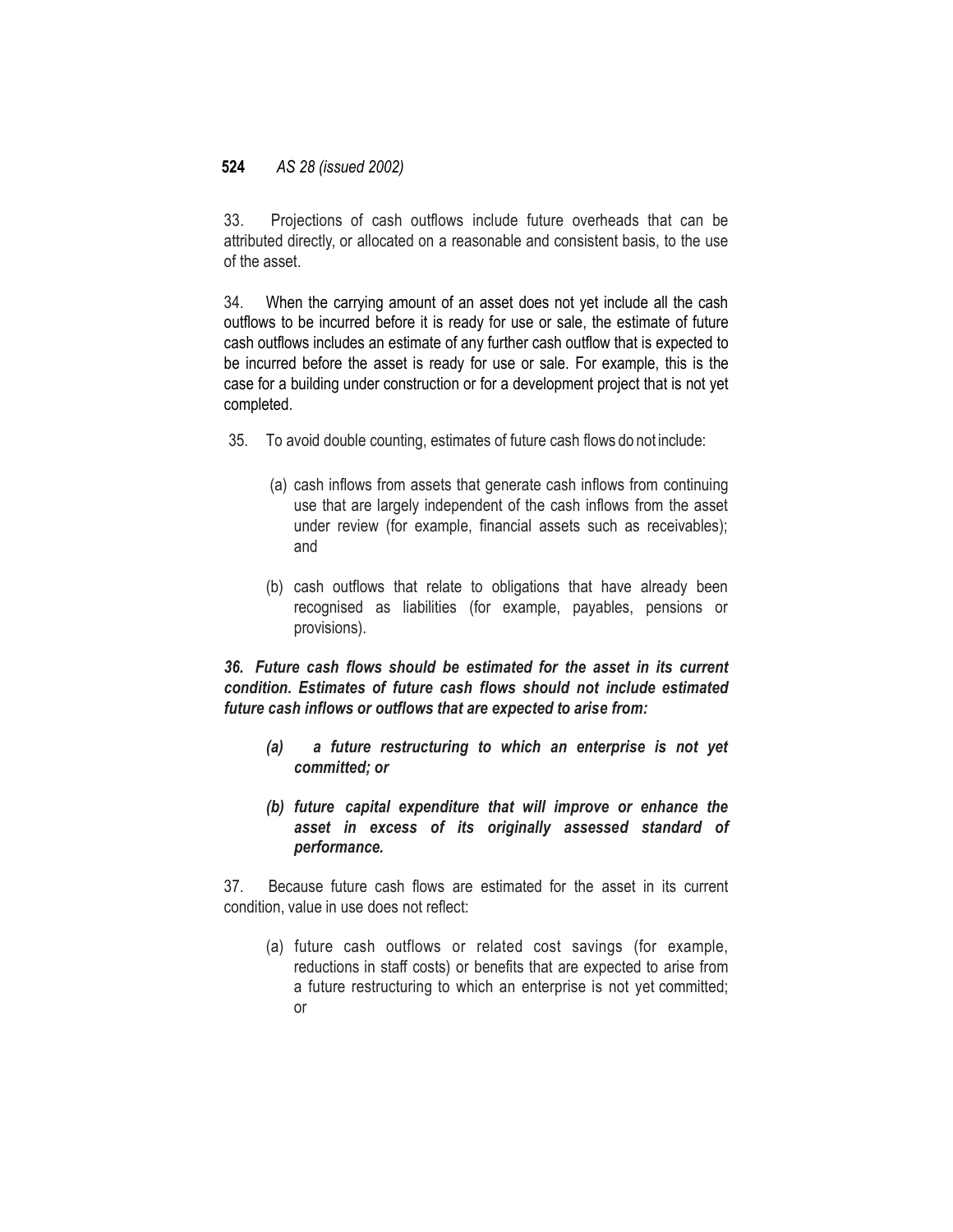(b) future capital expenditure that will improve or enhance the asset in excess of its originally assessed standard of performance or the related future benefits from this future expenditure.

38. A restructuring is a programme that is planned and controlled by management and that materially changes either the scope of the business undertaken by an enterprise or the manner in which the business is conducted<sup>5</sup> .

39. When an enterprise becomes committed to a restructuring, some assets are likely to be affected by this restructuring. Once the enterprise is committed to the restructuring, in determining value in use, estimates of future cash inflows and cash outflows reflect the cost savings and other benefits from the restructuring (based on the most recent financial budgets/forecasts that have been approved by management).

Illustration 5 given in the Illustrations attached to the Standard illustrates the effect of a future restructuring on a value in use calculation.

40. Until an enterprise incurs capital expenditure that improves or enhances an asset in excess of its originally assessed standard of performance, estimates of future cash flows do not include the estimated future cash inflows that are expected to arise from this expenditure (see Illustration 6 given in the Illustrations attached to the Standard).

41. Estimates of future cash flows include future capital expenditure necessary to maintain or sustain an asset at its originally assessed standard of performance.

#### *42. Estimates of future cash flows should not include:*

#### *(a) cash inflows or outflows from financing activities; or*

#### *(b) income tax receipts or payments.*

1

43. Estimated future cash flows reflect assumptions that are consistent with the way the discount rate is determined. Otherwise, the effect of some assumptions will be counted twice or ignored. Because the time value of money

<sup>5</sup> See AS 29, Provisions, Contingent Liabilities and Contingent Assets, for further explanations on 'restructuring.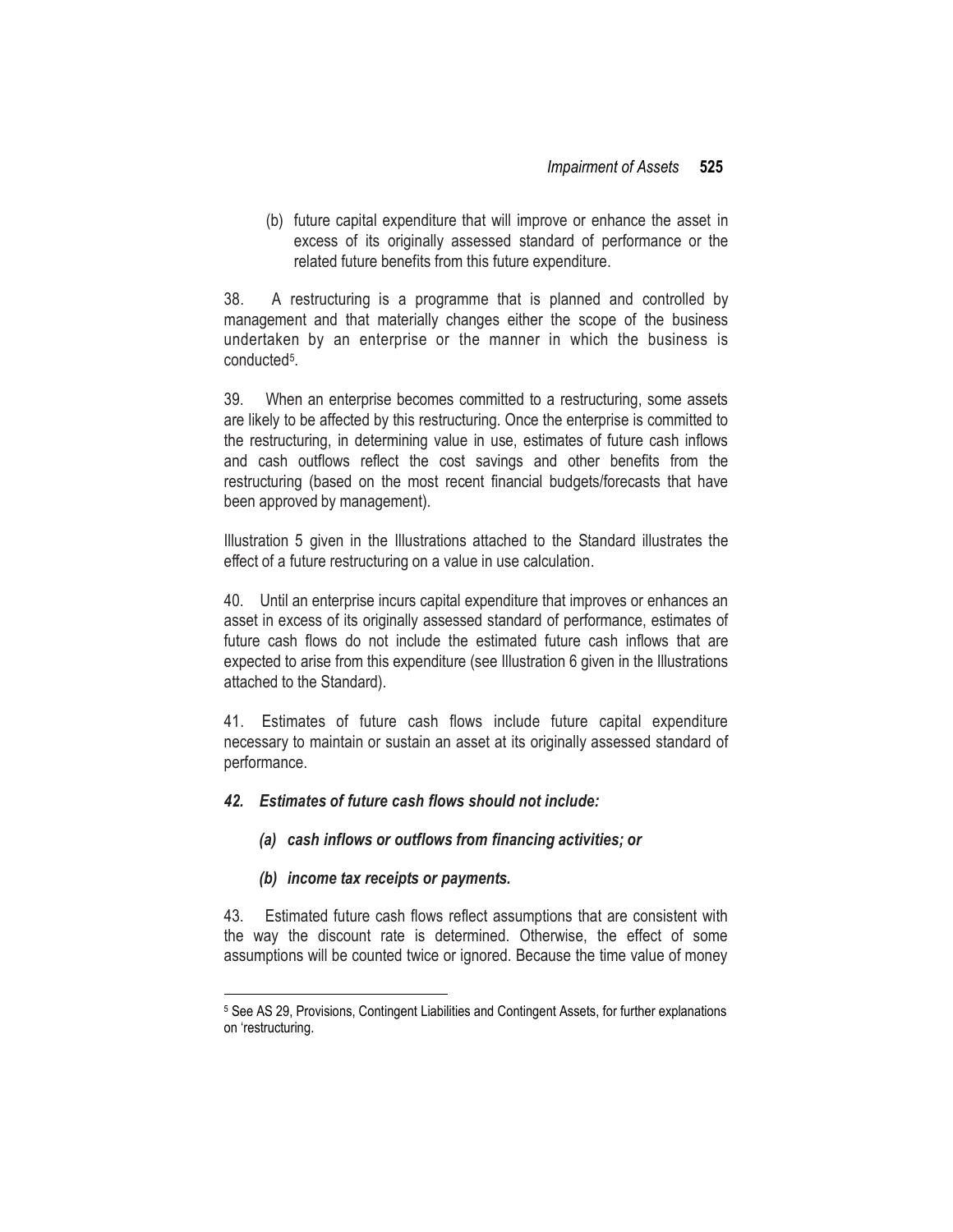is considered by discounting the estimated future cash flows, these cash flows exclude cash inflows or outflows from financing activities. Similarly, since the discount rate is determined on a pre-tax basis, future cash flows are also estimated on a pre-tax basis.

## *44. The estimate of net cash flows to be received (or paid) for the disposal of an asset at the end of its useful life should be the amount that an enterprise expects to obtain from the disposal of the asset in an arm's length transaction between knowledgeable, willing parties, after deducting the estimated costs of disposal.*

45. The estimate of net cash flows to be received (or paid) for the disposal of an asset at the end of its useful life is determined in a similar way to an asset's net selling price, except that, in estimating those net cash flows:

- (a) an enterprise uses prices prevailing at the date of the estimate for similar assets that have reached the end of their useful life and that have operated under conditions similar to those in which the asset will be used; and
- (b) those prices are adjusted for the effect of both future price increases due to general inflation and specific future price increases (decreases). However, if estimates of future cash flows from the asset's continuing use and the discount rate exclude the effect of general inflation, this effect is also excluded from the estimate of net cash flows on disposal.

# **Foreign Currency Future Cash Flows**

46. Future cash flows are estimated in the currency in which they will be generated and then discounted using a discount rate appropriate for that currency. An enterprise translates the present value obtained using the exchange rate at the balance sheet date (described in Accounting Standard (AS) 11, *The Effects of Changes in Foreign Exchange Rates*, as the closing rate).

## **Discount Rate**

*47. The discount rate(s) should be a pre tax rate(s) that reflect(s) current market assessments of the time value of money and the risks specific to the asset. The discount rate(s) should not reflect risks for which future cash flow estimates have been adjusted.*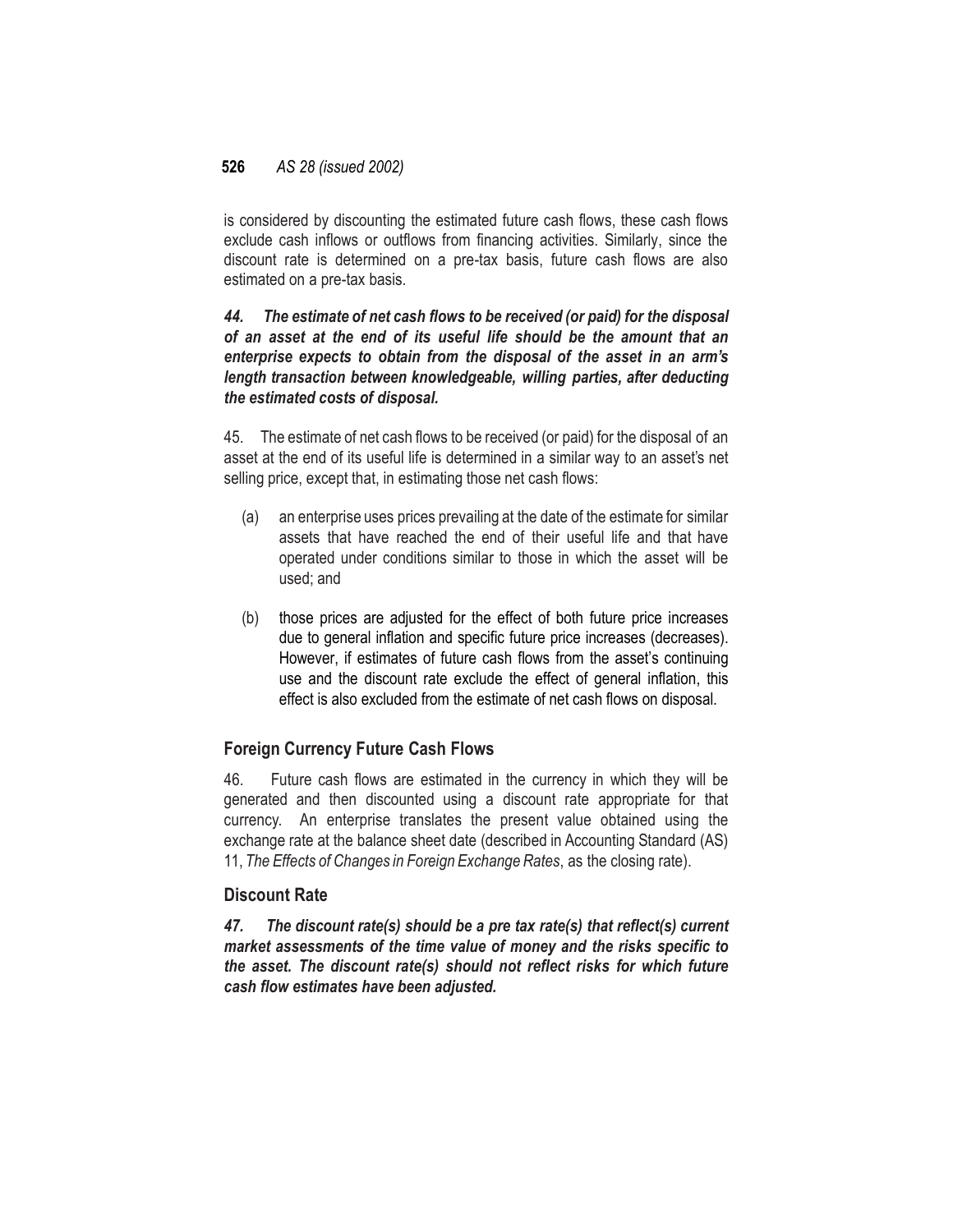48. A rate that reflects current market assessments of the time value of money and the risks specific to the asset is the return that investors would require if they were to choose an investment that would generate cash flows of amounts, timing and risk profile equivalent to those that the enterprise expects to derive from the asset. This rate is estimated from the rate implicit in current market transactions for similar assets or from the weighted average cost of capital of a listed enterprise that has a single asset (or a portfolio of assets) similar in terms of service potential and risks to the asset under review.

49. When an asset-specific rate is not directly available from the market, an enterprise uses other bases to estimate the discount rate. The purpose is to estimate, as far as possible, a market assessment of:

- (a) the time value of money for the periods until the end of the asset's useful life; and
- (b) the risks that the future cash flows will differ in amount or timing from estimates.
- 50. As a starting point, the enterprise may take into account the following

rates:

- (a) the enterprise's weighted average cost of capital determined using techniques such as the Capital Asset Pricing Model;
- (b) the enterprise's incremental borrowing rate; and
- (c) other market borrowing rates.
- 51. These rates are adjusted:
	- (a) to reflect the way that the market would assess the specific risks associated with the projected cash flows; and
	- (b) to exclude risks that are not relevant to the projected cash flows.

Consideration is given to risks such as country risk, currency risk, price risk and cash flow risk.

52. To avoid double counting, the discount rate does not reflect risks for which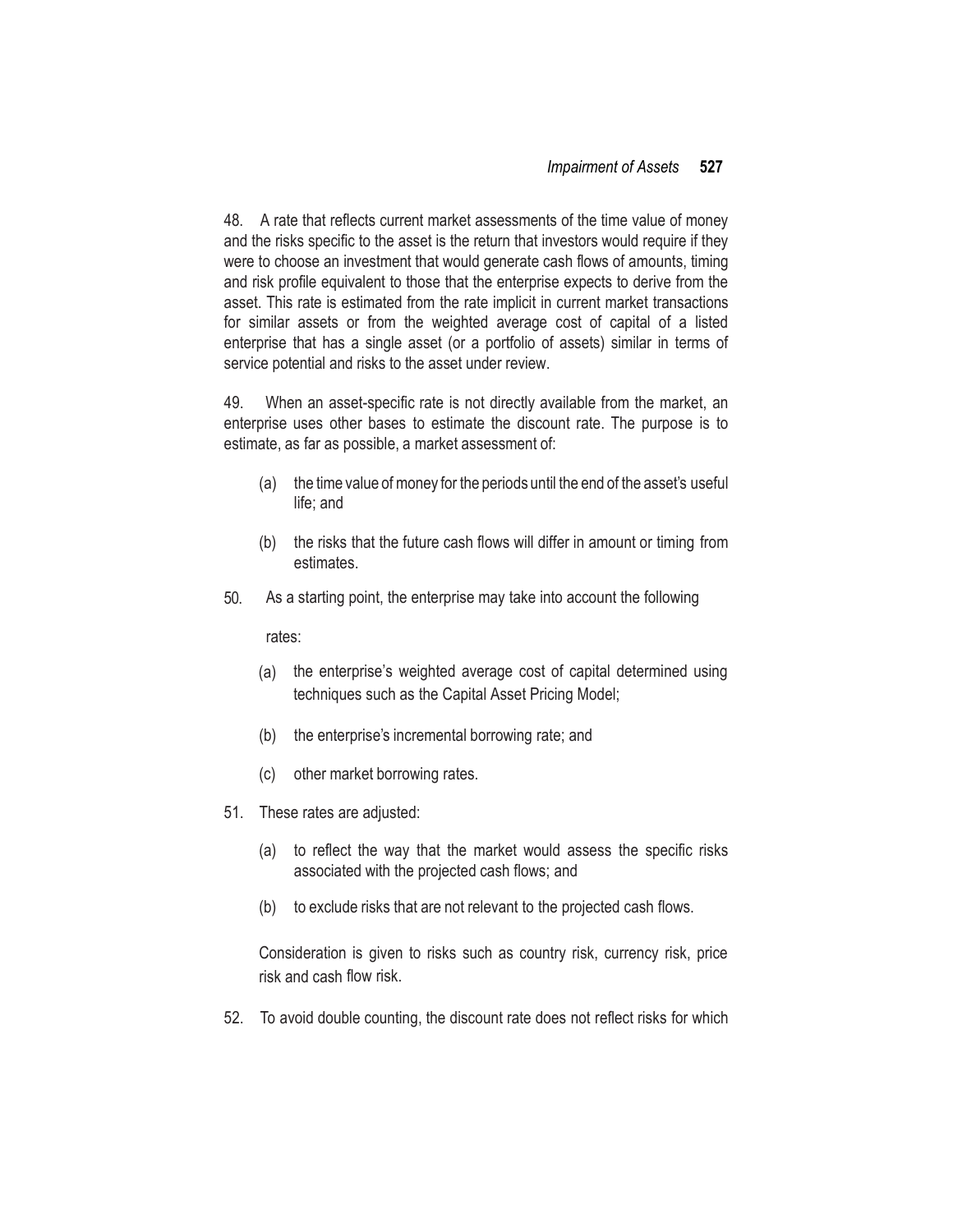future cash flow estimates have been adjusted.

53. The discount rate is independent of the enterprise's capital structure and the way the enterprise financed the purchase of the asset because the future cash flows expected to arise from an asset do not depend on the way in which the enterprise financed the purchase of the asset.

54. When the basis for the rate is post-tax, that basis is adjusted to reflect a pre-tax rate.

55. An enterprise normally uses a single discount rate for the estimate of an asset's value in use. However, an enterprise uses separate discount rates for different future periods where value in use is sensitive to a difference in risks for different periods or to the term structure of interest rates.

# **Recognition and Measurement of an Impairment Loss**

56. Paragraphs 57 to 62 set out the requirements for recognising and measuring impairment losses for an individual asset. Recognition and measurement of impairment losses for a cash-generating unit are dealt with in paragraphs 87 to 92.

*57. If the recoverable amount of an asset is less than its carrying amount, the carrying amount of the asset should be reduced to its recoverable amount. That reduction is an impairment loss.*

*58. An impairment loss should be recognised as an expense in the statement of profit and loss immediately, unless the asset is carried at revalued amount in accordance with another Accounting Standard (see Accounting Standard (AS) 10, Property, Plant and Equipment), in which case any impairment loss of a revalued asset should be treated as a revaluation decrease under that Accounting Standard.*

59. An impairment loss on a revalued asset is recognised as an expense in the statement of profit and loss. However, an impairment loss on a revalued asset is recognised directly against any revaluation surplus for the asset to the extent that the impairment loss does not exceed the amount held in the revaluation surplus for that same asset.

*60. When the amount estimated for an impairment loss is greater than the carrying amount of the asset to which it relates, an enterprise should*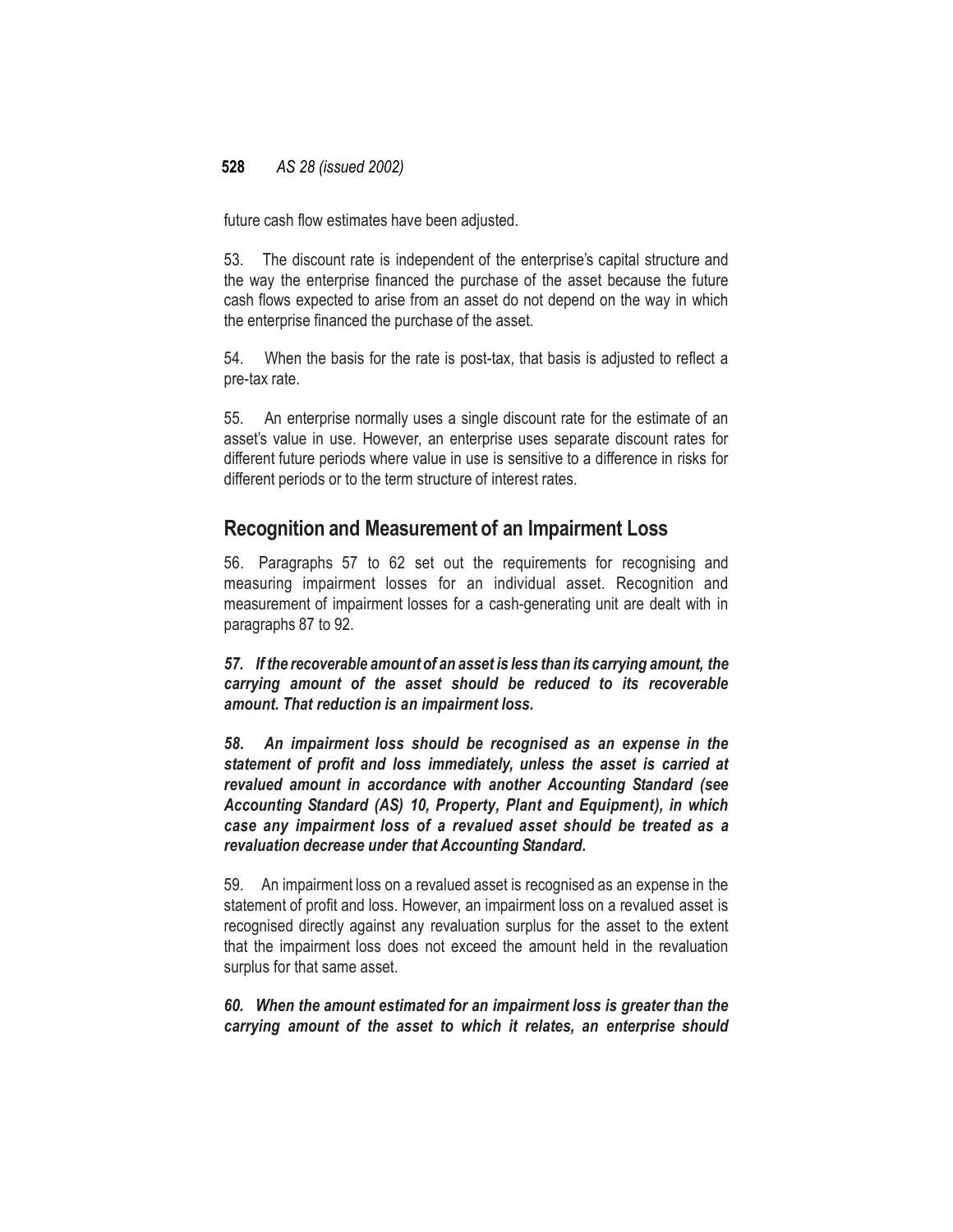*recognise a liability if, and only if, that is required by another Accounting Standard.*

*61. After the recognition of an impairment loss, the depreciation (amortisation) charge for the asset should be adjusted in future periods to allocate the asset's revised carrying amount, less its residual value (if any), on a systematic basis over its remaining useful life.*

62. If an impairment loss is recognised, any related deferred tax assets or liabilities are determined under Accounting Standard (AS) 22, *Accounting for Taxes on Income* (see Illustration 3 given in the Illustrations attached to the Standard).

# **Cash-Generating Units**

63. Paragraphs 64 to 92 set out the requirements for identifying the cashgenerating unit to which an asset belongs and determining the carrying amount of, and recognising impairment losses for, cash-generating units.

# **Identification of the Cash-Generating Unit to Which an Asset Belongs**

*64. If there is any indication that an asset may be impaired, the recoverable amount should be estimated for the individual asset. If it is not possible to estimate the recoverable amount of the individual asset, an enterprise should determine the recoverable amount of the cashgenerating unit to which the asset belongs (the asset's cash-generating unit).*

65. The recoverable amount of an individual asset cannot be determined if:

- (a) the asset's value in use cannot be estimated to be close to its net selling price (for example, when the future cash flows from continuing use of the asset cannot be estimated to be negligible); and
- (b) the asset does not generate cash inflows from continuing use that are largely independent of those from other assets. In such cases, value in use and, therefore, recoverable amount, can be determined only for the asset's cash-generating unit.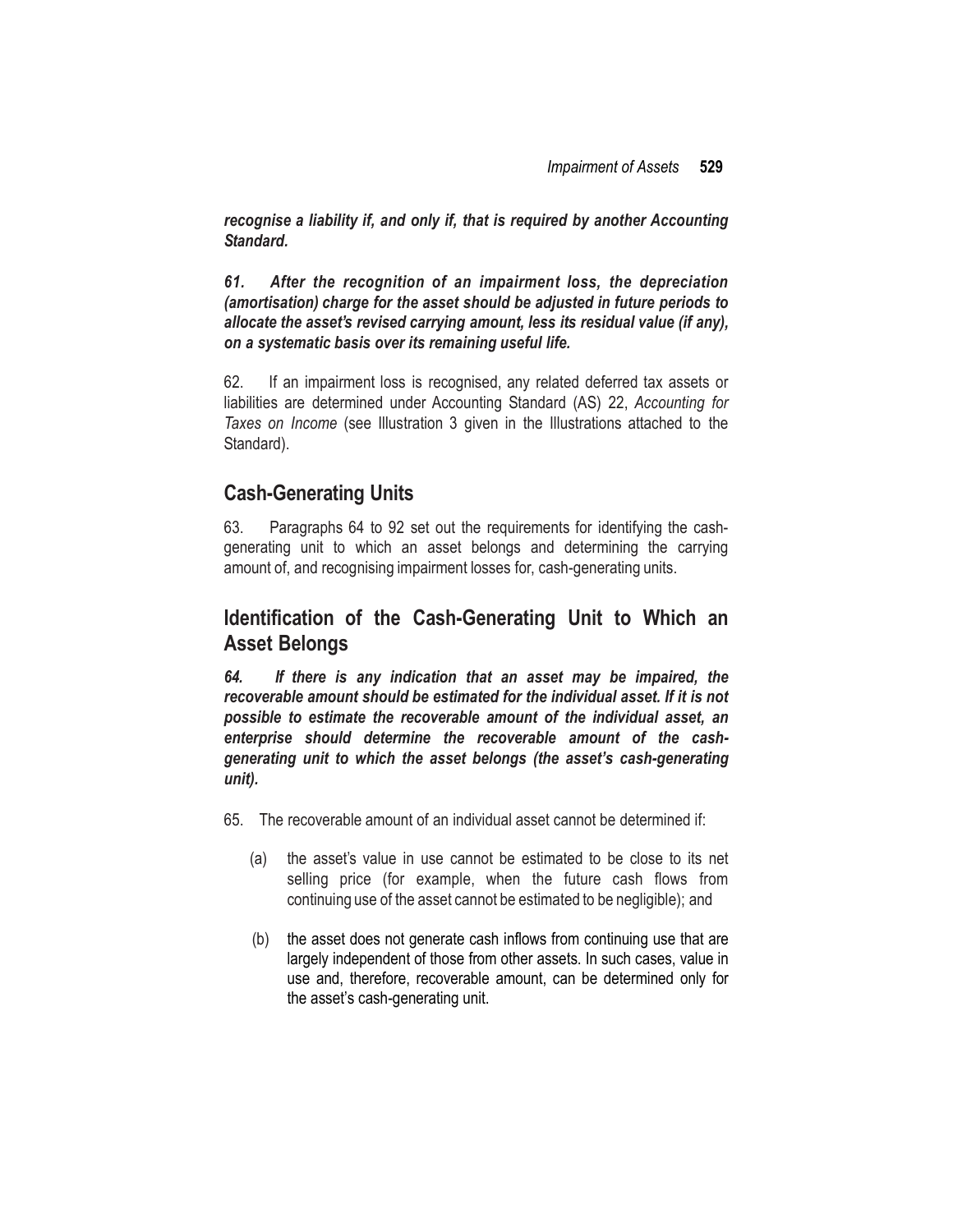#### **Example**

A mining enterprise owns a private railway to support its mining activities. The private railway could be sold only for scrap value and the private railway does not generate cash inflows from continuing use that are largely independent of the cash inflows from the other assets of the mine.

*It is not possible to estimate the recoverable amount of the private railway because the value in use of the private railway cannot be determined and it is probably different from scrap value. Therefore, the enterprise estimates the recoverable amount of the cash-generating unit to which the private railway belongs, that is, the mine as a whole.*

66. As defined in paragraph 4, an asset's cash-generating unit is the smallest group of assets that includes the asset and that generates cash inflows from continuing use that are largely independent of the cash inflows from other assets or groups of assets. Identification of an asset's cash-generating unit involves judgement. If recoverable amount cannot be determined for an individual asset, an enterprise identifies the lowest aggregation of assets that generate largely independent cash inflows from continuing use.

#### **Example**

A bus company provides services under contract with a municipality that requires minimum service on each of five separate routes. Assets devoted to each route and the cash flows from each route can be identified separately. One of the routes operates at a significant loss.

*Because the enterprise does not have the option to curtail any one bus route, the lowest level of identifiable cash inflows from continuing use that are largely independent of the cash inflows from other assets or groups of assets is the cash inflows generated by the five routes together. The cash-generating unit for each route is the bus company as a whole.*

67. Cash inflows from continuing use are inflows of cash and cash equivalents received from parties outside the reporting enterprise. In identifying whether cash inflows from an asset (or group of assets) are largely independent of the cash inflows from other assets (or groups of assets), an enterprise considers various factors including how management monitors the enterprise's operations (such as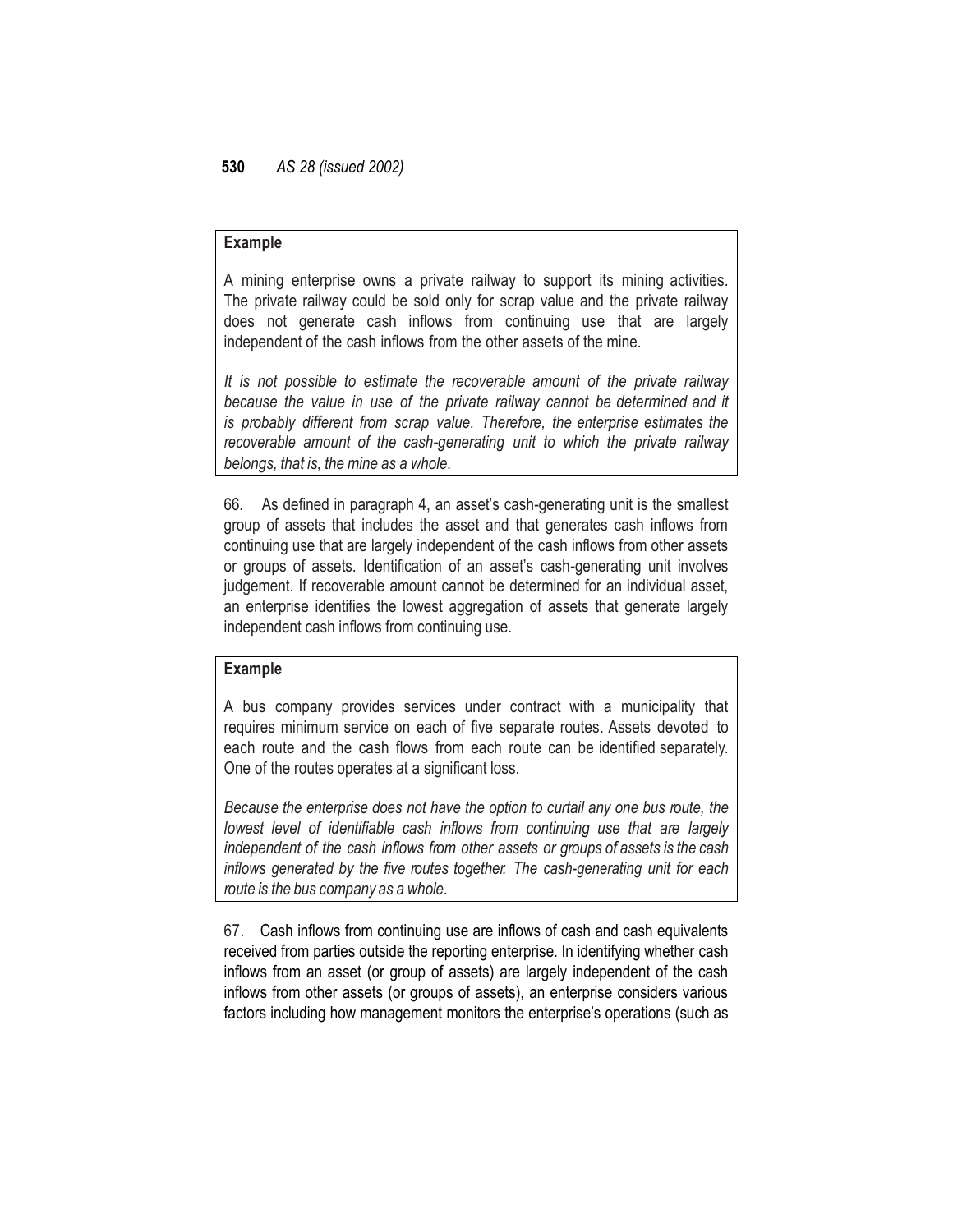by-product lines, businesses, individual locations, districts or regional areas or in some other way) or how management makes decisions about continuing or disposing of the enterprise's assets and operations. Illustration 1 in the Illustrations attached to the Standard illustrates identification of a cashgenerating unit.

*68. If an active market exists for the output produced by an asset or a group of assets, this asset or group of assets should be identified as a separate cash-generating unit, even if some or all of the output is used internally. If this is the case, management's best estimate of future market prices for the output should be used:*

- *(a) in determining the value in use of this cash-generating unit, when estimating the future cash inflows that relate to the internal use of the output; and*
- *(b) in determining the value in use of other cash-generating units of the reporting enterprise, when estimating the future cash outflows that relate to the internal use of the output.*

69. Even if part or all of the output produced by an asset or a group of assets is used by other units of the reporting enterprise (for example, products at an intermediate stage of a production process), this asset or group of assets forms a separate cash-generating unit if the enterprise could sell this output in an active market. This is because this asset or group of assets could generate cash inflows from continuing use that would be largely independent of the cash inflows from other assets or groups of assets. In using information based on financial budgets/forecasts that relates to such a cash-generating unit, an enterprise adjusts this information if internal transfer prices do not reflect management's best estimate of future market prices for the cash-generating unit's output.

## *70. Cash-generating units should be identified consistently from period to period for the same asset or types of assets, unless a change is justified.*

71. If an enterprise determines that an asset belongs to a different cashgenerating unit than in previous periods, or that the types of assets aggregated for the asset's cash-generating unit have changed, paragraph 121 requires certain disclosures about the cash-generating unit, if an impairment loss is recognised or reversed for the cash-generating unit and is material to the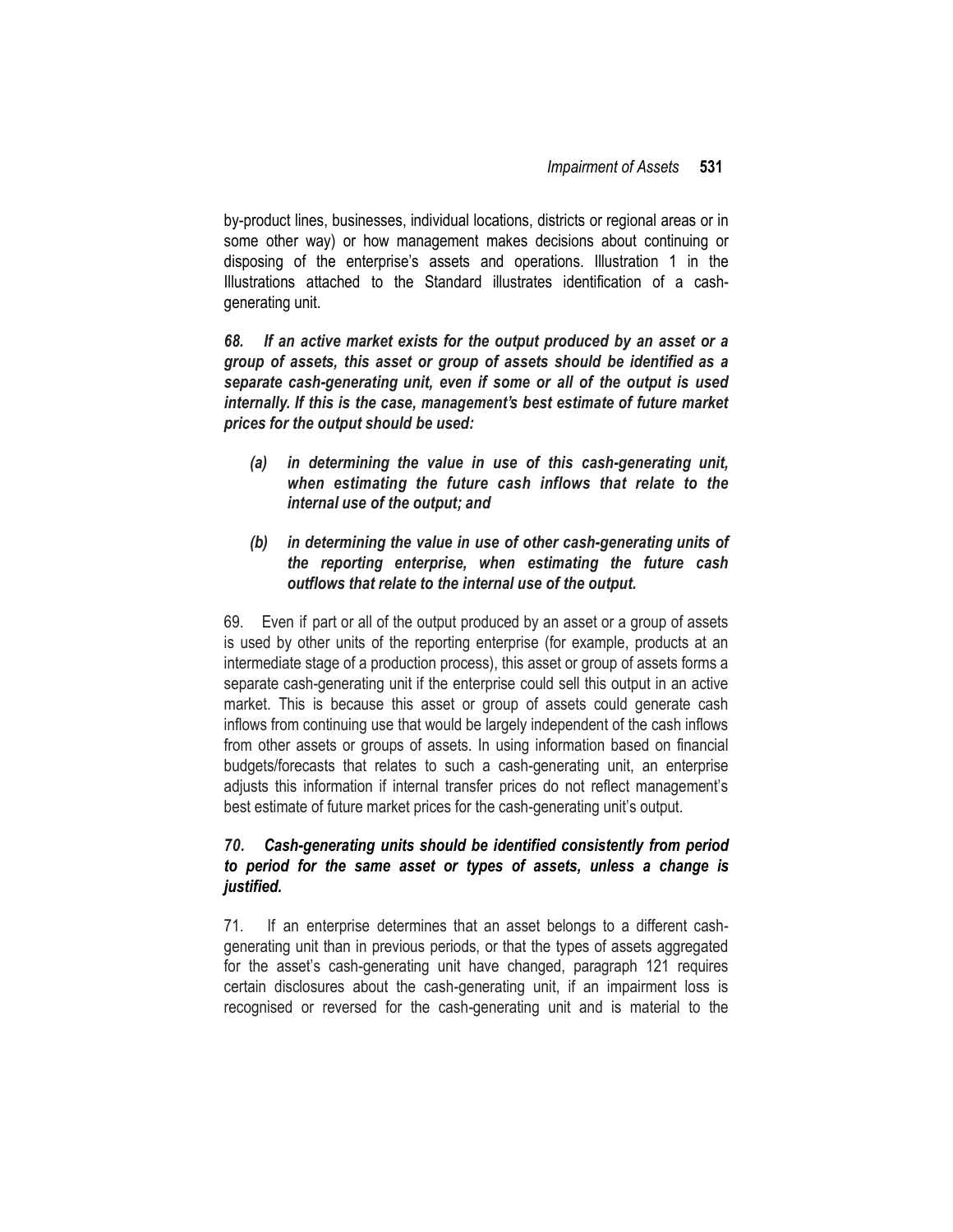financial statements of the reporting enterprise as a whole.

# **Recoverable Amount and Carrying Amount of a Cash-Generating Unit**

72. The recoverable amount of a cash-generating unit is the higher of the cashgenerating unit's net selling price and value in use. For the purpose of determining the recoverable amount of a cash-generating unit, any reference in paragraphs 15 to 55 to 'an asset' is read as a reference to 'a cash-generating unit'.

## *73. The carrying amount of a cash-generating unit should be determined consistently with the way the recoverable amount of the cash-generating unit is determined.*

- 74. The carrying amount of a cash-generating unit:
	- (a) includes the carrying amount of only those assets that can be attributed directly, or allocated on a reasonable and consistent basis, to the cash-generating unit and that will generate the future cash inflows estimated in determining the cash-generating unit's value in use; and
	- (b) does not include the carrying amount of any recognised liability, unless the recoverable amount of the cash-generating unit cannot be determined without consideration of this liability.

This is because net selling price and value in use of a cash-generating unit are determined excluding cash flows that relate to assets that are not part of the cash-generating unit and liabilities that have already been recognised in the financial statements, as set out in paragraphs 23 and 35.

75. Where assets are grouped for recoverability assessments, it is important to include in the cash-generating unit all assets that generate the relevant stream of cash inflows from continuing use. Otherwise, the cash-generating unit may appear to be fully recoverable when in fact an impairment loss has occurred. In some cases, although certain assets contribute to the estimated future cash flows of a cash-generating unit, they cannot be allocated to the cash-generating unit on a reasonable and consistent basis. This might be the case for goodwill or corporate assets such as head office assets. Paragraphs 78 to 86 explain how to deal with these assets in testing a cash-generating unit for impairment.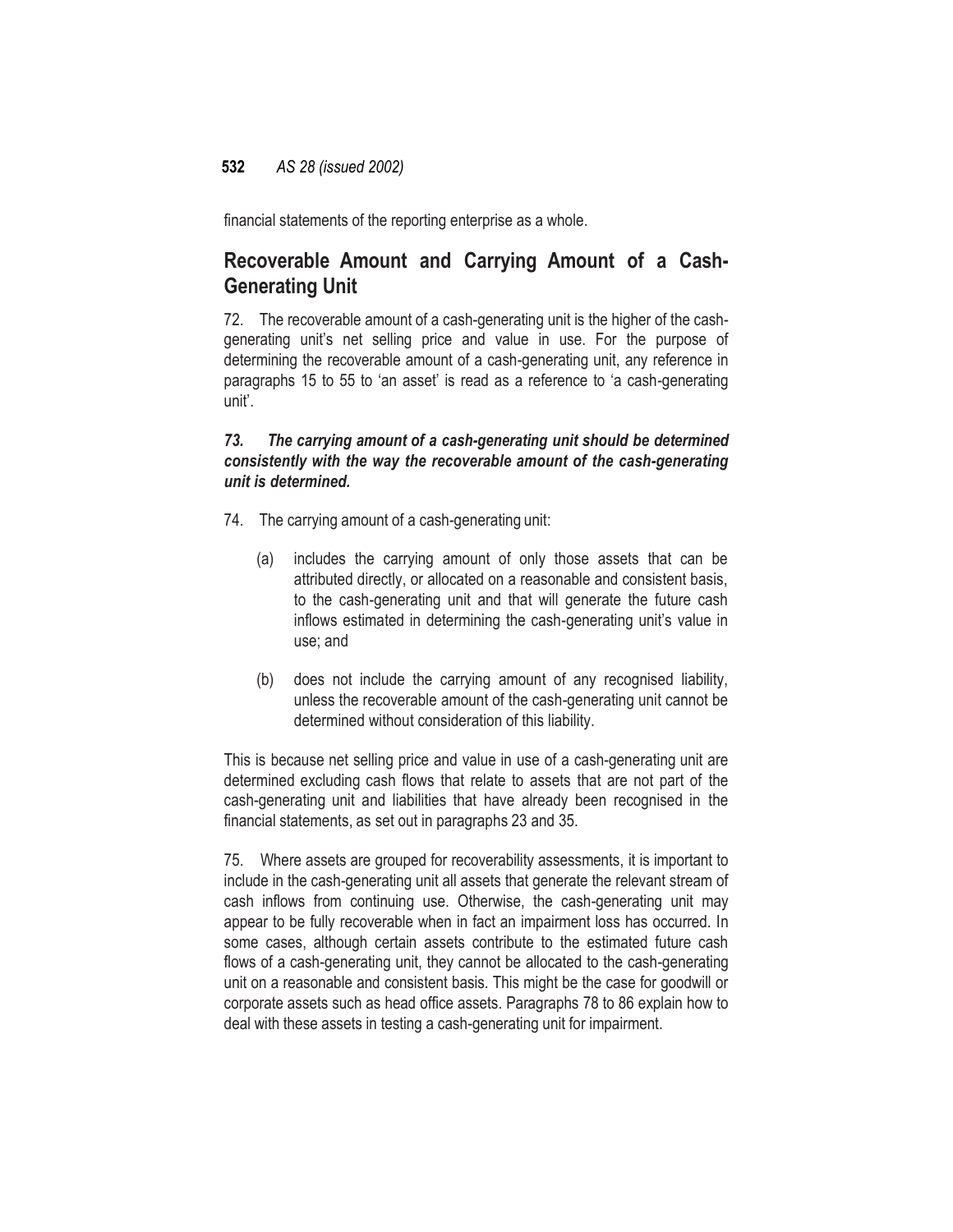76. It may be necessary to consider certain recognised liabilities in order to determine the recoverable amount of a cash-generating unit. This may occur if the disposal of a cash-generating unit would require the buyer to take over a liability. In this case, the net selling price (or the estimated cash flow from ultimate disposal) of the cash-generating unit is the estimated selling price for the assets of the cash-generating unit and the liability together, less the costs of disposal. In order to perform a meaningful comparison between the carrying amount of the cash-generating unit and its recoverable amount, the carrying amount of the liability is deducted in determining both the cash-generating unit's value in use and its carrying amount.

#### **Example**

A company operates a mine in a country where legislation requires that the owner must restore the site on completion of its mining operations. The cost of restoration includes the replacement of the overburden, which must be removed before mining operations commence. A provision for the costs to replace the overburden was recognised as soon as the overburden was removed. The amount provided was recognised as part of the cost of the mine and is being depreciated over the mine's useful life. The carrying amount of the provision for restoration costs is Rs. 50,00,000, which is equal to the present value of the restoration costs.

The enterprise is testing the mine for impairment. The cash-generating unit for the mine is the mine as a whole. The enterprise has received various offers to buy the mine at a price of around Rs. 80,00,000; this price encompasses the fact that the buyer will take over the obligation to restore the overburden. Disposal costs for the mine are negligible. The value in use of the mine is approximately Rs. 1,20,00,000 excluding restoration costs. The carrying amount of the mine is Rs. 1,00,00,000.

*The net selling price for the cash-generating unit is Rs. 80,00,000. This amount considers restoration costs that have already been provided for. As a consequence, the value in use for the cash-generating unit is determined after consideration of the restoration costs and is estimated to be Rs. 70,00,000 (Rs. 1,20,00,000 less Rs. 50,00,000). The carrying amount of the cash-generating unit is Rs. 50,00,000, which is the carrying amount of the mine (Rs. 1,00,00,000) less the carrying amount of the provision for restoration costs (Rs. 50,00,000).*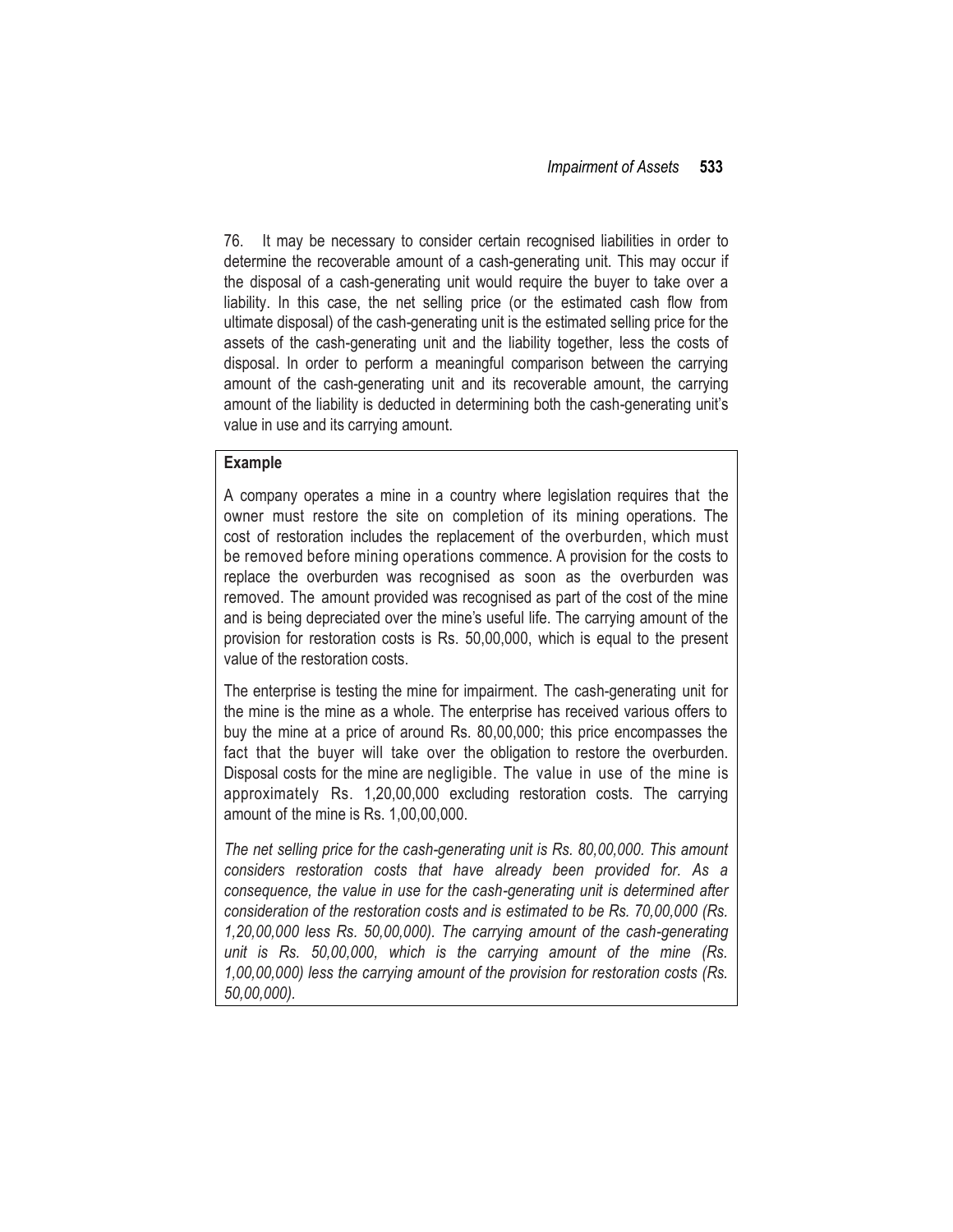77. For practical reasons, the recoverable amount of a cash-generating unit is sometimes determined after consideration of assets that are not part of the cash-generating unit (for example, receivables or other financial assets) or liabilities that have already been recognised in the financial statements (for example, payables, pensions and other provisions). In such cases, the carrying amount of the cash-generating unit is increased by the carrying amount of those assets and decreased by the carrying amount of those liabilities.

#### **Goodwill**

*78. In testing a cash-generating unit for impairment, an enterprise should identify whether goodwill that relates to this cash-generating unit is recognised in the financial statements. If this is the case, an enterprise should:*

- *(a) perform a 'bottom-up' test, that is, the enterprise should:*
	- *(i) identify whether the carrying amount of goodwill can be allocated on a reasonable and consistent basis to the cash- generating unit under review; and*
	- *(ii) then, compare the recoverable amount of the cash- generating unit under review to its carrying amount (including the carrying amount of allocated goodwill, if any) and recognise any impairment loss in accordance with paragraph 87.*

*The enterprise should perform the step at (ii) above even if none of the carrying amount of goodwill can be allocated on a reasonable and consistent basis to the cash-generating unit under review; and*

- *(b) if, in performing the 'bottom-up' test, the enterprise could not allocate the carrying amount of goodwill on a reasonable and consistent basis to the cash-generating unit under review, the enterprise should also perform a 'top-down' test, that is, the enterprise should:*
	- *(i) identify the smallest cash-generating unit that includes the cash-generating unit under review and to which the carrying amount of goodwill can be allocated on a reasonable and consistent basis (the 'larger ' cash- generating unit); and*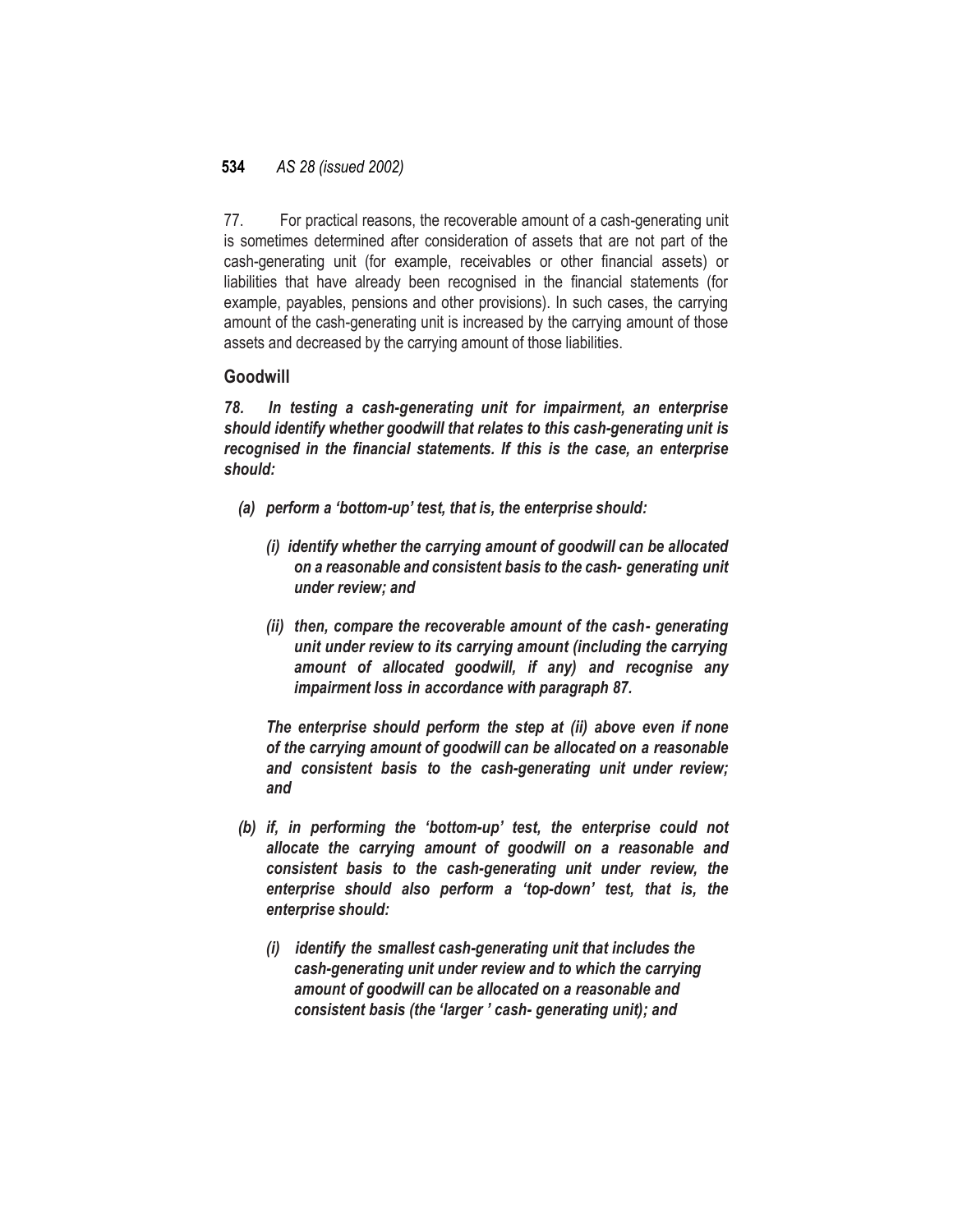## *(ii) then, compare the recoverable amount of the larger cashgenerating unit to its carrying amount (including the carrying amount of allocated goodwill) and recognise any impairment loss in accordance with paragraph 87.*

79. Goodwill arising on acquisition represents a payment made by an acquirer in anticipation of future economic benefits. The future economic benefits may result from synergy between the identifiable assets acquired or from assets that individually do not qualify for recognition in the financial statements. Goodwill does not generate cash flows independently from other assets or groups of assets and, therefore, the recoverable amount of goodwill as an individual asset cannot be determined. As a consequence, if there is an indication that goodwill may be impaired, recoverable amount is determined for the cash-generating unit to which goodwill belongs. This amount is then compared to the carrying amount of this cash-generating unit and any impairment loss is recognised in accordance with paragraph 87.

80. Whenever a cash-generating unit is tested for impairment, an enterprise considers any goodwill that is associated with the future cash flows to be generated by the cash-generating unit. If goodwill can be allocated on a reasonable and consistent basis, an enterprise applies the 'bottom-up' test only. If it is not possible to allocate goodwill on a reasonable and consistent basis, an enterprise applies both the 'bottom-up' test and 'top-down' test (see Illustration 7 given in the Illustrations attached to the Standard).

81. The 'bottom-up' test ensures that an enterprise recognises any impairment loss that exists for a cash-generating unit, including for goodwill that can be allocated on a reasonable and consistent basis. Whenever it is impracticable to allocate goodwill on a reasonable and consistent basis in the 'bottom-up' test, the combination of the 'bottom-up' and the 'top-down' test ensures that an enterprise recognises:

- (a) first, any impairment loss that exists for the cash-generating unit excluding any consideration of goodwill; and
- (b) then, any impairment loss that exists for goodwill. Because an enterprise applies the 'bottom-up' test first to all assets that may be impaired, any impairment loss identified for the larger cash-generating unit in the 'top-down' test relates only to goodwill allocated to the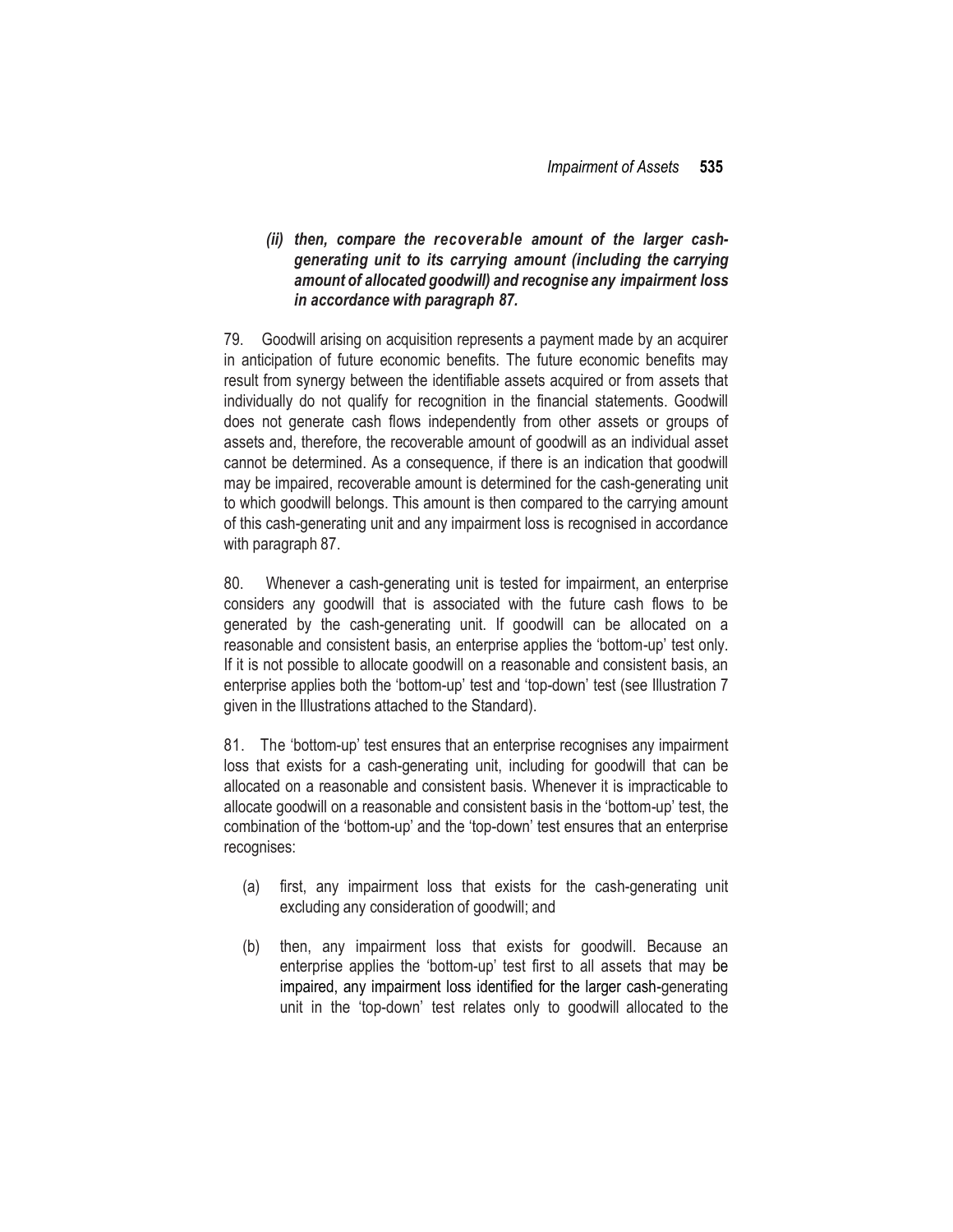larger unit.

82. If the 'top-down' test is applied, an enterprise formally determines the recoverable amount of the larger cash-generating unit, unless there is persuasive evidence that there is no risk that the larger cash-generating unit is impaired.

## **Corporate Assets**

83. Corporate assets include group or divisional assets such as the building of a headquarters or a division of the enterprise, EDP equipment or a research centre. The structure of an enterprise determines whether an asset meets the definition of corporate assets (see paragraph 4) for a particular cash- generating unit. Key characteristics of corporate assets are that they do not generate cash inflows independently from other assets or groups of assets and their carrying amount cannot be fully attributed to the cash-generating unit under review.

84. Because corporate assets do not generate separate cash inflows, the recoverable amount of an individual corporate asset cannot be determined unless management has decided to dispose of the asset. As a consequence, if there is an indication that a corporate asset may be impaired, recoverable amount is determined for the cash-generating unit to which the corporate asset belongs, compared to the carrying amount of this cash-generating unit and any impairment loss is recognised in accordance with paragraph 87.

*85. In testing a cash-generating unit for impairment, an enterprise should identify all the corporate assets that relate to the cash-generating unit under review. For each identified corporate asset, an enterprise should then apply paragraph 78, that is:*

- *(a) if the carrying amount of the corporate asset can be allocated on a reasonable and consistent basis to the cash-generating unit under review, an enterprise should apply the 'bottom-up' test only; and*
- *(b) if the carrying amount of the corporate asset cannot be allocated on a reasonable and consistent basis to the cash-generating unit under review, an enterprise should apply both the 'bottom- up' and 'top-down' tests.*
- 86. An Illustration of how to deal with corporate assets is given as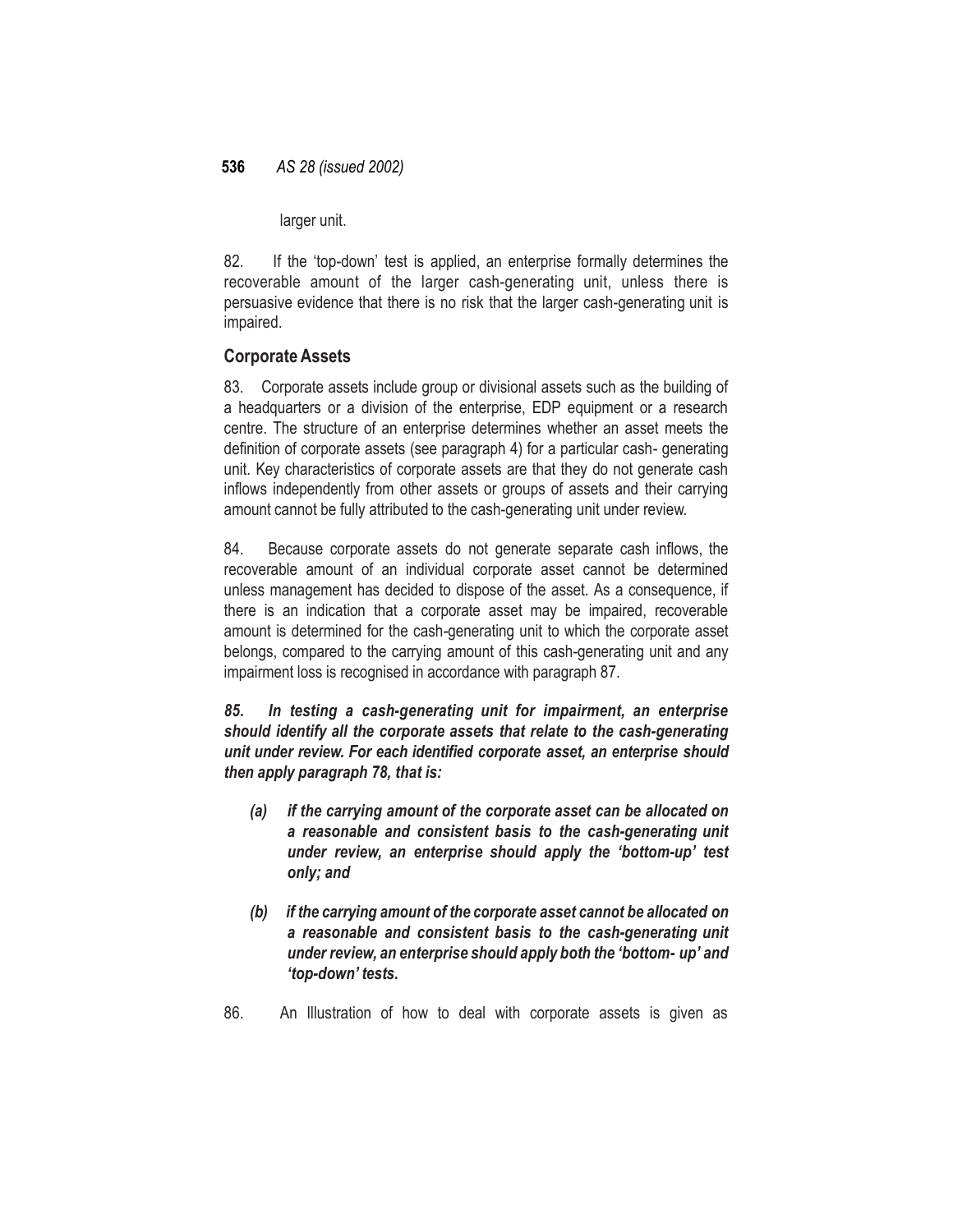Illustration 8 in the Illustrations attached to the Standard.

## **Impairment Loss for a Cash-Generating Unit**

*87. An impairment loss should be recognised for a cash-generating unit if, and only if, its recoverable amount is less than its carrying amount. The impairment loss should be allocated to reduce the carrying amount of the assets of the unit in the following order:*

- *(a) first, to goodwill allocated to the cash-generating unit (if any); and*
- *(b) then, to the other assets of the unit on a pro-rata basis based on the carrying amount of each asset in the unit.*

*These reductions in carrying amounts should be treated as impairment losses on individual assets and recognised in accordance with paragraph 58.*

*88. In allocating an impairment loss under paragraph 87, the carrying amount of an asset should not be reduced below the highest of:*

- *(a) its net selling price (if determinable);*
- *(b) its value in use (if determinable); and*
- *(c) zero.*

*The amount of the impairment loss that would otherwise have been allocated to the asset should be allocated to the other assets of the unit on a pro-rata basis.*

89. The goodwill allocated to a cash-generating unit is reduced before reducing the carrying amount of the other assets of the unit because of its nature.

90. If there is no practical way to estimate the recoverable amount of each individual asset of a cash-generating unit, this Standard requires the allocation of the impairment loss between the assets of that unit other than goodwill on a pro-rata basis, because all assets of a cash-generating unit work together.

91. If the recoverable amount of an individual asset cannot be determined (see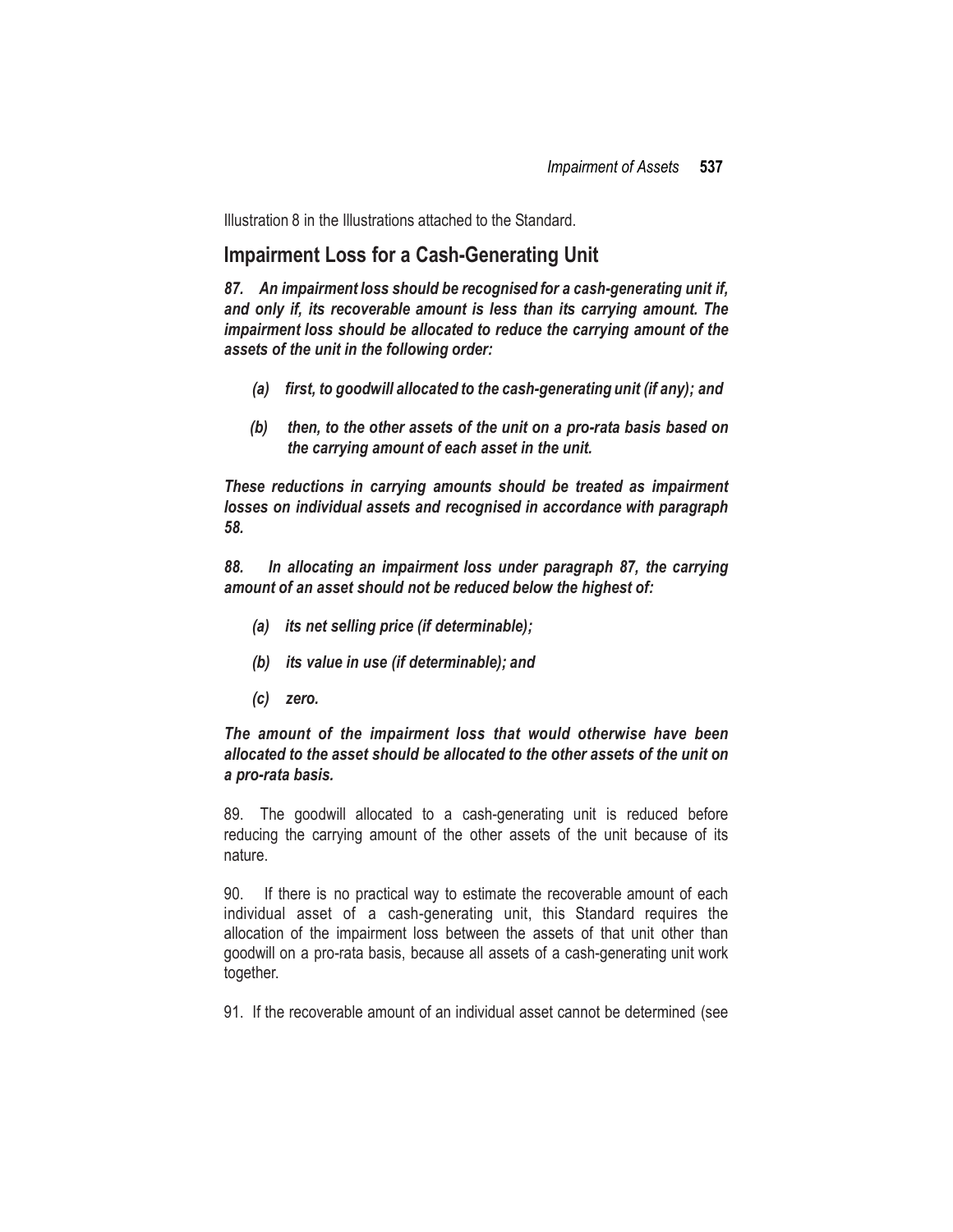paragraph 65):

- (a) an impairment loss is recognised for the asset if its carrying amount is greater than the higher of its net selling price and the results of the allocation procedures described in paragraphs 87 and 88; and
- (b) no impairment loss is recognised for the asset if the related cashgenerating unit is not impaired. This applies even if the asset's net selling price is less than its carrying amount.

#### **Example**

A machine has suffered physical damage but is still working, although not as well as it used to. The net selling price of the machine is less than its carrying amount. The machine does not generate independent cash inflows from continuing use. The smallest identifiable group of assets that includes the machine and generates cash inflows from continuing use that are largely independent of the cash inflows from other assets is the production line to which the machine belongs. The recoverable amount of the production line shows that the production line taken as a whole is not impaired.

Assumption 1: Budgets/forecasts approved by management reflect no commitment of management to replace the machine.

*The recoverable amount of the machine alone cannot be estimated since the machine's value in use:*

- *(a) may differ from its net selling price; and*
- *(b) can be determined only for the cash-generating unit to which the machine belongs (the production line).*

*The production line is not impaired, therefore, no impairment loss is recognised for the machine. Nevertheless, the enterprise may need to reassess the depreciation period or the depreciation method for the machine. Perhaps, a shorter depreciation period or a faster depreciation method is required to reflect the expected remaining useful life of the machine or the pattern in which economic benefits are consumed by the enterprise.*

Assumption 2: Budgets/forecasts approved by management reflect a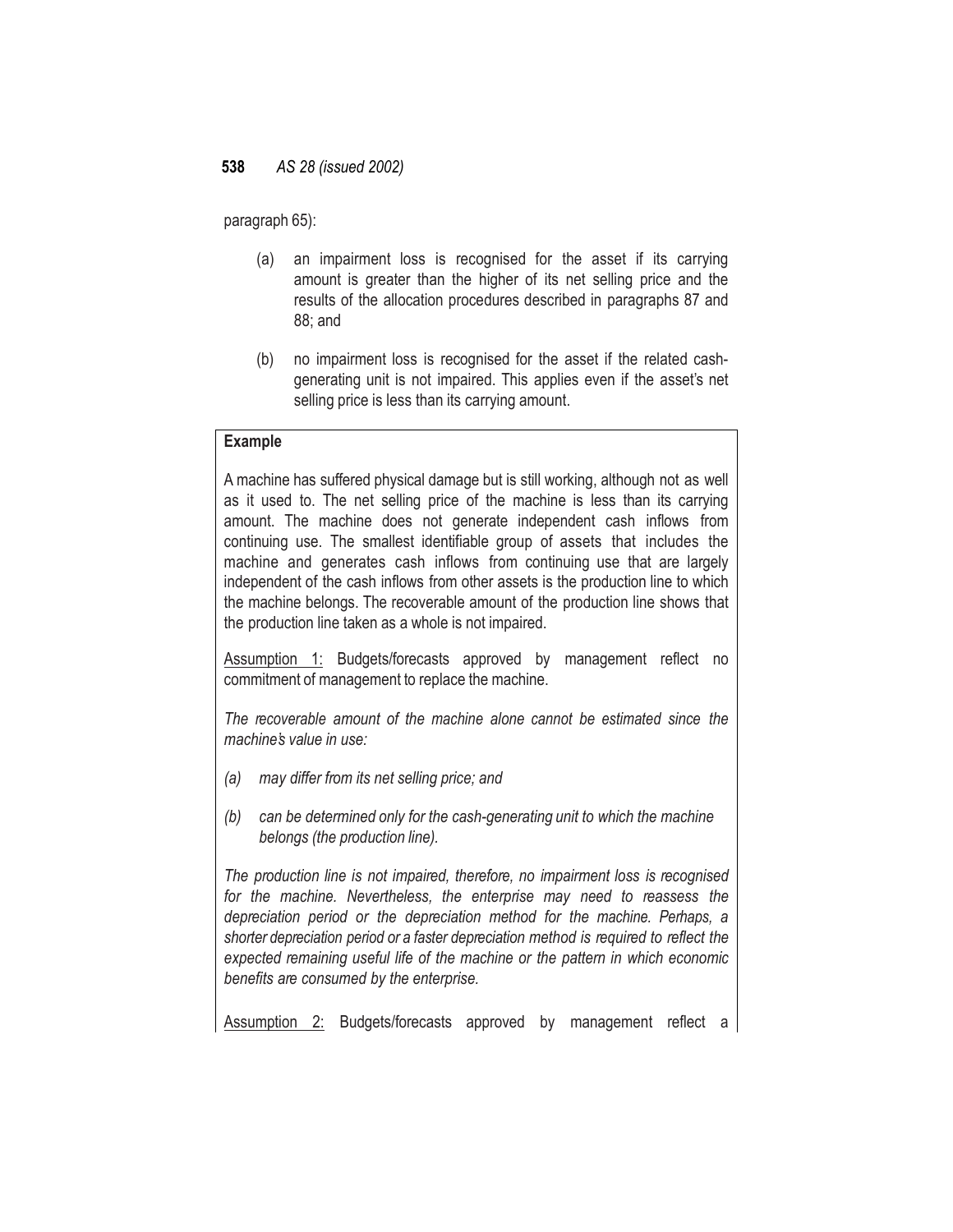commitment of management to replace the machine and sell it in the near future. Cash flows from continuing use of the machine until its disposal are estimated to be negligible.

*The machine's value in use can be estimated to be close to its net selling price. Therefore, the recoverable amount of the machine can be determined and no consideration is given to the cash-generating unit to which the machine belongs (the production line). Since the machine's net selling price is less than its carrying amount, an impairment loss is recognised for the machine.*

*92. After the requirements in paragraphs 87 and 88 have been applied, a liability should be recognised for any remaining amount of an impairment*  loss for a cash-generating unit if that is required by another Accounting *Standard.*

# **Reversal of an Impairment Loss**

93. Paragraphs 94 to 100 set out the requirements for reversing an impairment loss recognised for an asset or a cash-generating unit in prior accounting periods. These requirements use the term 'an asset' but apply equally to an individual asset or a cash-generating unit. Additional requirements are set out for an individual asset in paragraphs 101 to 105, for a cash-generating unit in paragraphs 106 to 107 and for goodwill in paragraphs 108 to 111.

*94. An enterprise should assess at each balance sheet date whether there is any indication that an impairment loss recognised for an asset in prior accounting periods may no longer exist or may have decreased. If any such indication exists, the enterprise should estimate the recoverable amount of that asset.*

*95. In assessing whether there is any indication that an impairment loss recognised for an asset in prior accounting periods may no longer exist or may have decreased, an enterprise should consider, as a minimum, the following indications:*

#### *External sources of information*

*(a) the asset's market value has increased significantly during the period;*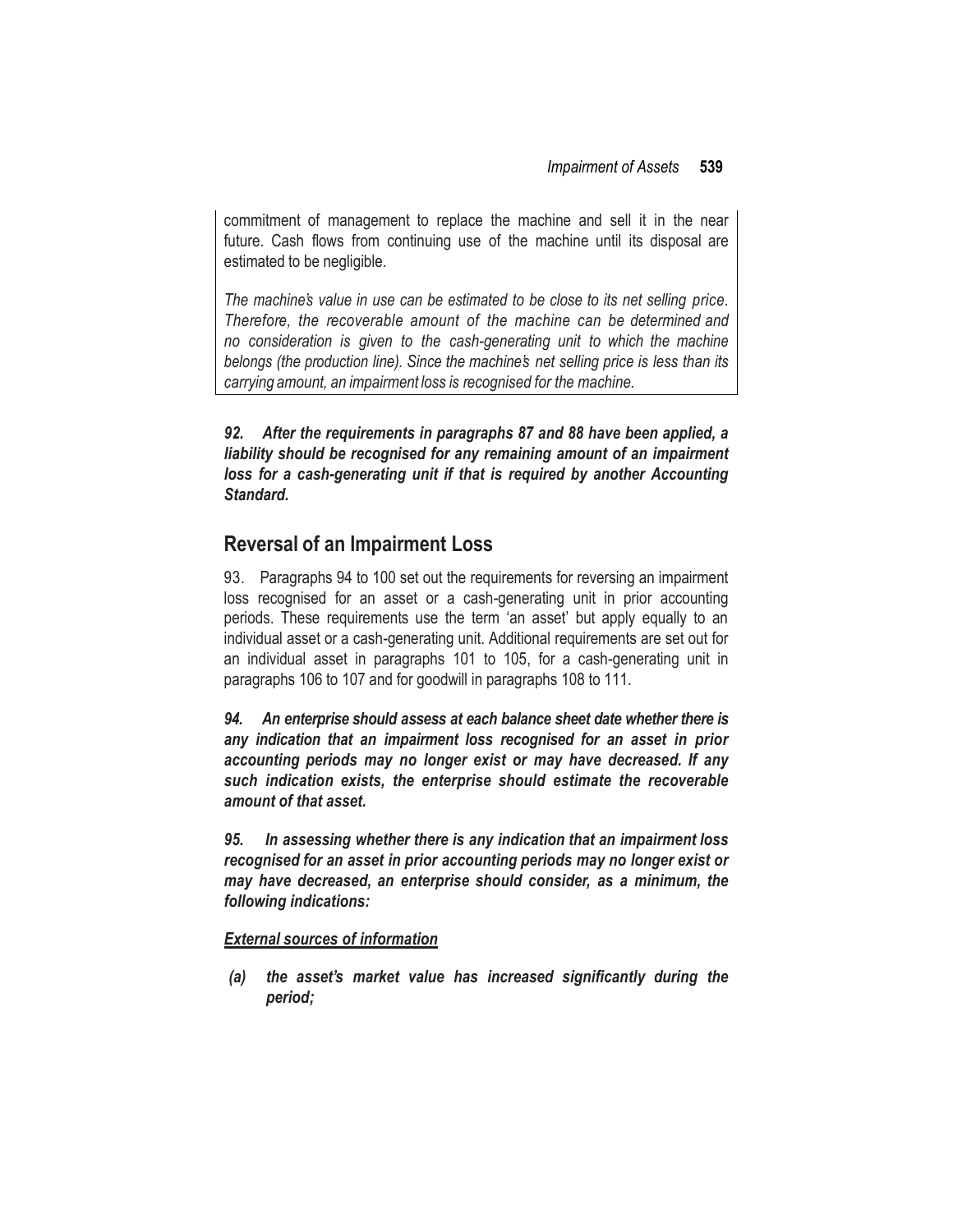- *(b) significant changes with a favourable effect on the enterprise have taken place during the period, or will take place in the near future, in the technological, market, economic or legal environment in which the enterprise operates or in the market to which the asset is dedicated;*
- *(c) market interest rates or other market rates of return on investments have decreased during the period, and those decreases are likely to affect the discount rate used in calculating the asset's value in use and increase the asset's recoverable amount materially;*

#### *Internal sources of information*

- *(d) significant changes with a favourable effect on the enterprise have taken place during the period, or are expected to take place in the near future, in the extent to which, or manner in which, the asset is used or is expected to be used. These changes include capital expenditure that has been incurred during the period to improve or enhance an asset in excess of its originally assessed standard of performance or a commitment to discontinue or restructure the operation to which the asset belongs; and*
- *(e) evidence is available from internal reporting that indicates that the economic performance of the asset is, or will be, better than expected.*

96. Indications of a potential decrease in an impairment loss in paragraph 95 mainly mirror the indications of a potential impairment loss in paragraph 8. The concept of materiality applies in identifying whether an impairment loss recognised for an asset in prior accounting periods may need to be reversed and the recoverable amount of the asset determined.

97. If there is an indication that an impairment loss recognised for an asset may no longer exist or may have decreased, this may indicate that the remaining useful life, the depreciation (amortisation) method or the residual value may need to be reviewed and adjusted in accordance with the Accounting Standard applicable to the asset, even if no impairment loss is reversed for the asset.

#### *98. An impairment loss recognised for an asset in prior accounting*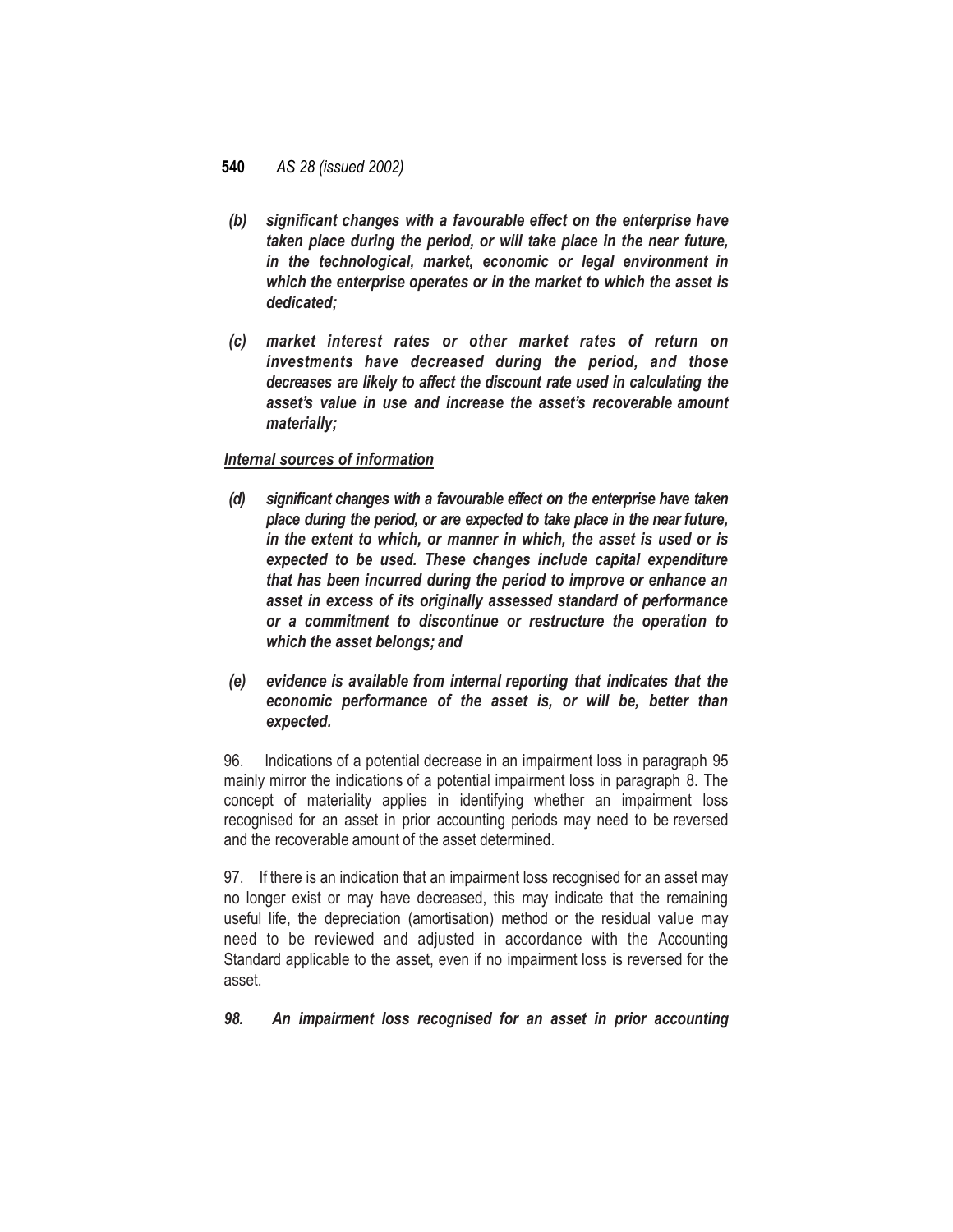*periods should be reversed if there has been a change in the estimates of cash inflows, cash outflows or discount rates used to determine the asset's recoverable amount since the last impairment loss was recognised. If this is the case, the carrying amount of the asset should be increased to its recoverable amount. That increase is a reversal of an impairment loss.*

99. A reversal of an impairment loss reflects an increase in the estimated service potential of an asset, either from use or sale, since the date when an enterprise last recognised an impairment loss for that asset. An enterprise is required to identify the change in estimates that causes the increase in estimated service potential. Examples of changes in estimates include:

- (a) a change in the basis for recoverable amount (i.e., whether recoverable amount is based on net selling price or value in use);
- (b) if recoverable amount was based on value in use: a change in the amount or timing of estimated future cash flows or in the discount rate; or
- (c) if recoverable amount was based on net selling price: a change in estimate of the components of net selling price.

100. An asset's value in use may become greater than the asset's carrying amount simply because the present value of future cash inflows increases as they become closer. However, the service potential of the asset has not increased. Therefore, an impairment loss is not reversed just because of the passage of time (sometimes called the 'unwinding' of the discount), even if the recoverable amount of the asset becomes higher than its carrying amount.

# **Reversal of an Impairment Loss for an Individual Asset**

*101. The increased carrying amount of an asset due to a reversal of an impairment loss should not exceed the carrying amount that would have been determined (net of amortisation or depreciation) had no impairment loss been recognised for the asset in prior accounting periods.*

102. Any increase in the carrying amount of an asset above the carrying amount that would have been determined (net of amortisation or depreciation) had no impairment loss been recognised for the asset in prior accounting periods is a revaluation. In accounting for such a revaluation, an enterprise applies the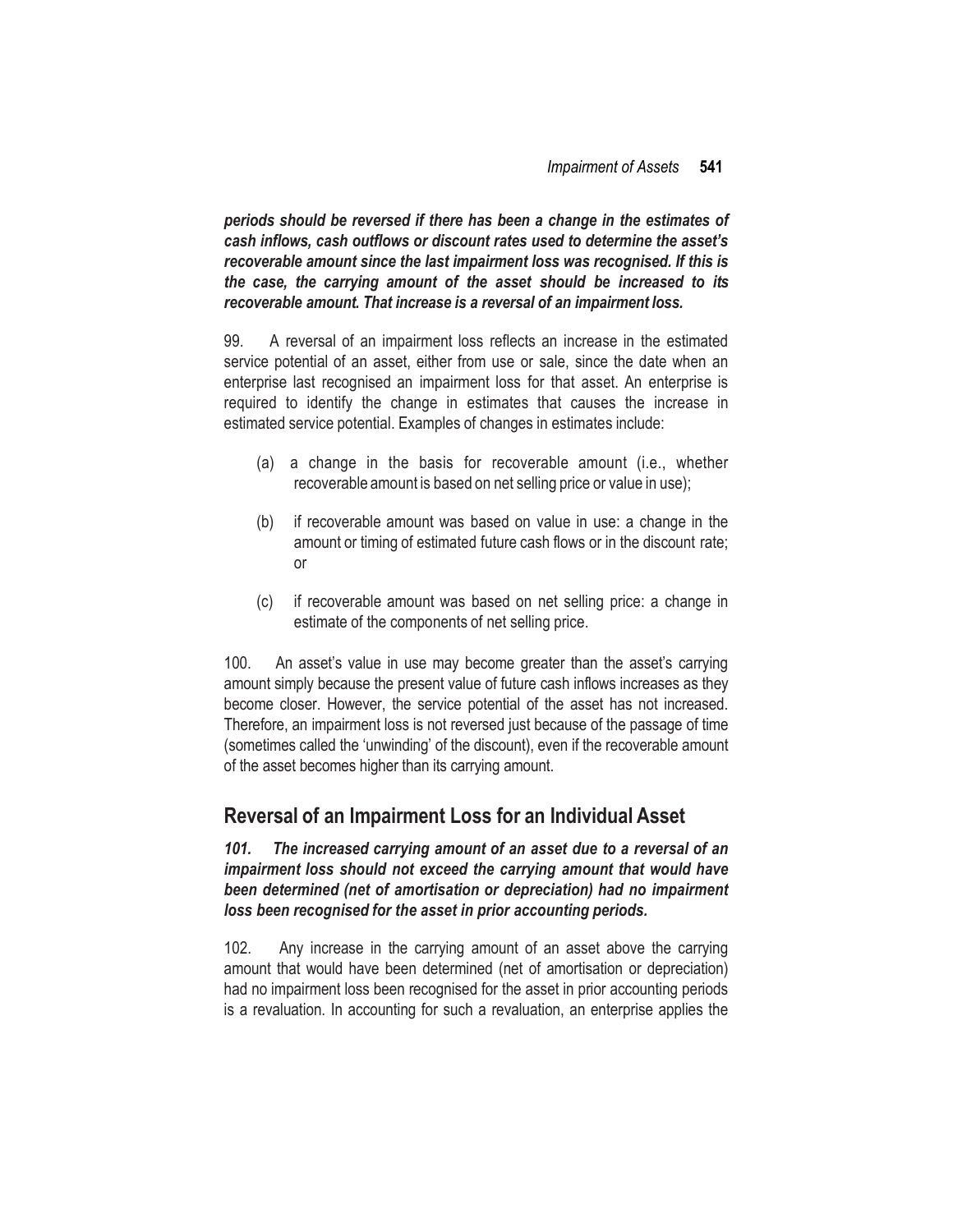Accounting Standard applicable to the asset.

*103. A reversal of an impairment loss for an asset should be recognised as income immediately in the statement of profit and loss, unless the*  asset is carried at revalued amount in accordance with another *Accounting Standard (see Accounting Standard (AS) 10, Property, Plant and Equipment) in which case any reversal of an impairment loss on a revalued asset should be treated as a revaluation increase under that Accounting Standard.*

104. A reversal of an impairment loss on a revalued asset is credited directly to equity under the heading revaluation surplus. However, to the extent that an impairment loss on the same revalued asset was previously recognised as an expense in the statement of profit and loss, a reversal of that impairment loss is recognised as income in the statement of profit and loss.

*105. After a reversal of an impairment loss is recognised, the depreciation (amortisation) charge for the asset should be adjusted in future periods to allocate the asset's revised carrying amount, less its residual value (if any), on a systematic basis over its remaining useful life.*

# **Reversal of an Impairment Loss for a Cash-Generating Unit**

*106. A reversal of an impairment loss for a cash-generating unit should be allocated to increase the carrying amount of the assets of the unit in the following order:*

- *(a) first, assets other than goodwill on a pro-rata basis based on the carrying amount of each asset in the unit; and*
- *(b) then, to goodwill allocated to the cash-generating unit (if any), if the requirements in paragraph 108 are met.*

*These increases in carrying amounts should be treated as reversals of impairment losses for individual assets and recognised in accordance with paragraph 103.*

*107. In allocating a reversal of an impairment loss for a cash-generating unit under paragraph 106, the carrying amount of an asset should not be increased above the lower of:*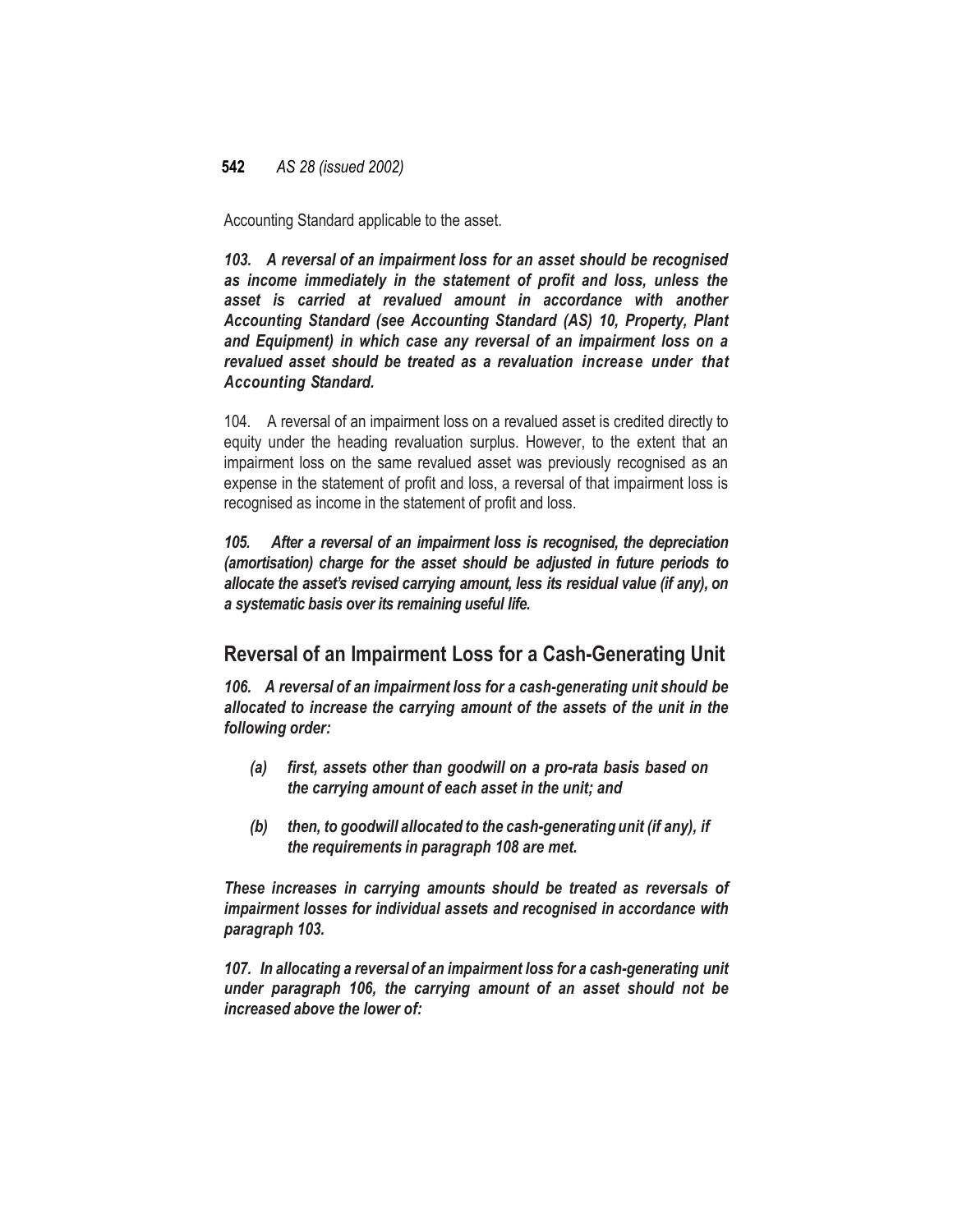- *(a) its recoverable amount (if determinable); and*
- *(b) the carrying amount that would have been determined (net of amortisation or depreciation) had no impairment loss been recognised for the asset in prior accounting periods.*

*The amount of the reversal of the impairment loss that would otherwise have been allocated to the asset should be allocated to the other assets of the unit on a pro-rata basis.*

## **Reversal of an Impairment Loss for Goodwill**

*108. As an exception to the requirement in paragraph 98, an impairment loss recognised for goodwill should not be reversed in a subsequent period unless:*

- *(a) the impairment loss was caused by a specific external event of an exceptional nature that is not expected to recur; and*
- *(b) subsequent external events have occurred that reverse the effect of that event.*

109. Accounting Standard (AS) 26, *Intangible Assets*, prohibits the recognition of internally generated goodwill. Any subsequent increase in the recoverable amount of goodwill is likely to be an increase in internally generated goodwill, unless the increase relates clearly to the reversal of the effect of a specific external event of an exceptional nature.

110. This Standard does not permit an impairment loss to be reversed for goodwill because of a change in estimates (for example, a change in the discount rate or in the amount and timing of future cash flows of the cashgenerating unit to which goodwill relates).

111. A specific external event is an event that is outside of the control of the enterprise. Examples of external events of an exceptional nature include new regulations that significantly curtail the operating activities, or decrease the profitability, of the business to which the goodwill relates.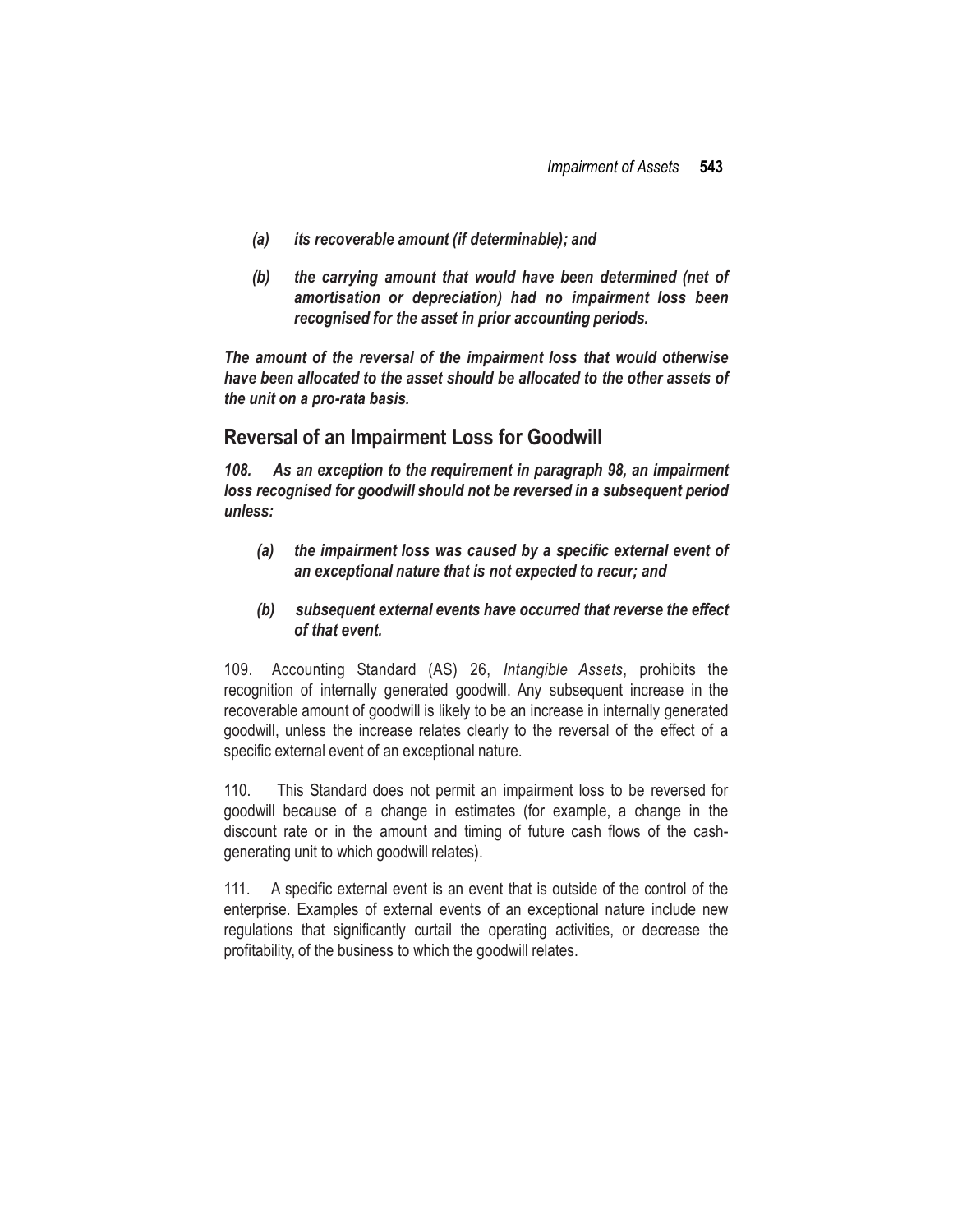# **Impairment in case of Discontinuing Operations**

112. The approval and announcement of a plan for discontinuance $6$  is an indication that the assets attributable to the discontinuing operation may be impaired or that an impairment loss previously recognised for those assets should be increased or reversed. Therefore, in accordance with this Standard an enterprise estimates the recoverable amount of each asset of the discontinuing operation and recognises an impairment loss or reversal of a prior impairment loss, if any.

113. In applying this Standard to a discontinuing operation, an enterprise determines whether the recoverable amount of an asset of a discontinuing operation is assessed for the individual asset or for the asset's cash-generating unit. For example:

- (a) if the enterprise sells the discontinuing operation substantially in its entirety, none of the assets of the discontinuing operation generate cash inflows independently from other assets within the discontinuing operation. Therefore, recoverable amount is determined for the discontinuing operation as a whole and an impairment loss, if any, is allocated among the assets of the discontinuing operation in accordance with this Standard;
- (b) if the enterprise disposes of the discontinuing operation in other ways such as piecemeal sales, the recoverable amount is determined for individual assets, unless the assets are sold in groups; and
- (c) if the enterprise abandons the discontinuing operation, the recoverable amount is determined for individual assets as set out in this Standard.

114. After announcement of a plan, negotiations with potential purchasers of the discontinuing operation or actual binding sale agreements may indicate that the assets of the discontinuing operation may be further impaired or that impairment losses recognised for these assets in prior periods may have decreased. As a consequence, when such events occur, an enterprise re- estimates the recoverable amount of the assets of the discontinuing operation and recognises resulting impairment losses or reversals of impairment losses in accordance with this Standard.

-

<sup>6</sup> See Accounting Standard (AS) 24 'Discontinuing Operations'.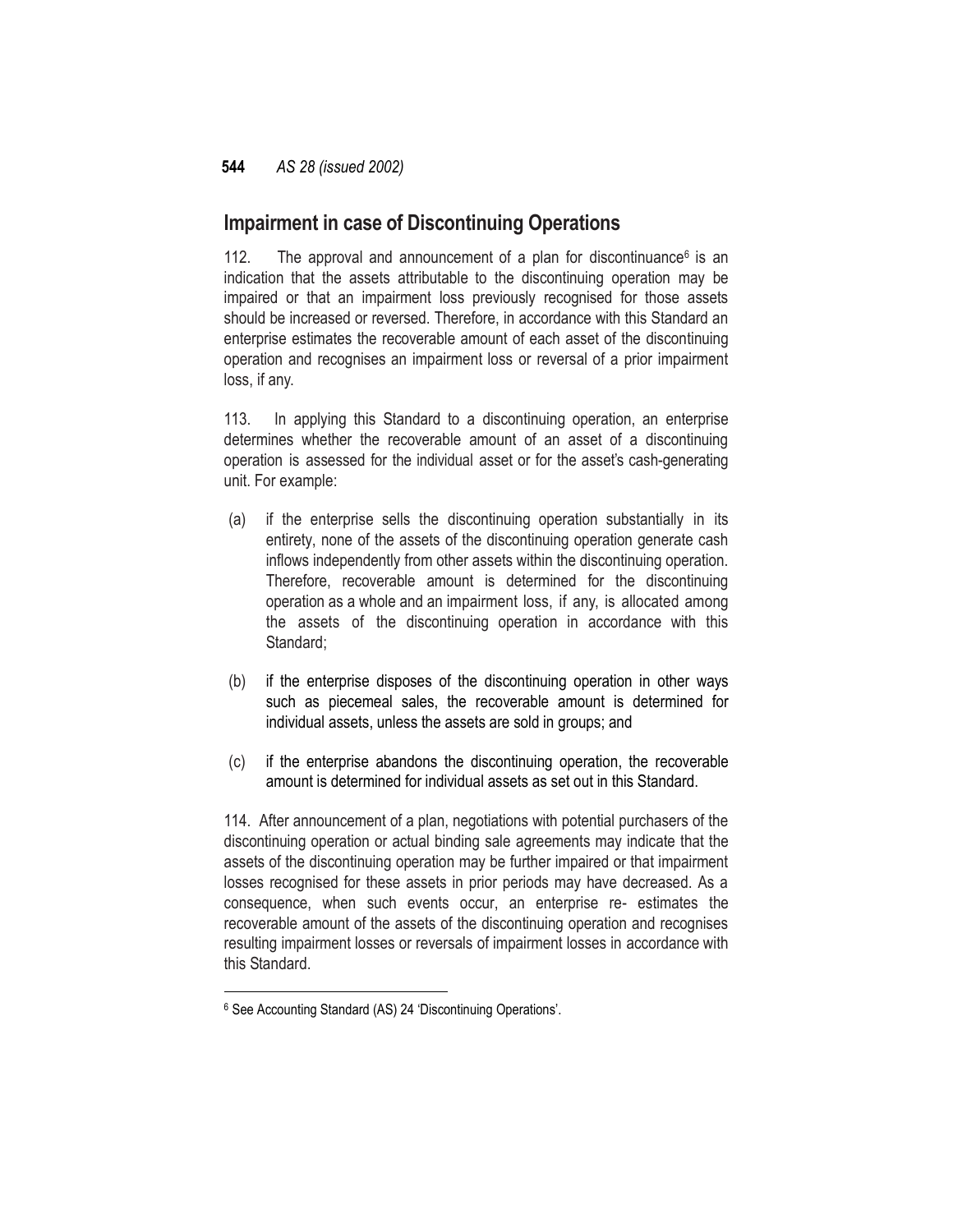115. A price in a binding sale agreement is the best evidence of an asset's (cash-generating unit's) net selling price or of the estimated cash inflow from ultimate disposal in determining the asset's (cash-generating unit's) value in use.

116. The carrying amount (recoverable amount) of a discontinuing operation includes the carrying amount (recoverable amount) of any goodwill that can be allocated on a reasonable and consistent basis to that discontinuing operation.

# **Disclosure**

*117. For each class of assets, the financial statements should disclose:*

- *(a) the amount of impairment losses recognised in the statement of profit and loss during the period and the line item(s) of the statement of profit and loss in which those impairment losses are included;*
- *(b) the amount of reversals of impairment losses recognised in the statement of profit and loss during the period and the line item(s) of the statement of profit and loss in which those impairment losses are reversed;*
- *(c) the amount of impairment losses recognised directly against revaluation surplus during the period; and*
- *(d) the amount of reversals of impairment losses recognised directly in revaluation surplus during the period.*

118. A class of assets is a grouping of assets of similar nature and use in an enterprise's operations.

119. The information required in paragraph 117 may be presented with other information disclosed for the class of assets. For example, this information may be included in a reconciliation of the carrying amount of fixed assets, at the beginning and end of the period, as required under AS 10, *Property, Plant and Equipment*.

*120. An enterprise that applies AS 17, Segment Reporting, should*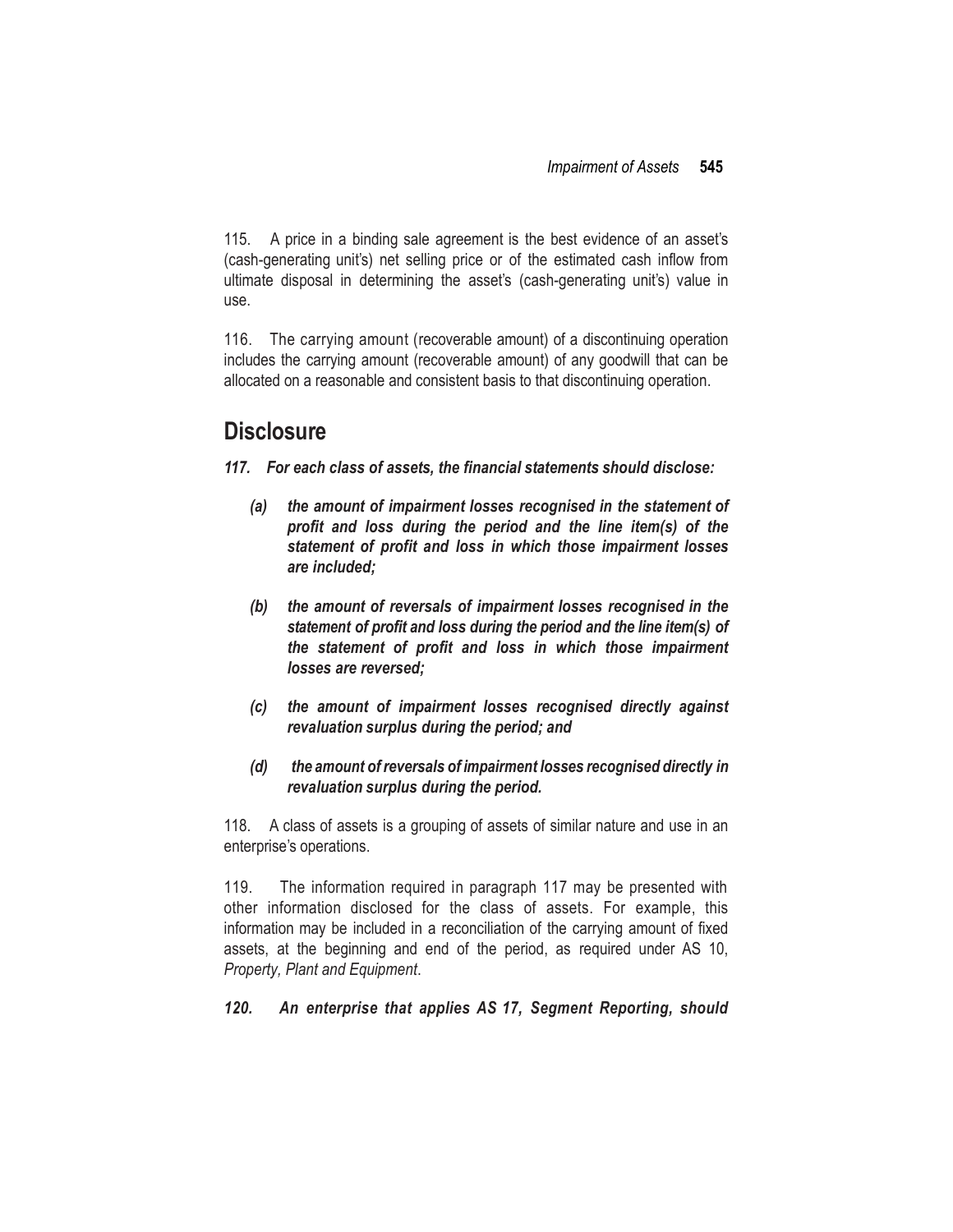*disclose the following for each reportable segment based on an enterprise's primary format (as defined in AS 17):*

- *(a) the amount of impairment losses recognised in the statement of profit and loss and directly against revaluation surplus during the period; and*
- *(b) the amount of reversals of impairment losses recognised in the statement of profit and loss and directly in revaluation surplus during the period.*

*121. If an impairment loss for an individual asset or a cash-generating unit is recognised or reversed during the period and is material to the financial statements of the reporting enterprise as a whole, an enterprise should disclose:*

- *(a) the events and circumstances that led to the recognition or reversal of the impairment loss;*
- *(b) the amount of the impairment loss recognised or reversed;*
- *(c) for an individual asset:*
	- *(i) the nature of the asset; and*
	- *(ii) the reportable segment to which the asset belongs, based on the enterprise's primary format (as defined in AS 17, Segment Reporting);*
- *(d) for a cash-generating unit:*
	- *(i) a description of the cash-generating unit (such as whether it is a product line, a plant, a business operation, a geographical area, a reportable segment as defined in AS 17 or other);*
	- *(ii) the amount of the impairment loss recognised or reversed by class of assets and by reportable segment based on the enterprise's primary format (as defined in AS 17); and*
	- *(iii) if the aggregation of assets for identifying the cash-generating unit has changed since the previous estimate of the cash-*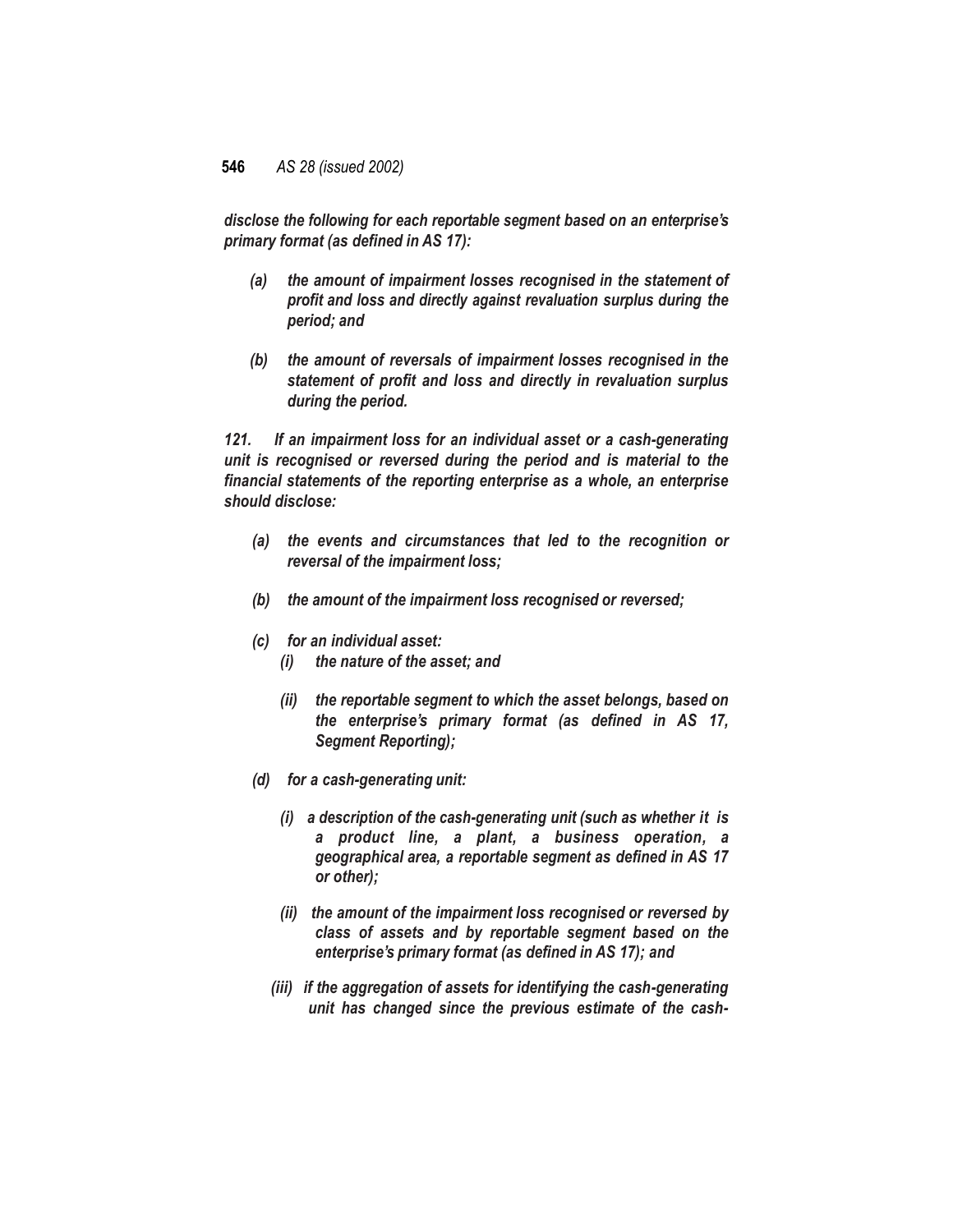*generating unit's recoverable amount (if any), the enterprise should describe the current and former way of aggregating assets and the reasons for changing the way the cashgenerating unit is identified;*

**Provided that a Small Enterprise (Levels III non-company entities), as defined in Appendix I to this Compendium, may not comply with paragraph 121(c)(ii); 121(d)(i); 121(d)(ii).**

- *(e) whether the recoverable amount of the asset (cash-generating unit) is its net selling price or its value in use;*
- *(f) if recoverable amount is net selling price, the basis used to determine net selling price (such as whether selling price was determined by reference to an active market or in some other way); and*
- *(g) if recoverable amount is value in use, the discount rate(s) used in the current estimate and previous estimate (if any) of value in use.* **Provided that if a Small and Medium-Sized Company (SMC) and a Small and Medium-Sized Enterprise (SME) (Level III or Level II non- company entities), as defined in Appendix 1 to the Compendium, chooses to measure the 'value in use' as per the proviso to paragraph 4.2 of the Standard, such an SMC/SME need not disclose the information required by paragraph 121(g) of the Standard.**

*122. If impairment losses recognised (reversed) during the period are material in aggregate to the financial statements of the reporting enterprise as a whole, an enterprise should disclose a brief description of the following:*

- *(a) the main classes of assets affected by impairment losses (reversals of impairment losses) for which no information is disclosed under paragraph 121; and*
- *(b) the main events and circumstances that led to the recognition (reversal) of these impairment losses for which no information is disclosed under paragraph 121.*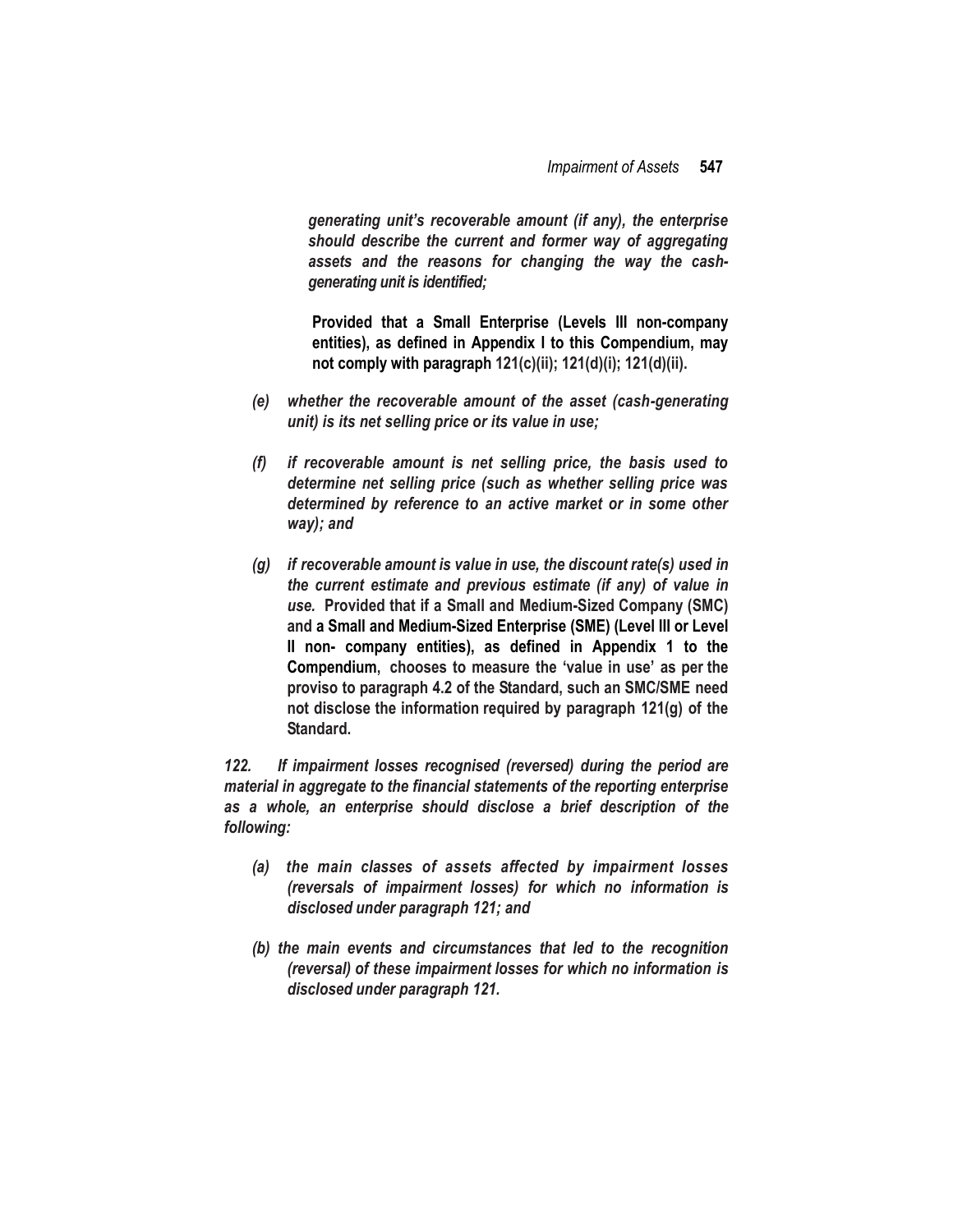123. An enterprise is encouraged to disclose key assumptions used to determine the recoverable amount of assets (cash-generating units) during the period.

Provided that a Small-sized Enterprise (Levels III non-company entities), as defined in Appendix I to this Compendium, may not comply with paragraph 123.

## **Transitional Provisions<sup>6</sup>**

*124. On the date of this Standard becoming mandatory, an enterprise should assess whether there is any indication that an asset may be impaired (see paragraphs 5-13). If any such indication exists, the enterprise should determine impairment loss, if any, in accordance with this Standard. The impairment loss, so determined, should be adjusted against opening balance of revenue reserves being the accumulated impairment loss relating to periods prior to this Standard becoming mandatory unless the impairment loss is on a revalued asset. An impairment loss on a revalued asset should be recognised directly against any revaluation surplus for the asset to the extent that the impairment loss does not exceed the amount held in the revaluation surplus for that same asset. If the impairment loss exceeds the amount held in the revaluation surplus for that same asset, the excess should be adjusted against opening balance of revenue reserves.*

*125. Any impairment loss arising after the date of this Standard becoming mandatory should be recognised in accordance with this Standard (i.e., in the statement of profit and loss unless an asset is carried at revalued amount. An impairment loss on a revalued asset should be treated as a revaluation decrease).*

# **Illustrations**

**.** 

*These illustrations do not form part of the Accounting Standard. The purpose of these Illustrations is to illustrate the application of the Accounting Standard to assist in clarifying its meaning.*

<sup>6</sup> Ministry of Corporate Affairs, Government of India, inserted the following footnote in Companies (Accounting Standards) Rules, 2021, which is relevant for companies:

<sup>&</sup>quot;Transitional Provisions given in paragraphs 124-125 are relevant only for standards notified under Companies (Accounting Standards) Rules, 2006, as amended from time to time."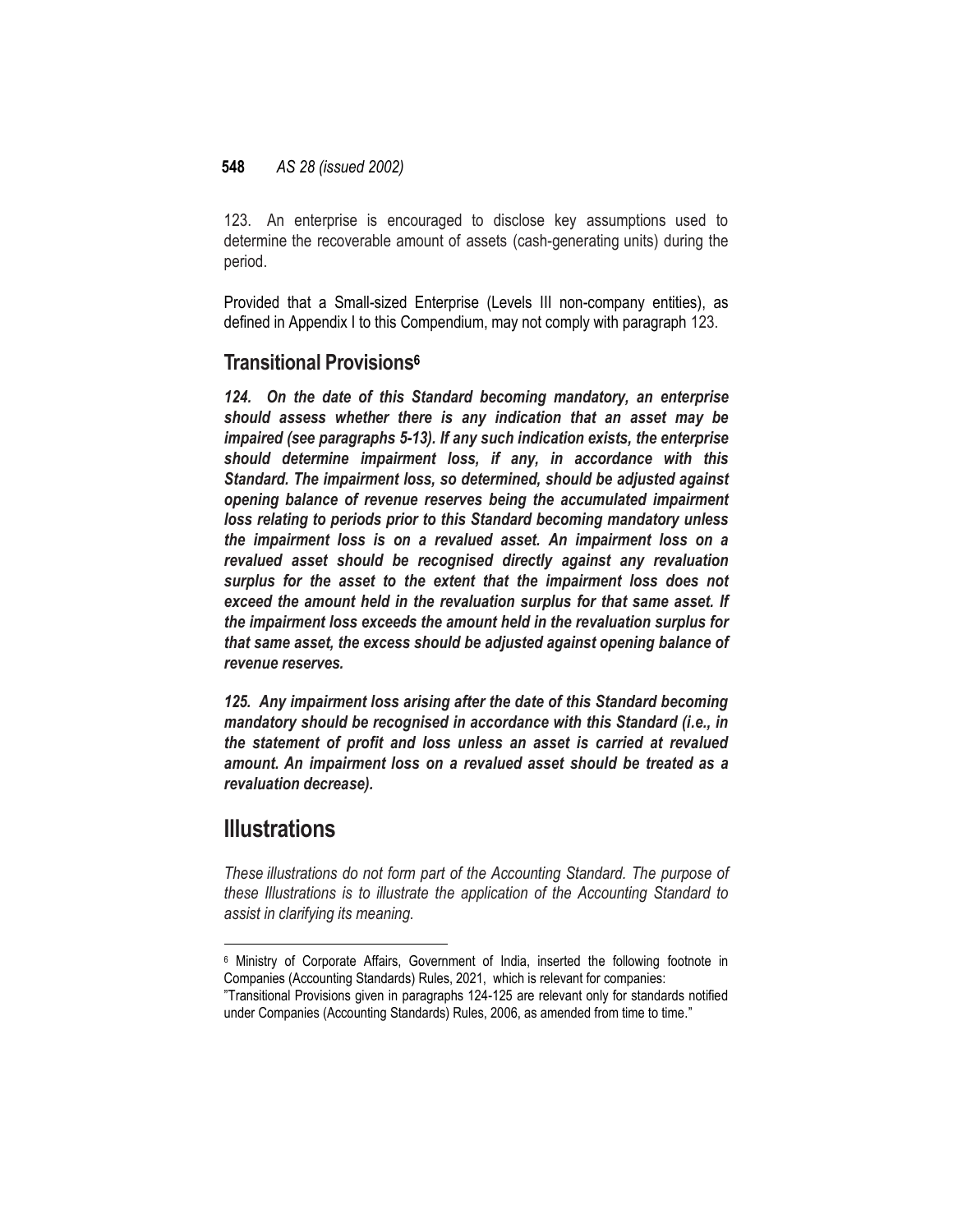*All these illustrations assume the enterprises concerned have no transactions other than those described.*

# **Illustration 1 - Identification of Cash-Generating Units**

*The purpose of this Illustration is:*

- *(a) to give an indication of how cash-generating units are identified in various situations; and*
- *(b) to highlight certain factors that an enterprise may consider in identifying the cash-generating unit to which an asset belongs.*

# **A - Retail Store Chain**

#### **Background**

Al. Store X belongs to a retail store chain M. X makes all its retail purchases through M's purchasing centre. Pricing, marketing, advertising and human resources policies (except for hiring X's cashiers and salesmen) are decided by M. M also owns 5 other stores in the same city as X (although in different neighbourhoods) and 20 other stores in other cities. All stores are managed in the same way as X. X and 4 other stores were purchased 4 years ago and goodwill was recognised.

What is the cash-generating unit for X (X's cash-generating unit)?

#### **Analysis**

A2. In identifying X's cash-generating unit, an enterprise considers whether, for example:

- (a) internal management reporting is organised to measure performance on a store-by-store basis; and
- (b) the business is run on a store-by-store profit basis or on region/city basis.

A3. All M's stores are in different neighbourhoods and probably have different customer bases. So, although X is managed at a corporate level, X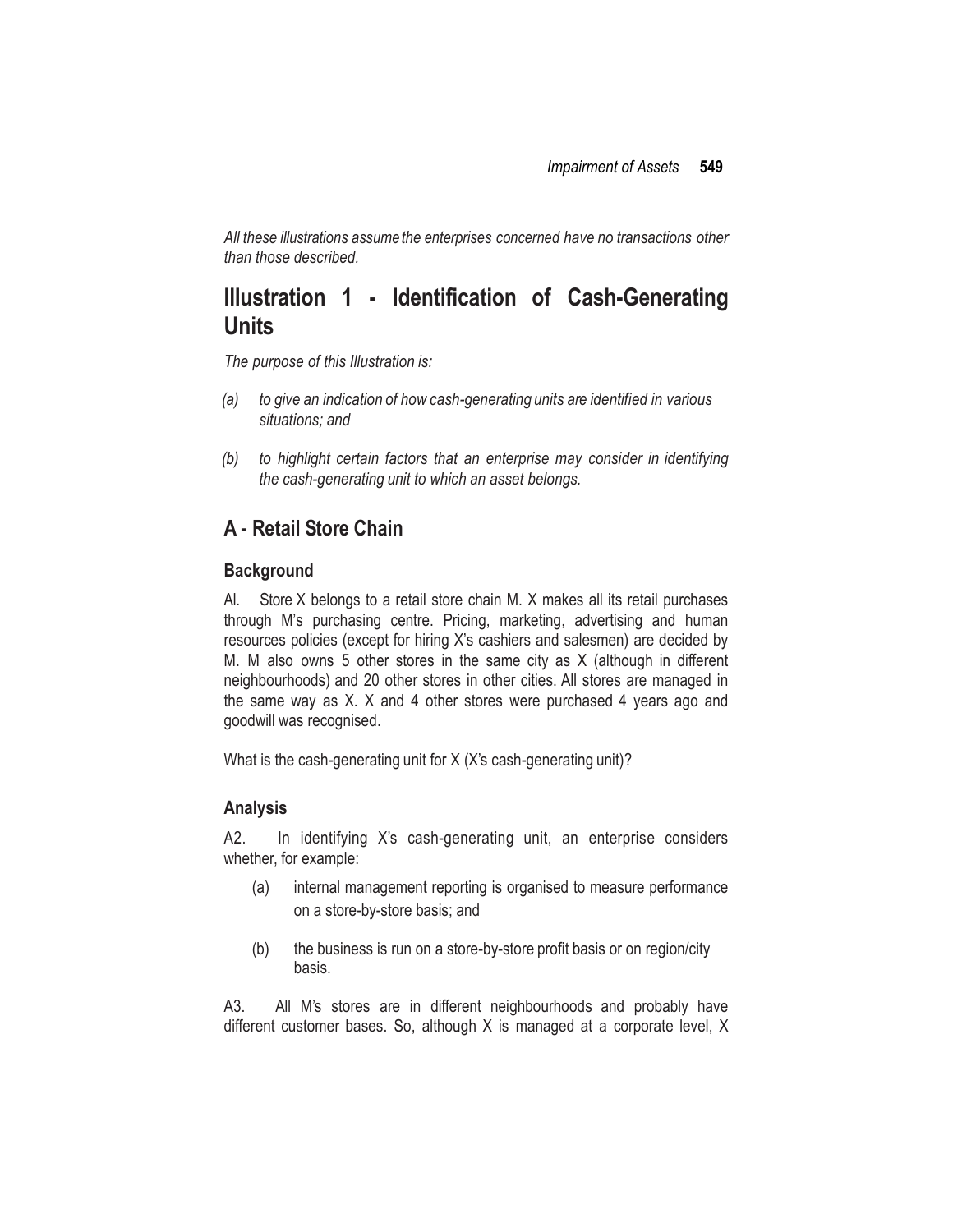generates cash inflows that are largely independent from those of M's other stores. Therefore, it is likely that X is a cash-generating unit.

A4. If the carrying amount of the goodwill can be allocated on a reasonable and consistent basis to X's cash-generating unit, M applies the 'bottom-up' test described in paragraph 78 of this Standard. If the carrying amount of the goodwill cannot be allocated on a reasonable and consistent basis to X's cash-generating unit, M applies the 'bottom-up' and 'top-down' tests.

# **B - Plant for an Intermediate Step in a Production Process**

## **Background**

A5. A significant raw material used for plant Y's final production is an intermediate product bought from plant X of the same enterprise. X's products are sold to Y at a transfer price that passes all margins to X. 80% of Y's final production is sold to customers outside of the reporting enterprise.

60% of X's final production is sold to Y and the remaining 40% is sold to customers outside of the reporting enterprise.

For each of the following cases, what are the cash-generating units for X and Y?

Case 1: X could sell the products it sells to Y in an active market. Internal transfer prices are higher than market prices.

Case 2: There is no active market for the products X sells to Y.

## **Analysis**

*Case 1*

A6. X could sell its products on an active market and, so, generate cash inflows from continuing use that would be largely independent of the cash inflows from Y. Therefore, it is likely that X is a separate cash-generating unit, although part of its production is used by Y (see paragraph 68 of this Standard).

A7. It is likely that Y is also a separate cash-generating unit. Y sells 80% of its products to customers outside of the reporting enterprise. Therefore, its cash inflows from continuing use can be considered to be largely independent.

A8. Internal transfer prices do not reflect market prices for X's output. Therefore, in determining value in use of both X and Y, the enterprise adjusts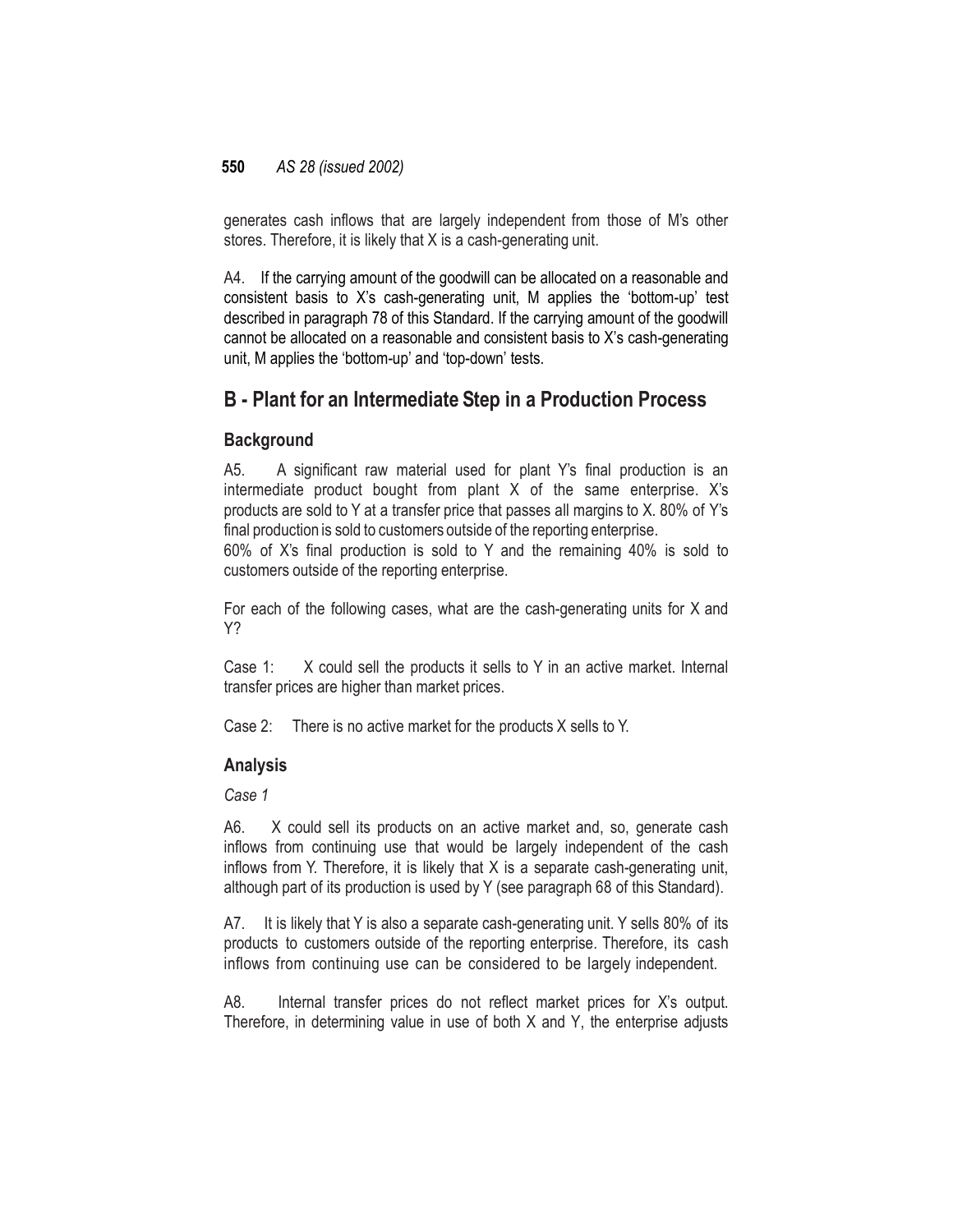financial budgets/forecasts to reflect management's best estimate of future market prices for those of X's products that are used internally (see paragraph 68 of this Standard).

*Case 2*

A9. It is likely that the recoverable amount of each plant cannot be assessed independently from the recoverable amount of the other plant because:

- (a) the majority of X's production is used internally and could not be sold in an active market. So, cash inflows of X depend on demand for Y's products. Therefore, X cannot be considered to generate cash inflows that are largely independent from those of Y; and
- (b) the two plants are managed together.

A10. As a consequence, it is likely that X and Y together is the smallest group of assets that generates cash inflows from continuing use that are largely independent.

# **C - Single Product Enterprise**

## **Background**

A11. Enterprise M produces a single product and owns plants A, B and C. Each plant is located in a different continent. A produces a component that is assembled in either B or C. The combined capacity of B and C is not fully utilised. M's products are sold world-wide from either B or C. For example, B's production can be sold in C's continent if the products can be delivered faster from B than from C. Utilisation levels of B and C depend on the allocation of sales between the two sites.

For each of the following cases, what are the cash-generating units for A, B and  $C<sub>2</sub>$ 

Case 1: There is an active market for A's products.

Case 2: There is no active market for A's products.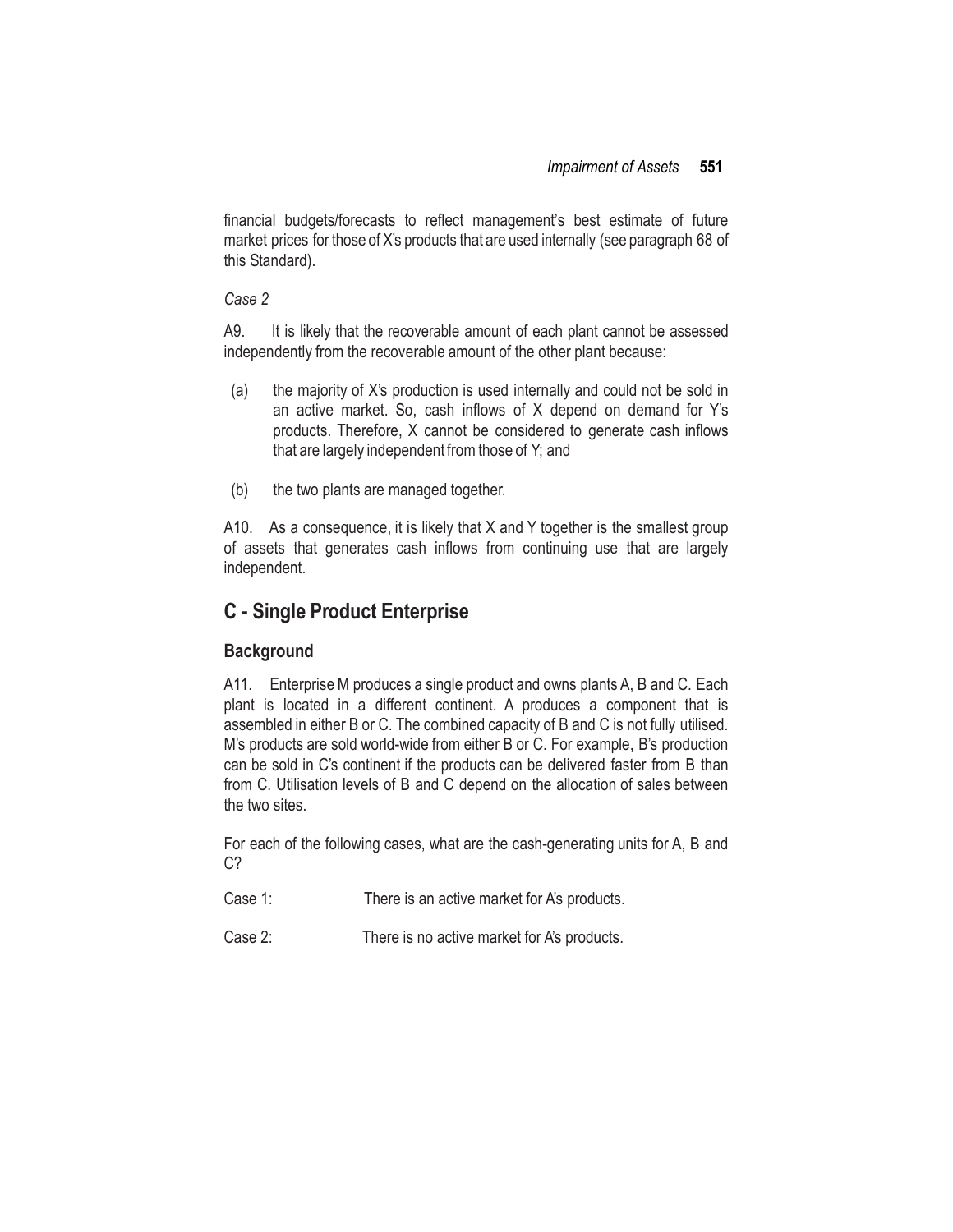## **Analysis**

*Case 1*

A12. It is likely that A is a separate cash-generating unit because there is an active market for its products (see Example B-Plant for an Intermediate Step in a Production Process, Case 1).

A13. Although there is an active market for the products assembled by B and C, cash inflows for B and C depend on the allocation of production across the two sites. It is unlikely that the future cash inflows for B and C can be determined individually. Therefore, it is likely that B and C together is the smallest identifiable group of assets that generates cash inflows from continuing use that are largely independent.

A14. In determining the value in use of A and B plus C, M adjusts financial budgets/forecasts to reflect its best estimate of future market prices for A's products (see paragraph 68 of this Standard).

#### *Case 2*

A15. It is likely that the recoverable amount of each plant cannot be assessed independently because:

- (a) there is no active market for A's products. Therefore, A's cash inflows depend on sales of the final product by B and C; and
- (b) although there is an active market for the products assembled by B and C, cash inflows for B and C depend on the allocation of production across the two sites. It is unlikely that the future cash inflows for B and C can be determined individually.

A16. As a consequence, it is likely that A, B and C together (i.e., M as a whole) is the smallest identifiable group of assets that generates cash inflows from continuing use that are largely independent.

# **D - Magazine Titles**

## **Background**

A17. A publisher owns 150 magazine titles of which 70 were purchased and 80 were self-created. The price paid for a purchased magazine title is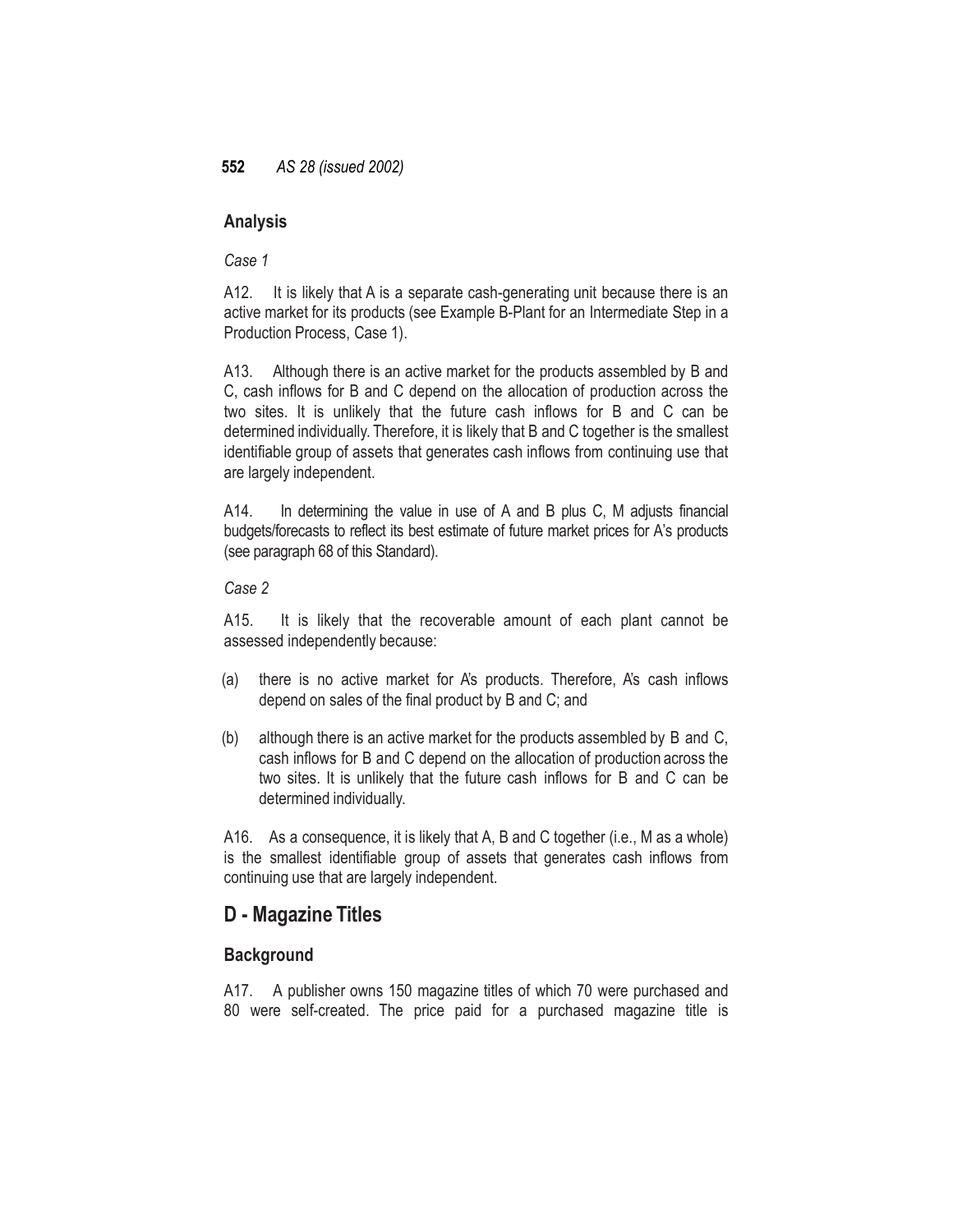recognised as an intangible asset. The costs of creating magazine titles and maintaining the existing titles are recognised as an expense when incurred. Cash inflows from direct sales and advertising are identifiable for each magazine title. Titles are managed by customer segments. The level of advertising income for a magazine title depends on the range of titles in the customer segment to which the magazine title relates. Management has a policy to abandon old titles before the end of their economic lives and replace them immediately with new titles for the same customer segment.

What is the cash-generating unit for an individual magazine title?

## **Analysis**

A18. It is likely that the recoverable amount of an individual magazine title can be assessed. Even though the level of advertising income for a title is influenced, to a certain extent, by the other titles in the customer segment, cash inflows from direct sales and advertising are identifiable for each title. In addition, although titles are managed by customer segments, decisions to abandon titles are made on an individual title basis.

A19. Therefore, it is likely that individual magazine titles generate cash inflows that are largely independent one from another and that each magazine title is a separate cash-generating unit.

# **E - Building: Half-Rented to Others and Half-Occupied for Own Use**

## **Background**

A20. M is a manufacturing company. It owns a headquarter building that used to be fully occupied for internal use. After down-sizing, half of the building is now used internally and half rented to third parties. The lease agreement with the tenant is for five years.

What is the cash-generating unit of the building?

## **Analysis**

A21. The primary purpose of the building is to serve as a corporate asset, supporting M's manufacturing activities. Therefore, the building as a whole cannot be considered to generate cash inflows that are largely independent of the cash inflows from the enterprise as a whole. So, it is likely that the cash-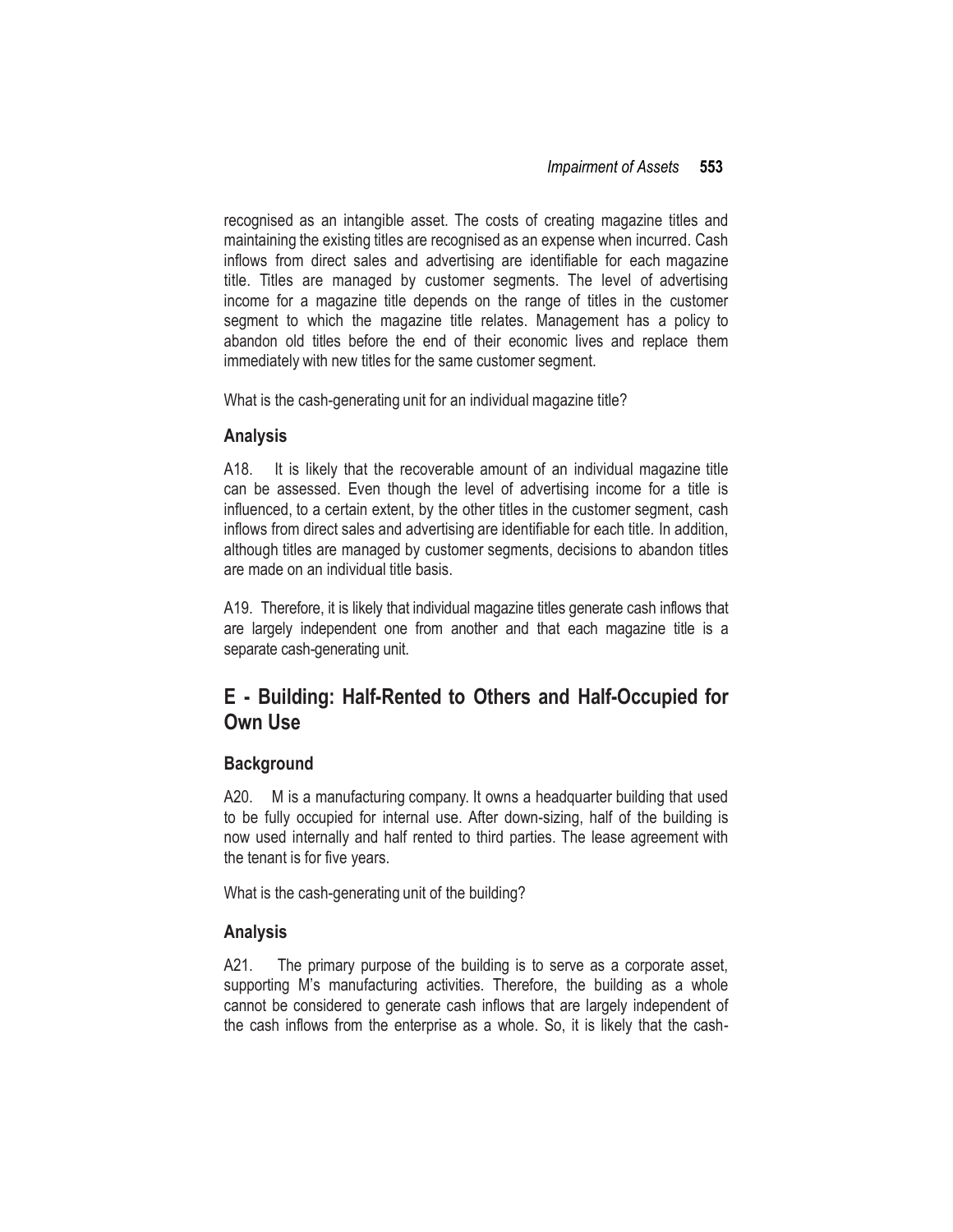generating unit for the building is M as a whole.

A22. The building is not held as an investment. Therefore, it would not be appropriate to determine the value in use of the building based on projections of future market related rents.

# **Illustration 2 - Calculation of Value in Use and Recognition of an Impairment Loss**

*In this illustration, tax effects are ignored.*

#### **Background and Calculation of Value in Use**

A23. At the end of 20X0, enterprise T acquires enterprise M for Rs. 10,000 lakhs. M has manufacturing plants in 3 countries. The anticipated useful life of the resulting merged activities is 15 years.

| End of 20X0             | Allocation of<br>purchase price | Fair value of<br><i>identifiable</i> assets | Goodwill <sup>(1)</sup> |
|-------------------------|---------------------------------|---------------------------------------------|-------------------------|
| Activities in Country A | 3,000                           | 2,000                                       | 1,000                   |
| Activities in Country B | 2,000                           | 1,500                                       | 500                     |
| Activities in Country C | 5,000                           | 3,500                                       | 1,500                   |
| Total                   | 10,000                          | 7,000                                       | 3,000                   |

**Schedule 1.** Data at the end of 20X0 (Amount in Rs. lakhs)

(1) Activities in each country are the smallest cash-generating units to which goodwill can be allocated on a reasonable and consistent basis (allocation based on the purchase price of the activities in each country, as specified in the purchase agreement).

A24. T uses straight-line depreciation over a 15-year life for the Country A assets and no residual value is anticipated. In respect of goodwill, T uses straight-line amortisation over a 5 year life.

A25. In 20X4, a new government is elected in Country A. It passes legislation significantly restricting exports of T's main product. As a result, and for the foreseeable future, T's production will be cut by 40%.

A26. The significant export restriction and the resulting production decrease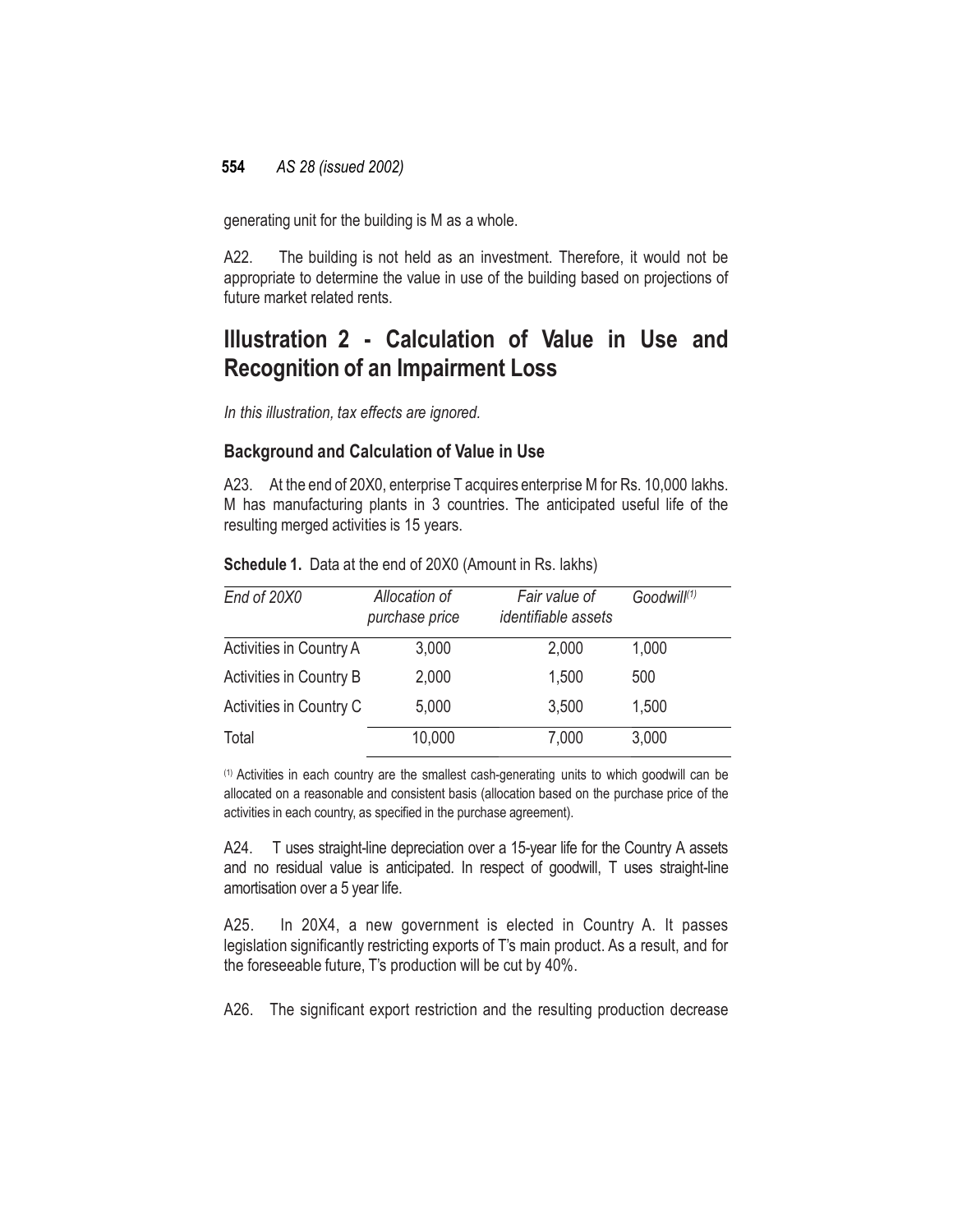require T to estimate the recoverable amount of the goodwill and net assets of the Country A operations. The cash-generating unit for the goodwill and the identifiable assets of the Country A operations is the Country A operations, since no independent cash inflows can be identified for individual assets.

A27. The net selling price of the Country A cash-generating unit is not determinable, as it is unlikely that a ready buyer exists for all the assets of that unit.

A28. To determine the value in use for the Country A cash-generating unit (see Schedule 2), T:

- (a) prepares cash flow forecasts derived from the most recent financial budgets/forecasts for the next five years (years 20X5-20X9) approved by management;
- (b) estimates subsequent cash flows (years 20X10-20X15) based on declining growth rates. The growth rate for 20X10 is estimated to be 3%. This rate is lower than the average long- term growth rate for the market in Country A; and
- (c) selects a 15% discount rate, which represents a pre-tax rate that reflects current market assessments of the time value of money and the risks specific to the Country A cash-generating unit.

#### **Recognition and Measurement of Impairment Loss**

A29. The recoverable amount of the Country A cash-generating unit is 1,360 lakhs: the higher of the net selling price of the Country A cash- generating unit (not determinable) and its value in use (Rs. 1,360 lakhs).

A30. T compares the recoverable amount of the Country A cash-generating unit to its carrying amount (see Schedule 3).

A31. T recognises an impairment loss of Rs. 307 lakhs immediately in the statement of profit and loss. The carrying amount of the goodwill that relates to the Country A operations is eliminated before reducing the carrying amount of other identifiable assets within the Country A cash-generating unit (see paragraph 87 of this Standard).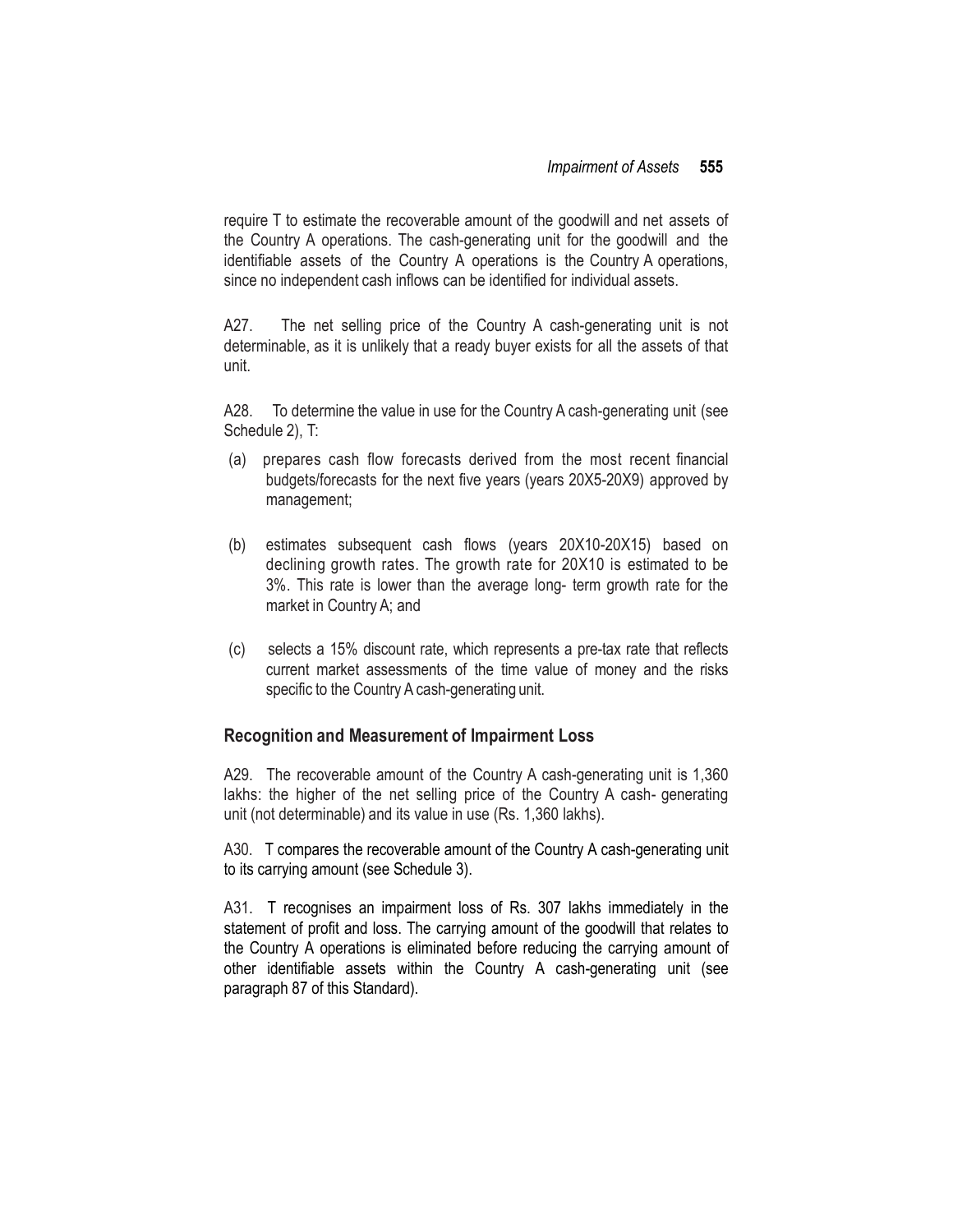A32. Tax effects are accounted for separately in accordance with AS 22, Accounting for Taxes on Income.

**Schedule 2.** Calculation of the value in use of the Country A cash-generating unit at the end of 20X4 (Amount in Rs. lakhs)

| Year                                                                                      | Long-term<br>growth rates                | Future<br>cash flows                                                                                                      | Present value<br>factor at $15%$<br>discount<br>rate <sup>(3)</sup>                                        | Discounted<br>future cash<br>flows                              |
|-------------------------------------------------------------------------------------------|------------------------------------------|---------------------------------------------------------------------------------------------------------------------------|------------------------------------------------------------------------------------------------------------|-----------------------------------------------------------------|
| $20X5$ (n=1)<br>20X6<br>20X7<br>20X8<br>20X9<br>20X10<br>20X11<br>20X12<br>20X13<br>20X14 | 3%<br>$-2%$<br>$-6%$<br>$-15%$<br>$-25%$ | $230^{(1)}$<br>253(1)<br>273(1)<br>$290^{(1)}$<br>304(1)<br>$313^{(2)}$<br>$307^{(2)}$<br>289(2)<br>$245^{(2)}$<br>184(2) | 0.86957<br>0.75614<br>0.65752<br>0.57175<br>0.49718<br>0.43233<br>0.37594<br>0.32690<br>0.28426<br>0.24719 | 200<br>191<br>180<br>166<br>151<br>135<br>115<br>94<br>70<br>45 |
| 20X15                                                                                     | $-67%$                                   | $61^{(2)}$                                                                                                                | 0.21494                                                                                                    | 13                                                              |
| Value in use                                                                              |                                          |                                                                                                                           |                                                                                                            | 1,360                                                           |

(1) Based on management's best estimate of net cash flow projections (after the 40% cut). <sup>(2)</sup> Based on an extrapolation from preceding year cash flow using declining growth rates. <sup>(3)</sup> The present value factor is calculated as  $k = 1/(1+a)^n$ , where a = discount rate and n= period of discount.

**Schedule 3.** Calculation and allocation of the impairment loss for the Country A cash-generating unit at the end of 20X4 (Amount in Rs. lakhs)

| End of 20X4               | Goodwill | Identifiable assets Total |          |
|---------------------------|----------|---------------------------|----------|
| Historical cost           | 1,000    | 2,000                     | 3,000    |
| Accumulated depreciation/ |          |                           |          |
| amortisation (20X1-20X4)  | (800)    | (533)                     | (1, 333) |
| Carrying amount           | 200      | 1,467                     | 1,667    |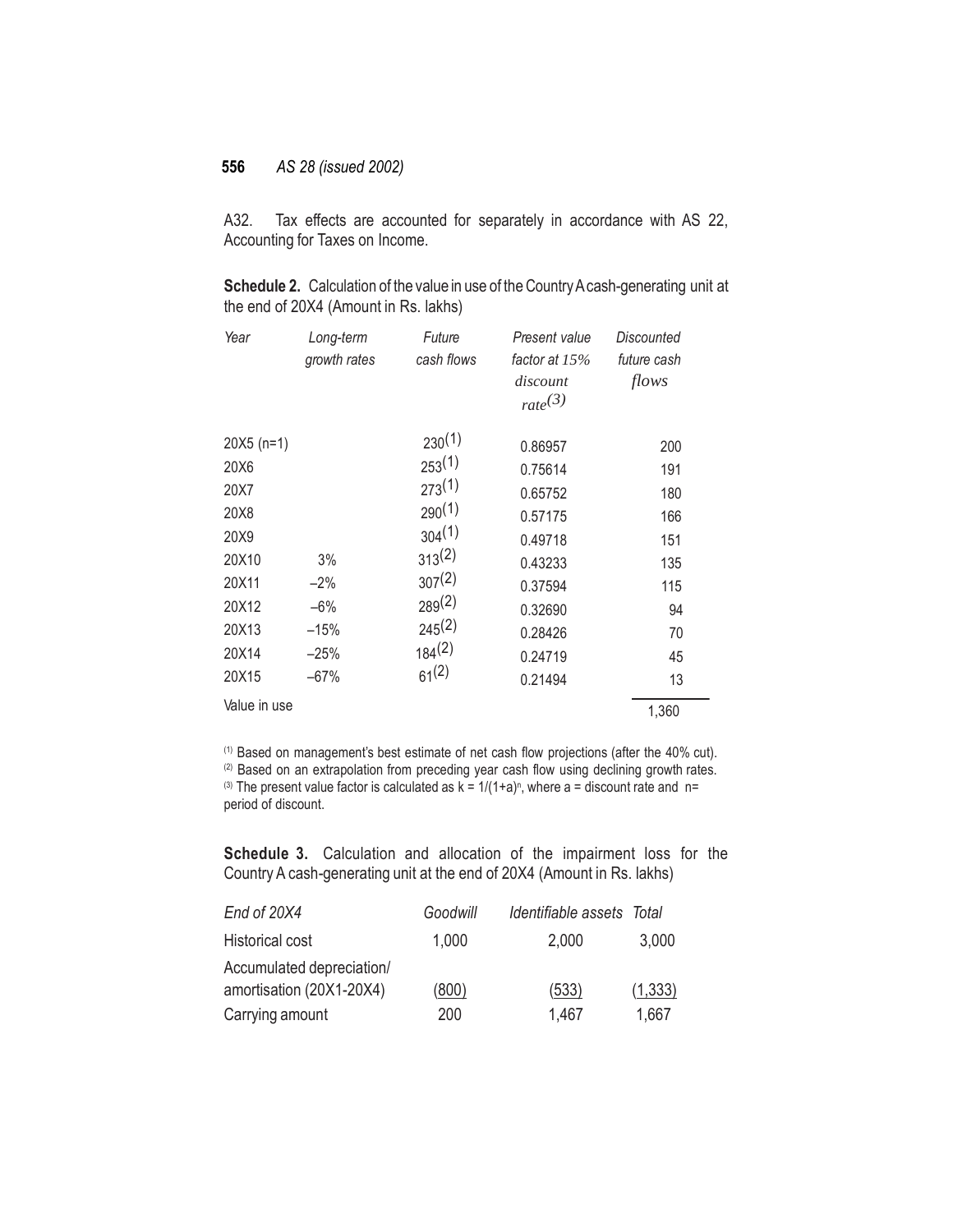| Impairment Loss       | (200) | (107) | (307  |
|-----------------------|-------|-------|-------|
| Carrying amount after |       |       |       |
| impairment loss       |       | 1,360 | 1,360 |

# **Illustration 3 - Deferred Tax Effects**

A33. An enterprise has an asset with a carrying amount of Rs. 1,000 lakhs. Its recoverable amount is Rs. 650 lakhs. The tax rate is 30% and the carrying amount of the asset for tax purposes is Rs. 800 lakhs. Impairment losses are not allowable as deduction for tax purposes. The effect of the impairment loss is as follows:

|                                                                                                                                          | Amount in<br>Rs. lakhs |
|------------------------------------------------------------------------------------------------------------------------------------------|------------------------|
| Impairment Loss recognised in the statement of profit and loss                                                                           | 350                    |
| Impairment Loss allowed for tax purposes                                                                                                 |                        |
| <b>Timing Difference</b>                                                                                                                 | 350                    |
| Tax Effect of the above timing difference at 30%                                                                                         |                        |
| (deferred tax asset)                                                                                                                     | 105                    |
| Less: Deferred tax liability due to difference in depreciation for<br>accounting purposes and tax purposes $[(1,000 - 800) \times 30\%]$ | 60                     |
| Deferred tax asset                                                                                                                       | 45                     |

A34. In accordance with AS 22, *Accounting for Taxes on Income*, the enterprise recognises the deferred tax asset subject to the consideration of prudence as set out in AS 22.

# **Illustration 4 - Reversal of an Impairment Loss**

*Use the data for enterprise T as presented in Illustration 2, with supplementary information as provided in this illustration. In this illustration tax effects are ignored.*

#### **Background**

A35. In 20X6, the government is still in office in Country A, but the business situation is improving. The effects of the export laws on T's production are proving to be less drastic than initially expected by management. As a result,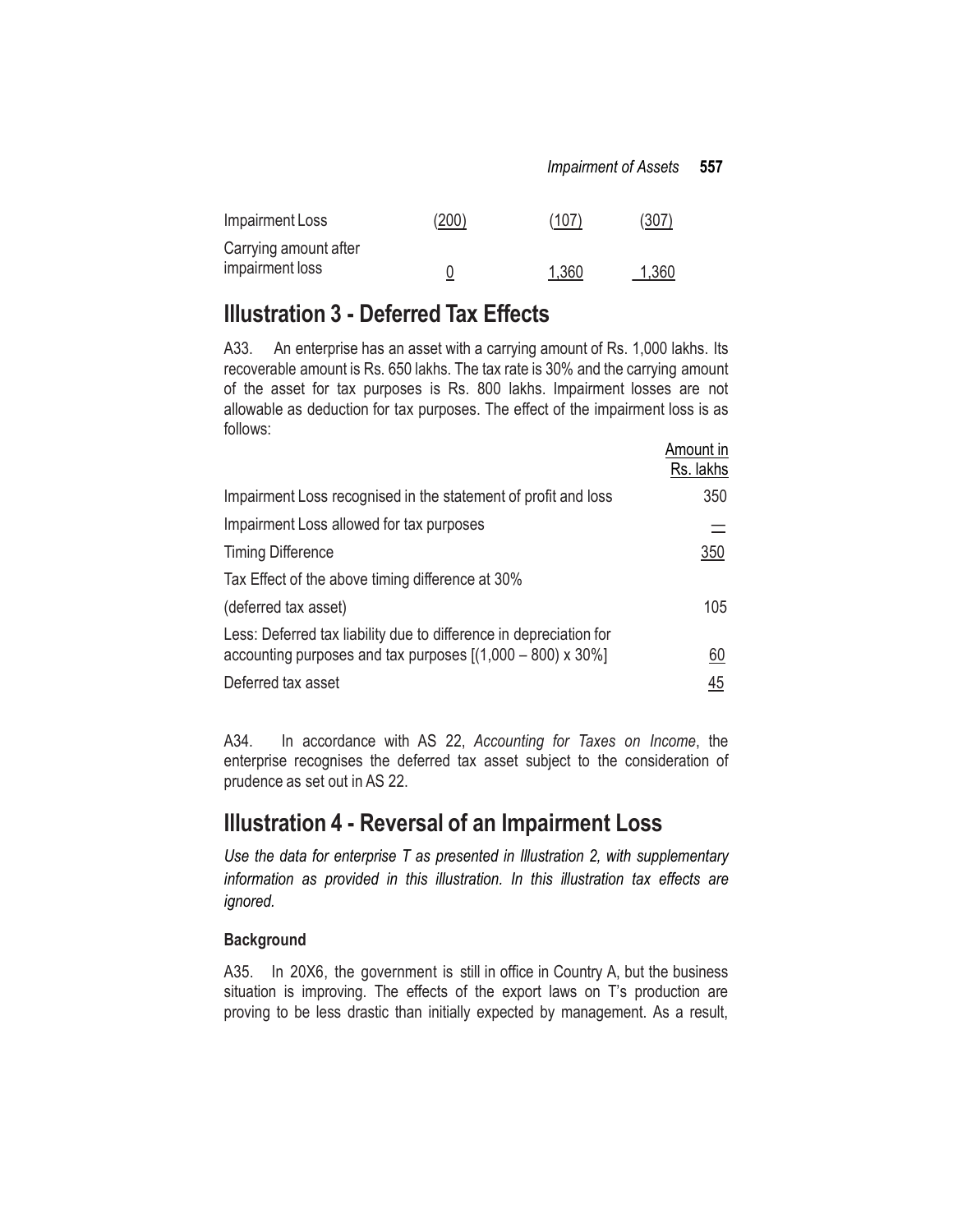management estimates that production will increase by 30%. This favourable change requires T to re-estimate the recoverable amount of the net assets of the Country A operations (see paragraphs 94-95 of this Standard). The cashgenerating unit for the net assets of the Country A operations is still the Country A operations.

A36. Calculations similar to those in Illustration 2 show that the recoverable amount of the Country A cash-generating unit is now Rs. 1,710 lakhs.

#### **Reversal of Impairment Loss**

A37. T compares the recoverable amount and the net carrying amount of the Country A cash-generating unit.

**Schedule 1.** Calculation of the carrying amount of the Country A cashgenerating unit at the end of 20X6 (Amount in Rs. lakhs)

|                                       | Goodwill | Identifiable<br>assets | Total    |
|---------------------------------------|----------|------------------------|----------|
| End of 20X4 (Example 2)               |          |                        |          |
| Historical cost                       | 1,000    | 2,000                  | 3,000    |
| Accumulated depreciation/             |          |                        |          |
| amortisation (4 years)                | (800)    | (533)                  | (1, 333) |
| Impairment loss                       | (200)    | (107)                  | (307)    |
| Carrying amount after impairment loss | 0        | 1,360                  | 1,360    |
| End of 20X6                           |          |                        |          |
| Additional depreciation               |          |                        |          |
| $(2 \text{ years})^{(1)}$             |          | (247)                  | (247)    |
| Carrying amount                       | 0        | 1,113                  | 1,113    |
| Recoverable amount                    |          |                        | 1,710    |
| Excess of recoverable amount          |          |                        |          |
| over carrying amount                  |          |                        | 597      |

*(1)*After recognition of the impairment loss at the end of 20X4, T revised the depreciation charge for the Country A identifiable assets (from Rs. 133.3 lakhs per year to Rs. 123.7 lakhs per year), based on the revised carrying amount and remaining useful life (11 years).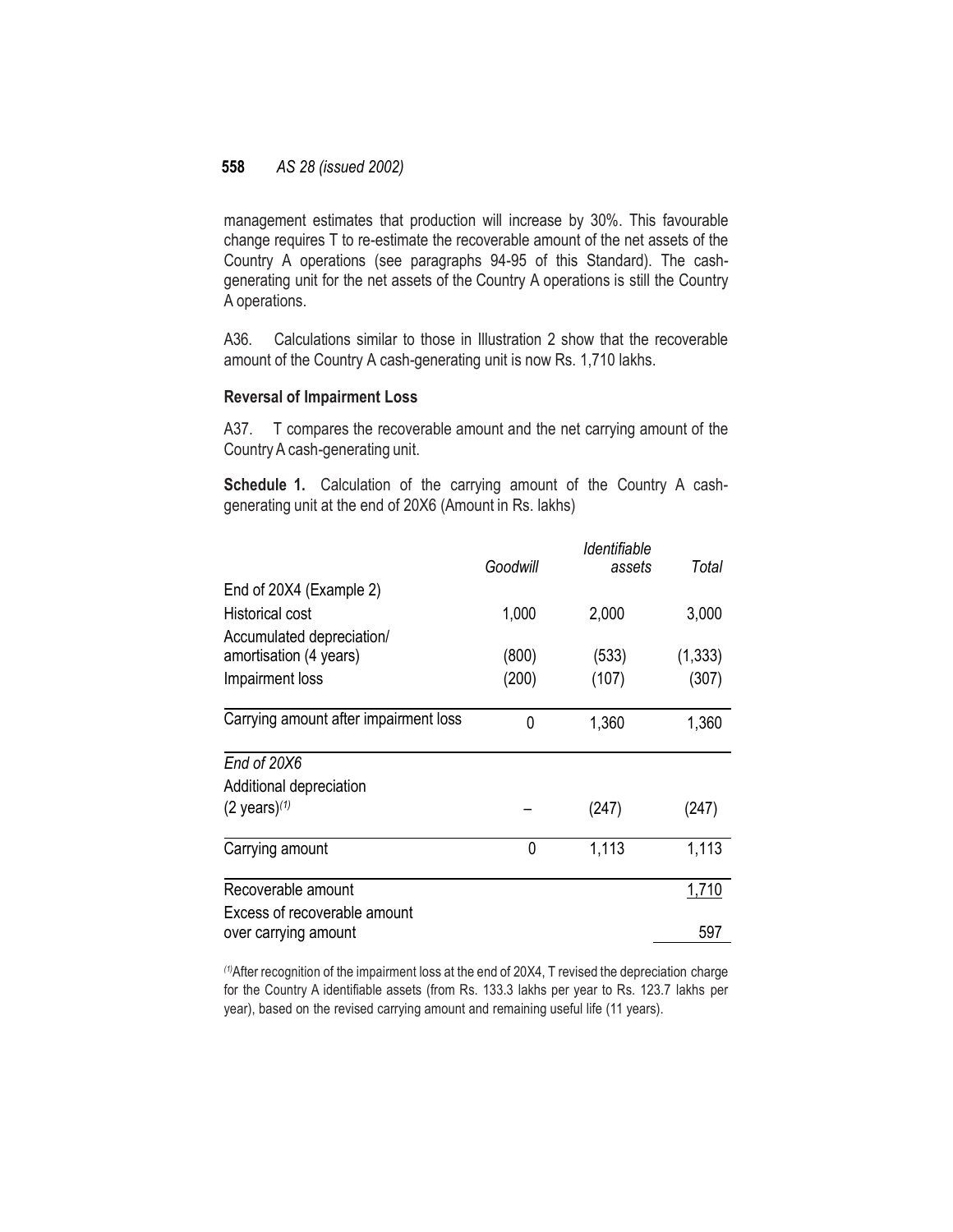A38. There has been a favourable change in the estimates used to determine the recoverable amount of the Country A net assets since the last impairment loss was recognised. Therefore, in accordance with paragraph 98 of this Standard, T recognises a reversal of the impairment loss recognised in 20X4.

A39. In accordance with paragraphs 106 and 107 of this Standard, T increases the carrying amount of the Country A identifiable assets by Rs. 87 lakhs (see Schedule 3), i.e., up to the lower of recoverable amount (Rs. 1,710 lakhs) and the identifiable assets' depreciated historical cost (Rs. 1,200 lakhs) (see Schedule 2). This increase is recognised in the statement of profit and loss immediately.

**Schedule 2.** Determination of the depreciated historical cost of the Country A identifiable assets at the end of 20X6 (Amount in Rs. lakhs)

| End of 20X6                                | Identifiable assets |
|--------------------------------------------|---------------------|
| Historical cost                            | 2,000               |
| Accumulated depreciation (133.3 * 6 years) | (800)               |
| Depreciated historical cost                | 1,200               |
| Carrying amount (Schedule 1)               | 1,113               |
| <b>Difference</b>                          | 87                  |

**Schedule 3.** Carrying amount of the Country A assets at the end of 20X6 (Amount in Rs. lakhs)

| End of 20X6                                          | Goodwill | Identifiable assets Total |         |
|------------------------------------------------------|----------|---------------------------|---------|
| Gross carrying amount                                | 1,000    | 2,000                     | 3,000   |
| Accumulated depreciation/                            |          |                           |         |
| amortisation                                         | (800)    | (780)                     | (1,580) |
| Accumulated impairment loss                          | (200)    | (107)                     | (307)   |
| Carrying amount                                      | 0        | 1,113                     | 1,113   |
| Reversal of impairment loss                          | 0        | 87                        | 87      |
| Carrying amount after reversal of<br>impairment loss | 0        | 1,200                     | 1,200   |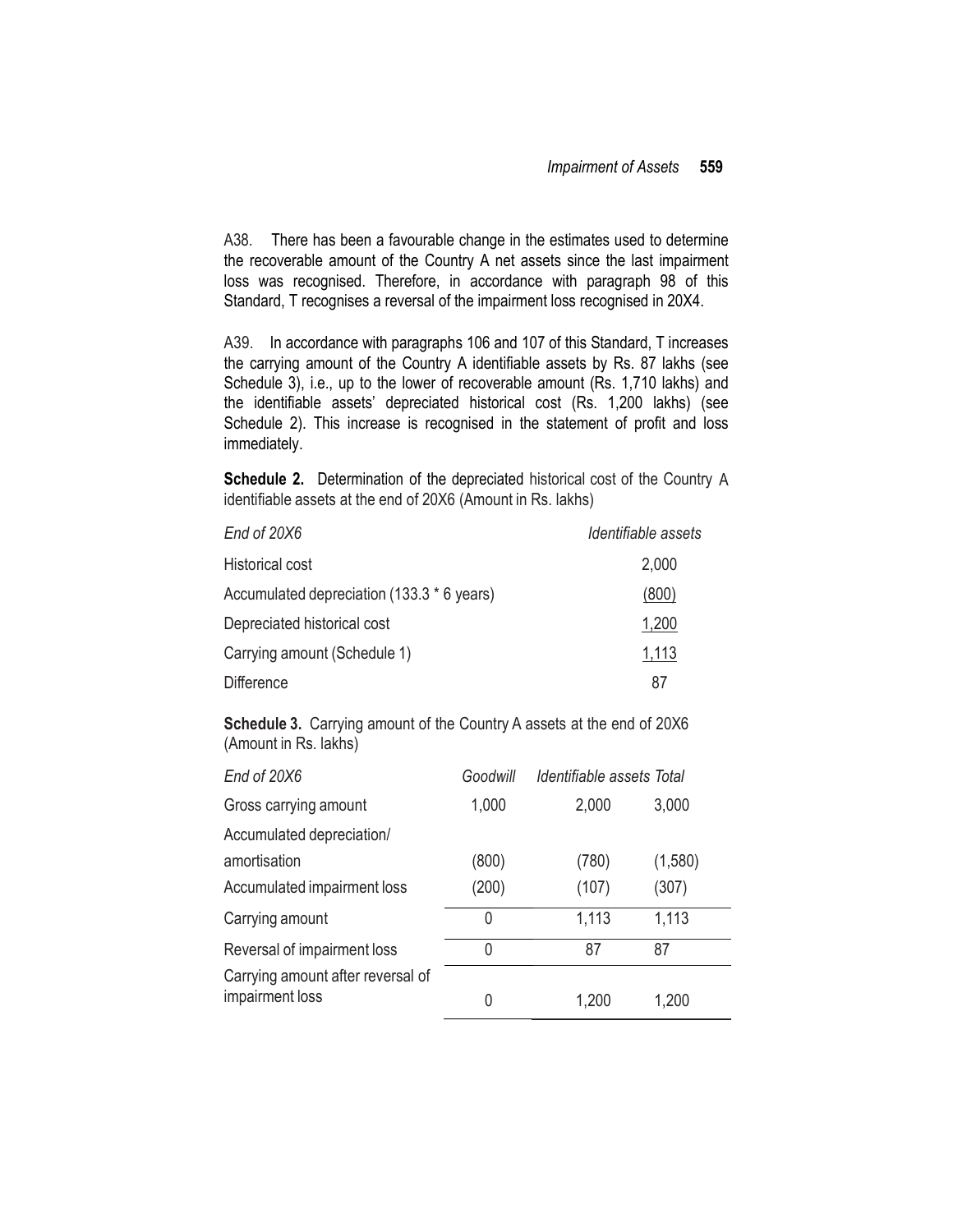# **Illustration 5 - Treatment of a Future Restructuring**

*In this illustration, tax effects are ignored.*

#### **Background**

A40. At the end of 20X0, enterprise K tests a plant for impairment. The plant is a cash-generating unit. The plant's assets are carried at depreciated historical cost. The plant has a carrying amount of Rs. 3,000 lakhs and a remaining useful life of 10 years.

A41. The plant is so specialised that it is not possible to determine its net selling price. Therefore, the plant's recoverable amount is its value in use. Value in use is calculated using a pre-tax discount rate of 14%.

- A42. Management approved budgets reflect that:
- (a) at the end of 20X3, the plant will be restructured at an estimated cost of Rs. 100 lakhs. Since K is not yet committed to the restructuring, a provision has not been recognised for the future restructuring costs; and
- (b) there will be future benefits from this restructuring in the form of reduced future cash outflows.

A43. At the end of 20X2, K becomes committed to the restructuring. The costs are still estimated to be Rs. 100 lakhs and a provision is recognised accordingly. The plant's estimated future cash flows reflected in the most recent management approved budgets are given in paragraph A47 and a current discount rate is the same as at the end of 20X0.

A44. At the end of 20X3, restructuring costs of Rs. 100 lakhs are paid. Again, the plant's estimated future cash flows reflected in the most recent management approved budgets and a current discount rate are the same as those estimated at the end of 20X2.

#### **At the End of 20X0**

**Schedule 1.** Calculation of the plant's value in use at the end of 20X0 (Amount in Rs. lakhs)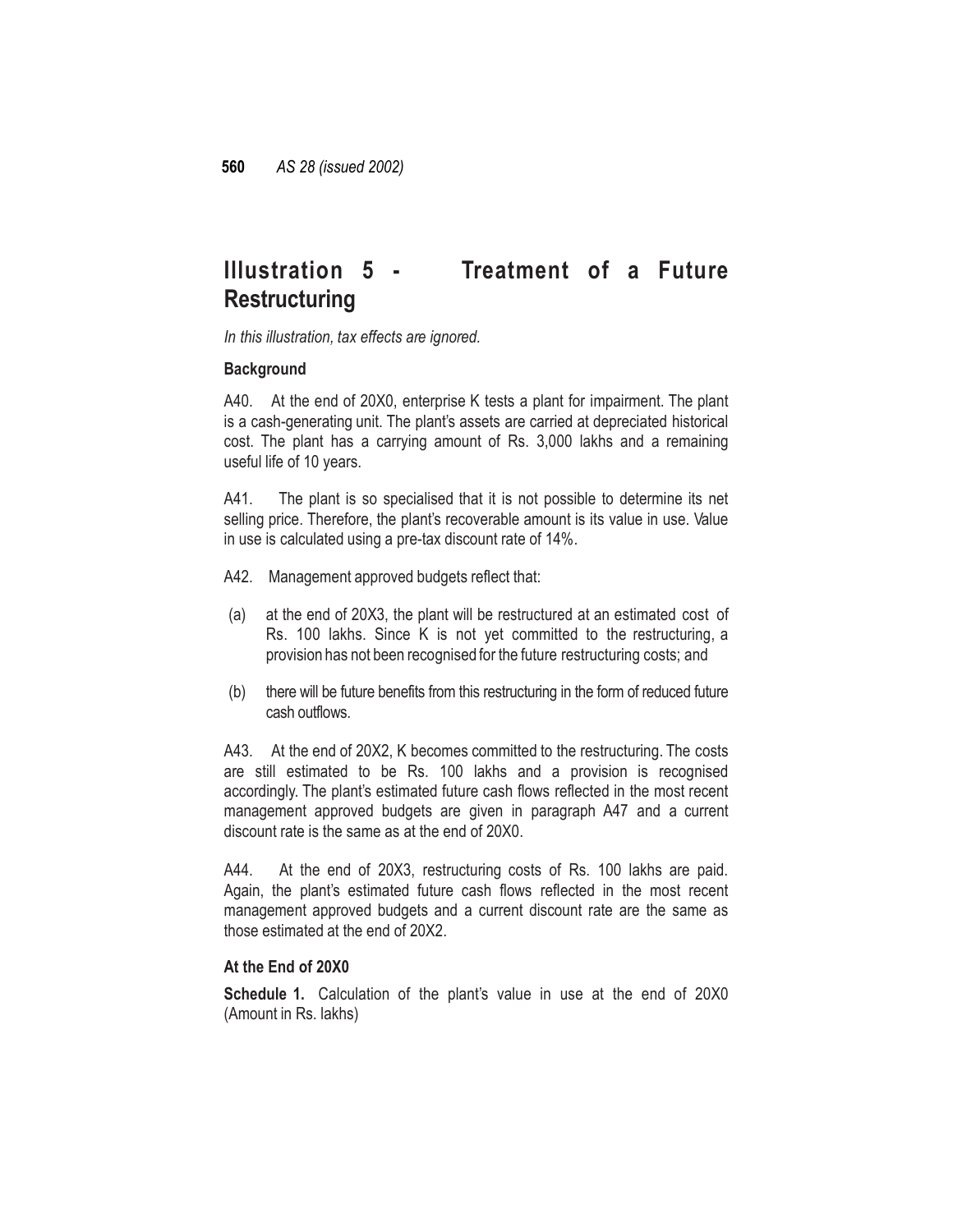| Year         | Future cash flows | Discounted at 14% |
|--------------|-------------------|-------------------|
| 20X1         | 300               | 263               |
| 20X2         | 280               | 215               |
| 20X3         | $420^{(1)}$       | 283               |
| 20X4         | $520^{(2)}$       | 308               |
| 20X5         | $350^{(2)}$       | 182               |
| 20X6         | 420(2)            | 191               |
| 20X7         | 480(2)            | 192               |
| 20X8         | 480(2)            | 168               |
| 20X9         | 460(2)            | 141               |
| 20X10        | $400^{(2)}$       | <u>108</u>        |
| Value in use |                   | 2,051             |

*(1)* Excludes estimated restructuring costs reflected in management budgets.

<sup>(2)</sup> Excludes estimated benefits expected from the restructuring reflected in management budgets.

A45. The plant's recoverable amount(value in use) is less than its carrying amount. Therefore, K recognises an impairment loss for the plant.

**Schedule 2.** Calculation of the impairment loss at the end of 20X0 (Amount in Rs. lakhs)

|                                        | Plant |
|----------------------------------------|-------|
| Carrying amount before impairment loss | 3,000 |
| Recoverable amount (Schedule 1)        | 2,051 |
| Impairment loss                        | (949) |
| Carrying amount after impairment loss  | 2,051 |

## **At the End of 20X1**

A46. No event occurs that requires the plant's recoverable amount to be re-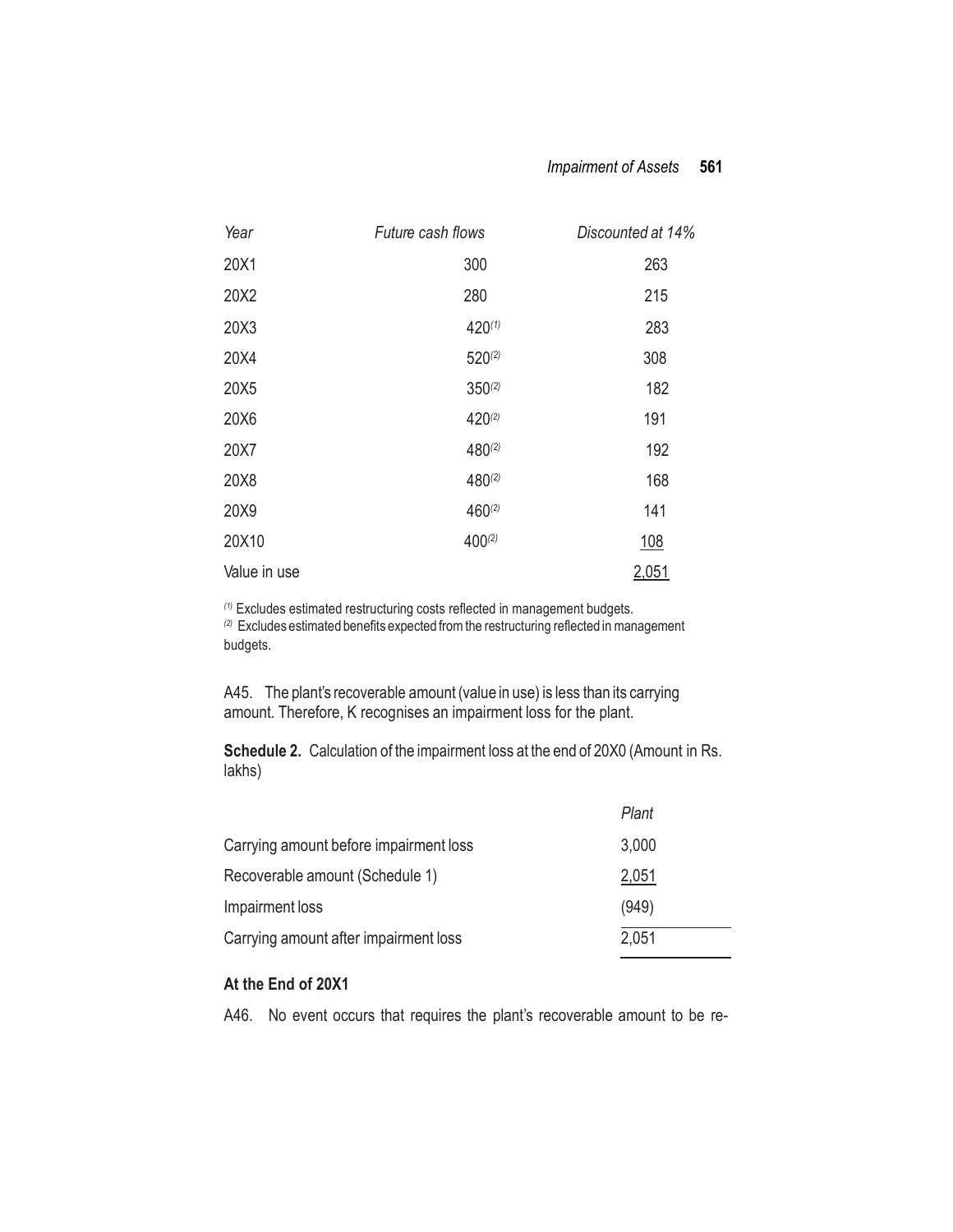estimated. Therefore, no calculation of the recoverable amount is required to be performed.

#### **At the End of 20X2**

A47. The enterprise is now committed to the restructuring. Therefore, in determining the plant's value in use, the benefits expected from the restructuring are considered in forecasting cash flows. This results in an increase in the estimated future cash flows used to determine value in use at the end of 20X0. In accordance with paragraphs 94-95 of this Standard, the recoverable amount of the plant is re-determined at the end of 20X2.

| Year         | Future cash flows | Discounted at 14% |
|--------------|-------------------|-------------------|
| 20X3         | $420^{(1)}$       | 368               |
| 20X4         | $570^{(2)}$       | 439               |
| 20X5         | $380^{(2)}$       | 256               |
| 20X6         | $450^{(2)}$       | 266               |
| 20X7         | $510^{(2)}$       | 265               |
| 20X8         | $510^{(2)}$       | 232               |
| 20X9         | $480^{(2)}$       | 192               |
| 20X10        | $410^{(2)}$       | 144               |
| Value in use |                   | 2,162             |

**Schedule 3.** Calculation of the plant's value in use at the end of 20X2 (Amount in Rs. lakhs)

*(1)* Excludes estimated restructuring costs because a liability has already been recognised. *(2)* Includes estimated benefits expected from the restructuring reflected in management budgets.

A48. The plant's recoverable amount (value in use) is higher than its carrying amount (see Schedule 4). Therefore, K reverses the impairment loss recognised for the plant at the end of 20X0.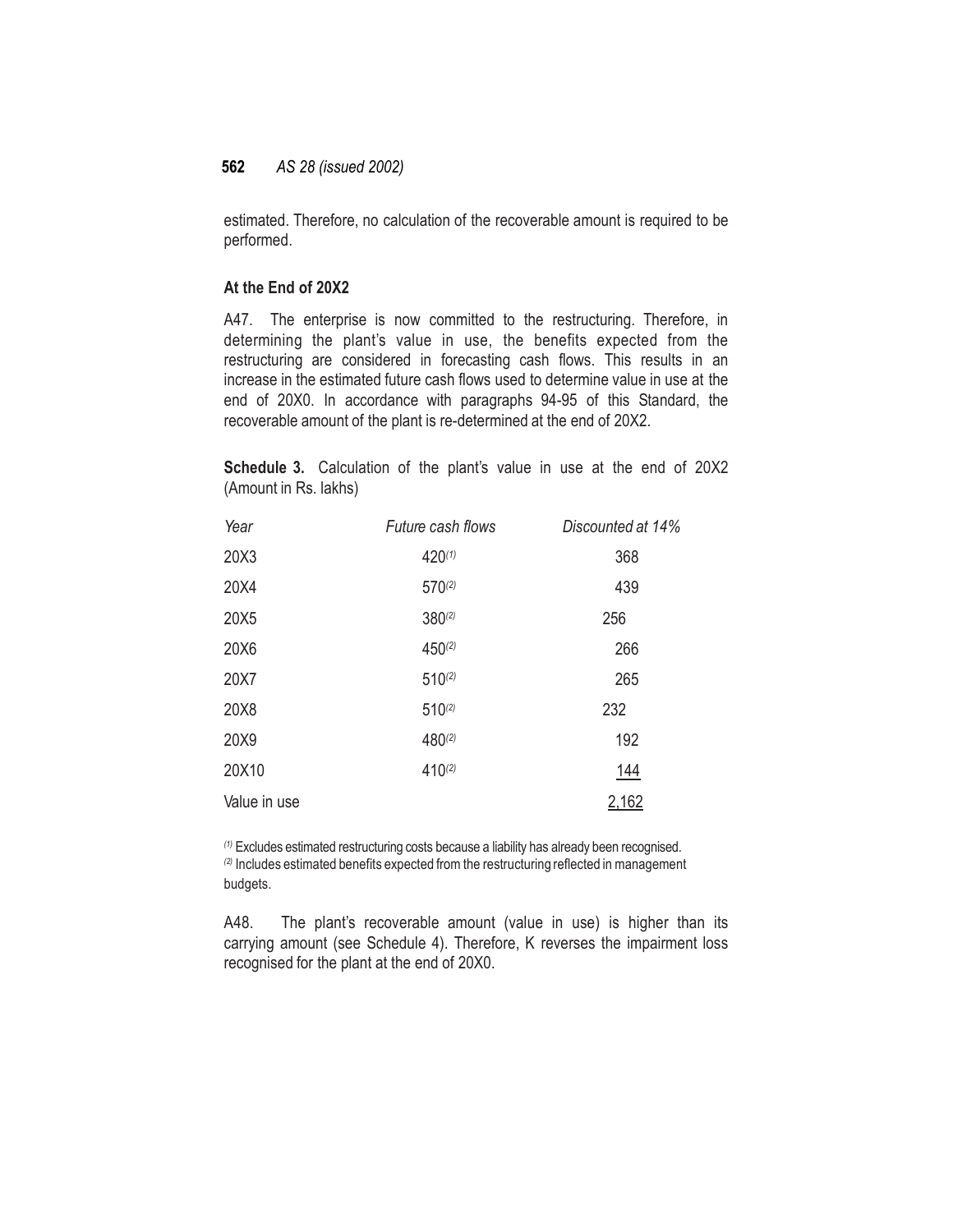| Carrying amount at the end of 20X0 (Schedule 2)<br>End of 20X2 |             | Plant<br>2,051 |
|----------------------------------------------------------------|-------------|----------------|
| Depreciation charge (for 20X1 and 20X2                         | Schedule 5) | (410)          |
| Carrying amount before reversal                                |             | 1,641          |
| Recoverable amount (Schedule 3)                                |             | 2,162          |
| Reversal of the impairment loss                                |             | <u>521</u>     |
| Carrying amount after reversal                                 |             | 2,162          |
| Carrying amount: depreciated historical cost (Schedule 5)      |             | $2,400^{(1)}$  |

**Schedule 4.** Calculation of the reversal of the impairment loss at the end of 20X2 (Amount in Rs. lakhs)

*(1)* The reversal does not result in the carrying amount of the plant exceeding what its carrying amount would have been at depreciated historical cost. Therefore, the full reversal of the impairment loss is recognised.

#### **At the End of 20X3**

A49. There is a cash outflow of Rs. 100 lakhs when the restructuring costs are paid. Even though a cash outflow has taken place, there is no change in the estimated future cash flows used to determine value in use at the end of 20X2. Therefore, the plant's recoverable amount is not calculated at the end of 20X3.

**Schedule 5.** Summary of the carrying amount of the plant (Amount in Rs. lakhs)

| End of<br>year | Depreciated<br>historical | Recoverable<br>amount | Adjusted<br>depreciation | Impairment<br>loss | Carrying<br>amount |
|----------------|---------------------------|-----------------------|--------------------------|--------------------|--------------------|
|                | cost                      |                       | charge                   |                    | after              |
|                |                           |                       |                          |                    | impairment         |
| 20X0           | 3,000                     | 2,051                 | 0                        | (949)              | 2,051              |
| 20X1           | 2,700                     | n.c.                  | (205)                    | 0                  | 1,846              |
| 20X2           | 2,400                     | 2,162                 | (205)                    | 521                | 2,162              |
| 20X3           | 2,100                     | n.c.                  | (270)                    | 0                  | 1,892              |

n.c. = not calculated as there is no indication that the impairment loss may have increased/ decreased.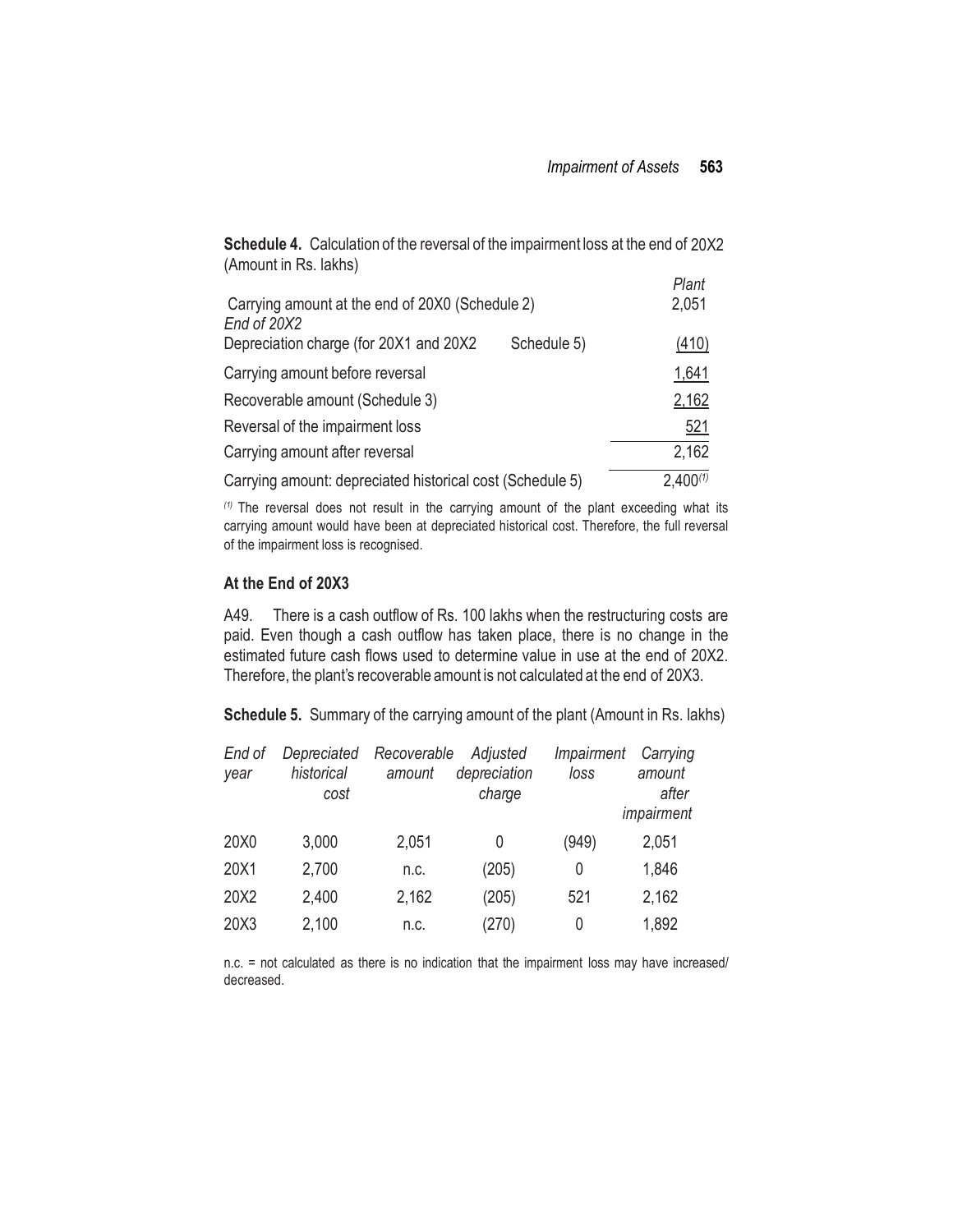# **Illustration 6 - Treatment of Future Capital Expenditure**

*In this illustration, tax effects are ignored.*

## **Background**

A50. At the end of 20X0, enterprise F tests a plane for impairment. The plane is a cash-generating unit. It is carried at depreciated historical cost and its carrying amount is Rs. 1,500 lakhs. It has an estimated remaining useful life of 10 years.

A51. For the purpose of this illustration, it is assumed that the plane's net selling price is not determinable. Therefore, the plane's recoverable amount is its value in use. Value in use is calculated using a pre-tax discount rate of 14%.

- A52. Management approved budgets reflect that:
- (a) in 20X4, capital expenditure of Rs. 250 lakhs will be incurred to renew the engine of the plane; and
- (b) this capital expenditure will improve the performance of the plane by decreasing fuel consumption.

A53. At the end of 20X4, renewal costs are incurred. The plane's estimated future cash flows reflected in the most recent management approved budgets are given in paragraph A56 and a current discount rate is the same as at the end of 20X0.

## **At the End of 20X0**

**Schedule 1.** Calculation of the plane's value in use at the end of 20X0 (Amount in Rs. lakhs)

| Year | Future cash flows | Discounted at 14% |
|------|-------------------|-------------------|
| 20X1 | 221.65            | 194.43            |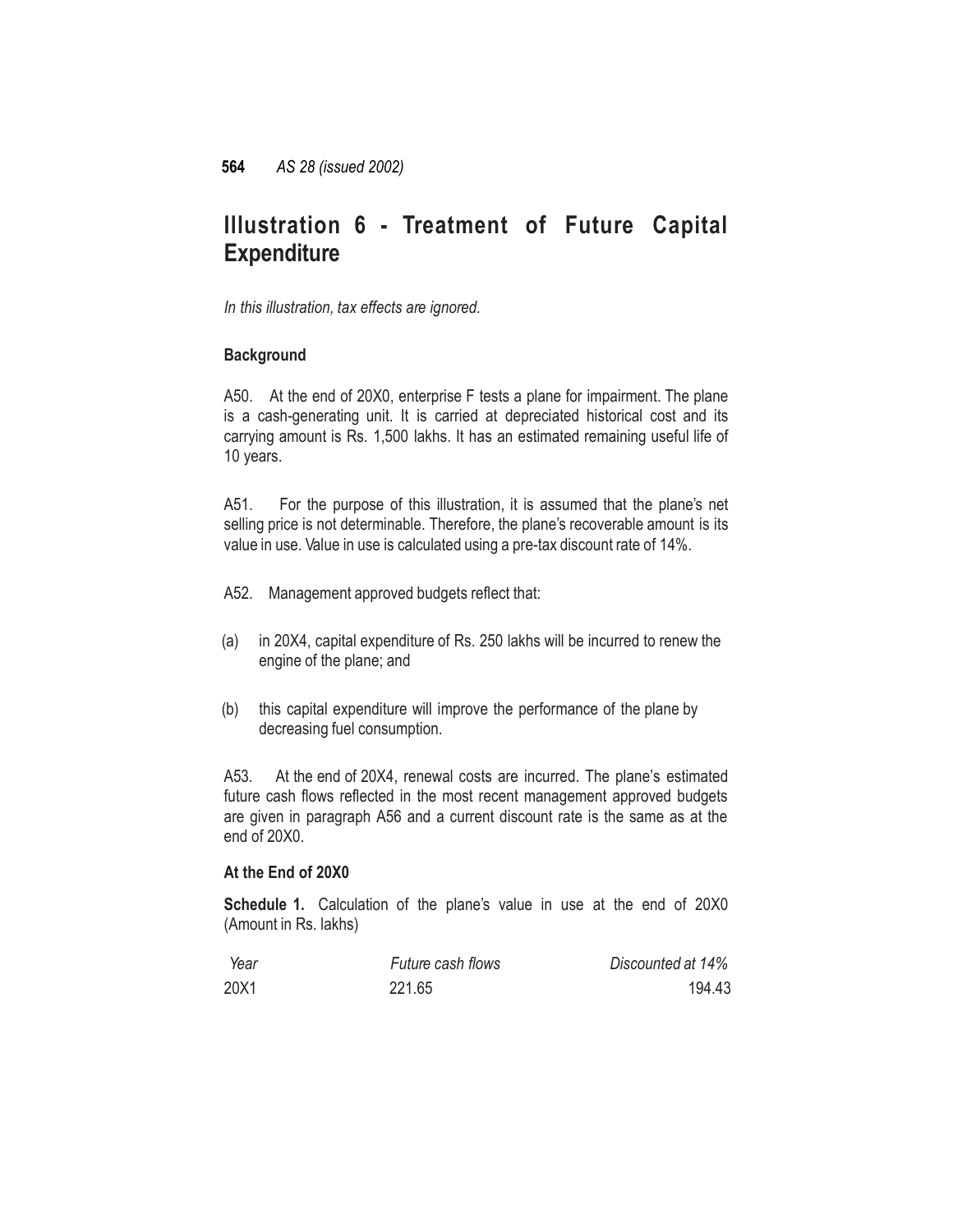| 20X2         | 214.50         | 165.05   |
|--------------|----------------|----------|
| 20X3         | 205.50         | 138.71   |
| 20X4         | $247.25^{(1)}$ | 146.39   |
| 20X5         | $253.25^{(2)}$ | 131.53   |
| 20X6         | $248.25^{(2)}$ | 113.10   |
| 20X7         | $241.23^{(2)}$ | 96.40    |
| 20X8         | $255.33^{(2)}$ | 89.51    |
| 20X9         | $242.34^{(2)}$ | 74.52    |
| 20X10        | $228.50^{(2)}$ | 61.64    |
| Value in use |                | 1,211.28 |

*(1)* Excludes estimated renewal costs reflected in management budgets.

*(2)* Excludes estimated benefits expected from the renewal of the engine reflected in management budgets.

A54. The plane's carrying amount is less than its recoverable amount (value in use). Therefore, F recognises an impairment loss for the plane.

**Schedule 2.** Calculation of the impairment loss at the end of 20X0 (Amount in Rs. lakhs)

|                                        | Plane    |
|----------------------------------------|----------|
| Carrying amount before impairment loss | 1,500.00 |
| Recoverable amount (Schedule 1)        | 1,211.28 |
| Impairment loss                        | (288.72) |
| Carrying amount after impairment loss  | 1,211.28 |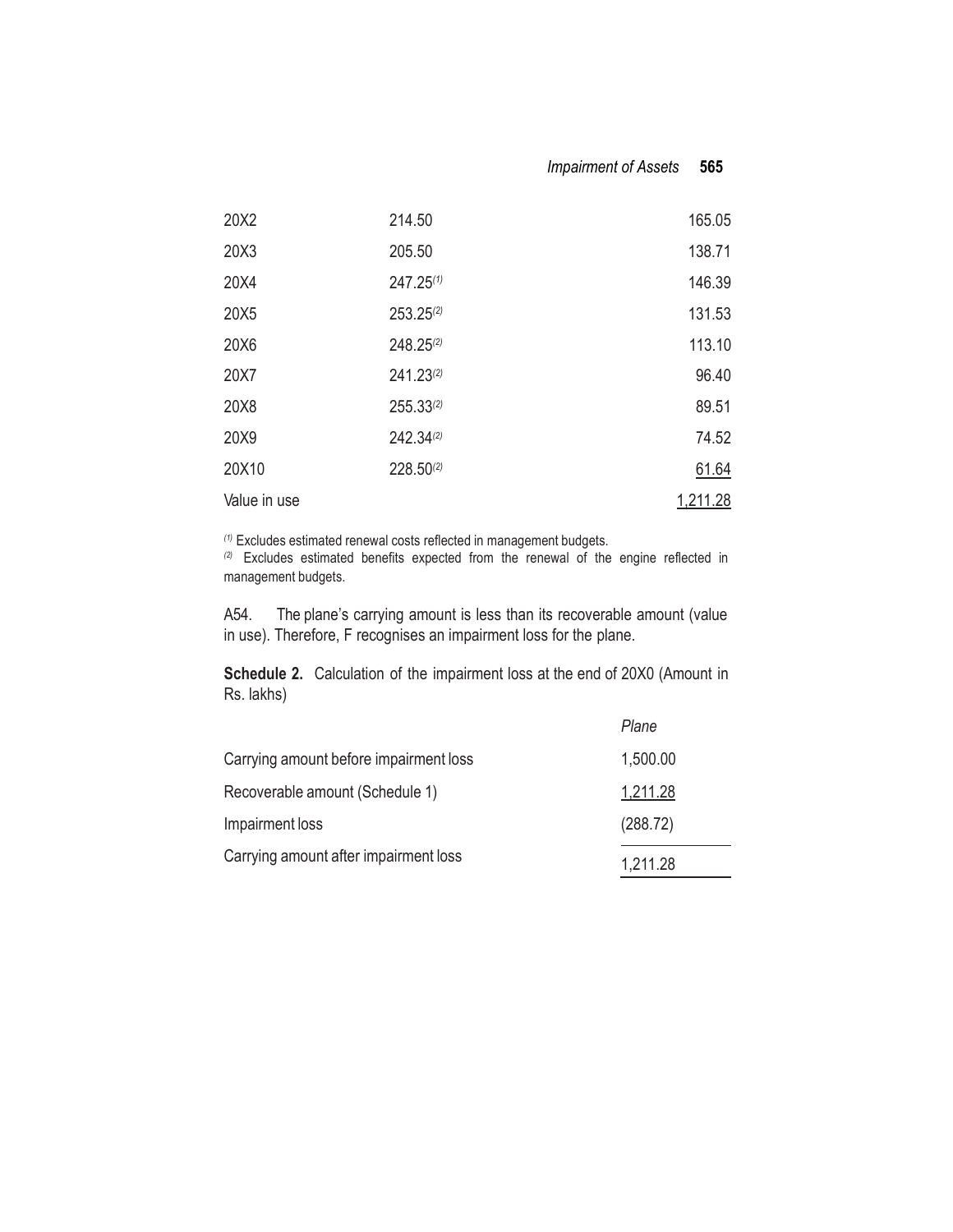#### **Years 20X1-20X3**

A55. No event occurs that requires the plane's recoverable amount to be reestimated. Therefore, no calculation of recoverable amount is required to be performed.

#### **At the End of 20X4**

A56. The capital expenditure is incurred. Therefore, in determining the plane's value in use, the future benefits expected from the renewal of the engine are considered in forecasting cash flows. This results in an increase in the estimated future cash flows used to determine value in use at the end of 20X0. As a consequence, in accordance with paragraphs 94-95 of this Standard, the recoverable amount of the plane is recalculated at the end of 20X4.

**Schedule 3.** Calculation of the plane's value in use at the end of 20X4 (Amount in Rs. lakhs)

| Year         | Future cash flows <sup>(1)</sup> | Discounted at 14% |
|--------------|----------------------------------|-------------------|
| 20X5         | 303.21                           | 265.97            |
| 20X6         | 327.50                           | 252.00            |
| 20X7         | 317.21                           | 214.11            |
| 20X8         | 319.50                           | 189.17            |
| 20X9         | 331.00                           | 171.91            |
| 20X10        | 279.99                           | 127.56            |
| Value in use |                                  | 1,220.72          |

*(1)* Includes estimated benefits expected from the renewal of the engine reflected in management budgets.

A57. The plane's recoverable amount (value in use) is higher than the plane's carrying amount and depreciated historical cost (see Schedule 4). Therefore, K reverses the impairment loss recognised for the plane at the end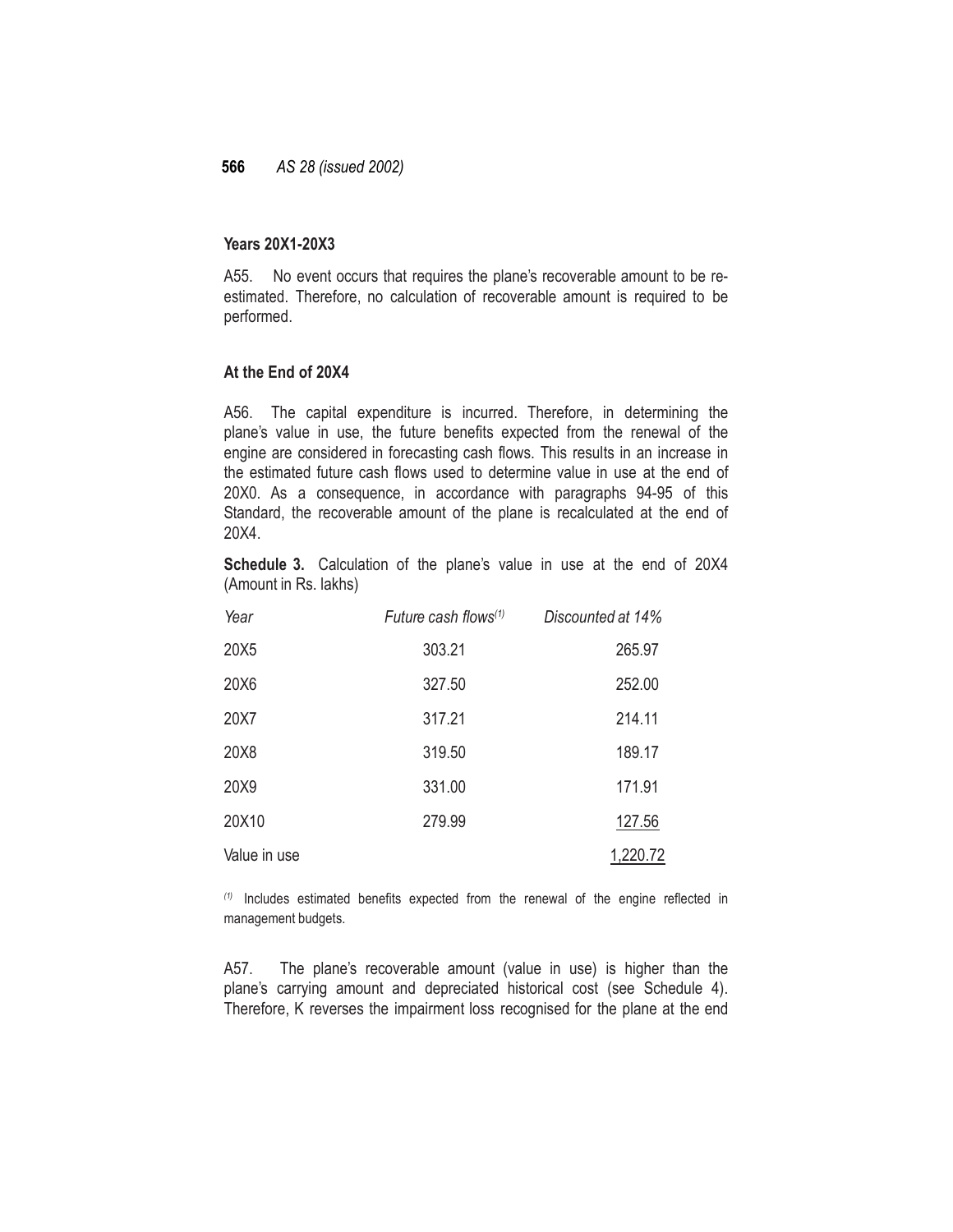of 20X0 so that the plane is carried at depreciated historical cost.

| <b>Schedule 4.</b> Calculation of the reversal of the impairment loss at the end of 20X4 |          |
|------------------------------------------------------------------------------------------|----------|
| (Amount in Rs. lakhs)                                                                    |          |
|                                                                                          | Plane    |
| Carrying amount at the end of $20X0$ (Schedule $2)$ )                                    | 1 211 28 |

| <u>Uditivility diffusified end of European controduce F</u> | .           |
|-------------------------------------------------------------|-------------|
| End of 20X4                                                 |             |
| Depreciation charge (20X1 to 20X4-Schedule 5)               | (484.52)    |
| Renewal expenditure                                         | 250.00      |
| Carrying amount before reversal                             | 976.76      |
| Recoverable amount (Schedule 3)                             | 1,220.72    |
| Reversal of the impairment loss                             | 173.24      |
| Carrying amount after reversal                              | 1,150.00    |
| Carrying amount: depreciated historical cost (Schedule 5)   | 1,150.00(1) |

*(1)* The value in use of the plane exceeds what its carrying amount would have been at depreciated historical cost. Therefore, the reversal is limited to an amount that does not result in the carrying amount of the plane exceeding depreciated historical cost.

**Schedule 5.** Summary of the carrying amount of the plane (Amount in Rs. lakhs)

| Year    | Depreciated<br>historical<br>cost | Recoverable<br>amount | Adjusted<br>depreciation<br>charge | <i>Impairment</i><br>loss | Carrying<br>amount<br>after<br>impairment |
|---------|-----------------------------------|-----------------------|------------------------------------|---------------------------|-------------------------------------------|
| 20X0    | 1,500.00                          | 1,211.28              | 0                                  | (288.72)                  | 1,211.28                                  |
| 20X1    | 1,350.00                          | n.c.                  | (121.13)                           | 0                         | 1,090.15                                  |
| 20X2    | 1,200.00                          | n.c.                  | (121.13)                           | 0                         | 969.02                                    |
| 20X3    | 1,050.00                          | n.c.                  | (121.13)                           | 0                         | 847.89                                    |
| 20X4    | 900.00                            |                       | (121.13)                           |                           |                                           |
| renewal | 250.00                            |                       |                                    |                           |                                           |
|         | 1,150.00                          | 1,220.72              | (121.13)                           | 173.24                    | 1,150.00                                  |
| 20X5    | 958.33                            | n.c.                  | (191.67)                           | 0                         | 958.33                                    |

n.c. = not calculated as there is no indication that the impairment lossmay have increased/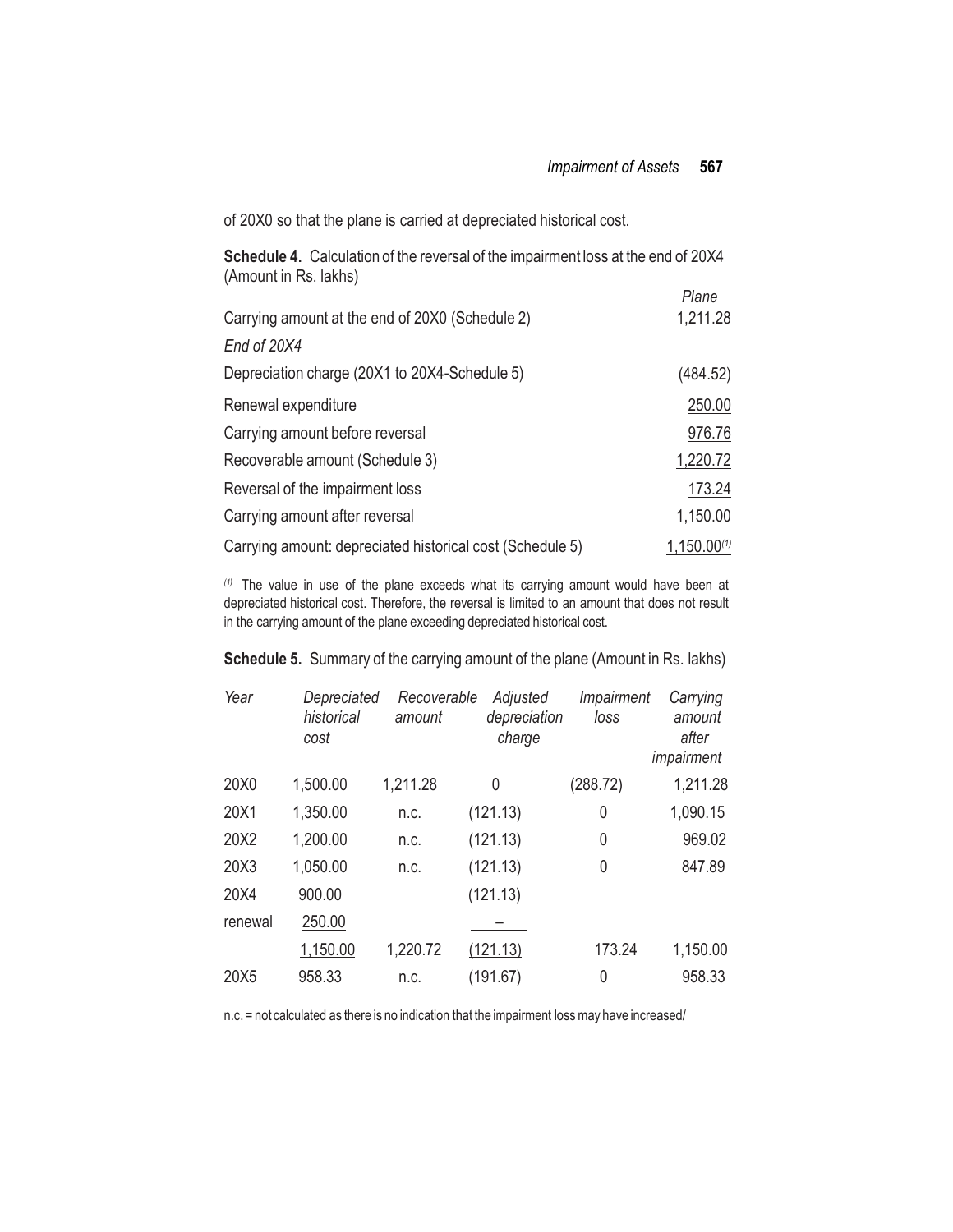decreased.

# **Illustration 7 - Application of the 'Bottom-Up' and 'Top-Down' Tests to Goodwill**

*In this illustration, tax effects are ignored.*

A58. At the end of 20X0, enterprise M acquired 100% of enterprise Z for Rs. 3,000 lakhs. Z has 3 cash-generating units A, B and C with net fair values of Rs. 1,200 lakhs, Rs. 800 lakhs and Rs. 400 lakhs respectively. M recognises goodwill of Rs. 600 lakhs (Rs. 3,000 lakhs less Rs. 2,400 lakhs) that relates to Z.

A59. At the end of 20X4, A makes significant losses. Its recoverable amount is estimated to be Rs. 1,350 lakhs. Carrying amounts are detailed below.

**Schedule 1.** Carrying amounts at the end of 20X4 (Amount in Rs. lakhs)

| End of 20X4               |       |      | Goodwill | Total |
|---------------------------|-------|------|----------|-------|
| Net carrying amount 1,300 | 1.200 | -800 | 120      | 3,420 |

# **A - Goodwill Can be Allocated on a Reasonable and Consistent Basis**

A60. At the date of acquisition of Z, the net fair values of A, B and C are considered a reasonable basis for a pro-rata allocation of the goodwill to A, B and C.

**Schedule 2.** Allocation of goodwill at the end of 20X4

|                                  | А     | B    |     | Total |
|----------------------------------|-------|------|-----|-------|
| End of 20X0                      |       |      |     |       |
| Net fair values                  | 1,200 | 800  | 400 | 2,400 |
| Pro-rata                         | 50%   | 33%  | 17% | 100%  |
| End of 20X4                      |       |      |     |       |
| Net carrying amount              | 1300  | 1200 | 800 | 3300  |
| Allocation of goodwill           | 60    | 40   | 20  | 120   |
| (using the pro-rata above)       |       |      |     |       |
| carrying amount<br>Net<br>(after | 1360  | 1240 | 820 | 3420  |
| allocation of goodwill)          |       |      |     |       |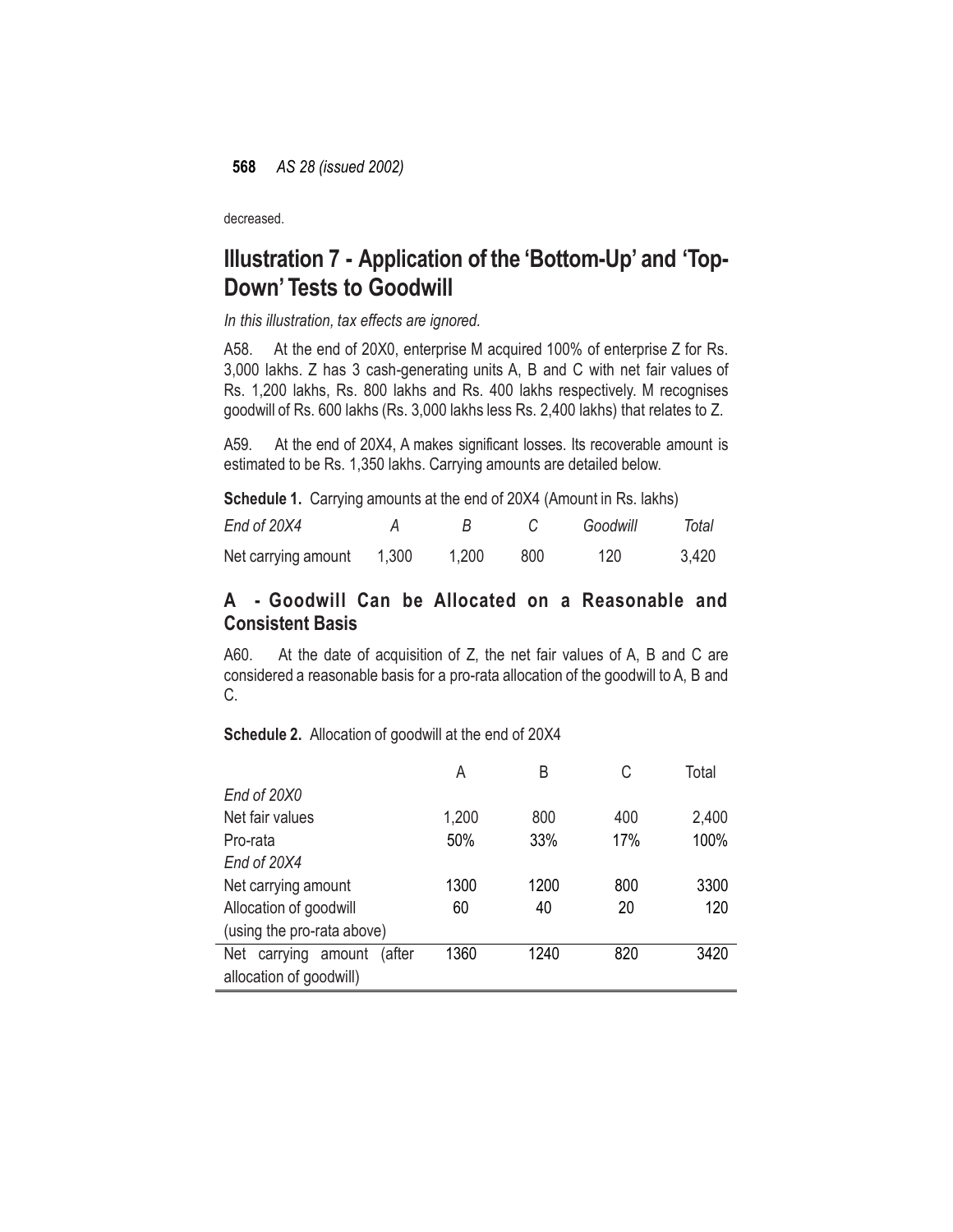A61. In accordance with the 'bottom-up' test in paragraph 78(a) of this Standard, M compares A's recoverable amount to its carrying amount after the allocation of the carrying amount of goodwill.

**Schedule 3.** Application of 'bottom-up' test (Amount in Rs. lakhs)

| End of 20X4                                               |       |
|-----------------------------------------------------------|-------|
| Carrying amount after allocation of goodwill (Schedule 2) | 1,360 |
| Recoverable amount                                        | 1,350 |
| Impairment loss                                           | 10    |

A62. M recognises an impairment loss of Rs. 10 lakhs for A. The impairment loss is fully allocated to the goodwill in accordance with paragraph 87 of this Standard.

# **B - Goodwill Cannot Be Allocated on a Reasonable and Consistent Basis**

A63. There is no reasonable way to allocate the goodwill that arose on the acquisition of Z to A, B and C. At the end of 20X4, Z's recoverable amount is estimated to be Rs. 3,400 lakhs.

A64. At the end of 20X4, M first applies the 'bottom-up' test in accordance with paragraph 78(a) of this Standard. It compares A's recoverable amount to its carrying amount excluding the goodwill.

**Schedule 4.** Application of 'bottom-up' test (Amount in Rs. lakhs)

| End of 20X4        |       |
|--------------------|-------|
| Carrying amount    | 1,300 |
| Recoverable amount | 1,350 |
| Impairment loss    |       |

A65. Therefore, no impairment loss is recognised for A as a result of the 'bottom-up' test.

A66. Since the goodwill could not be allocated on a reasonable and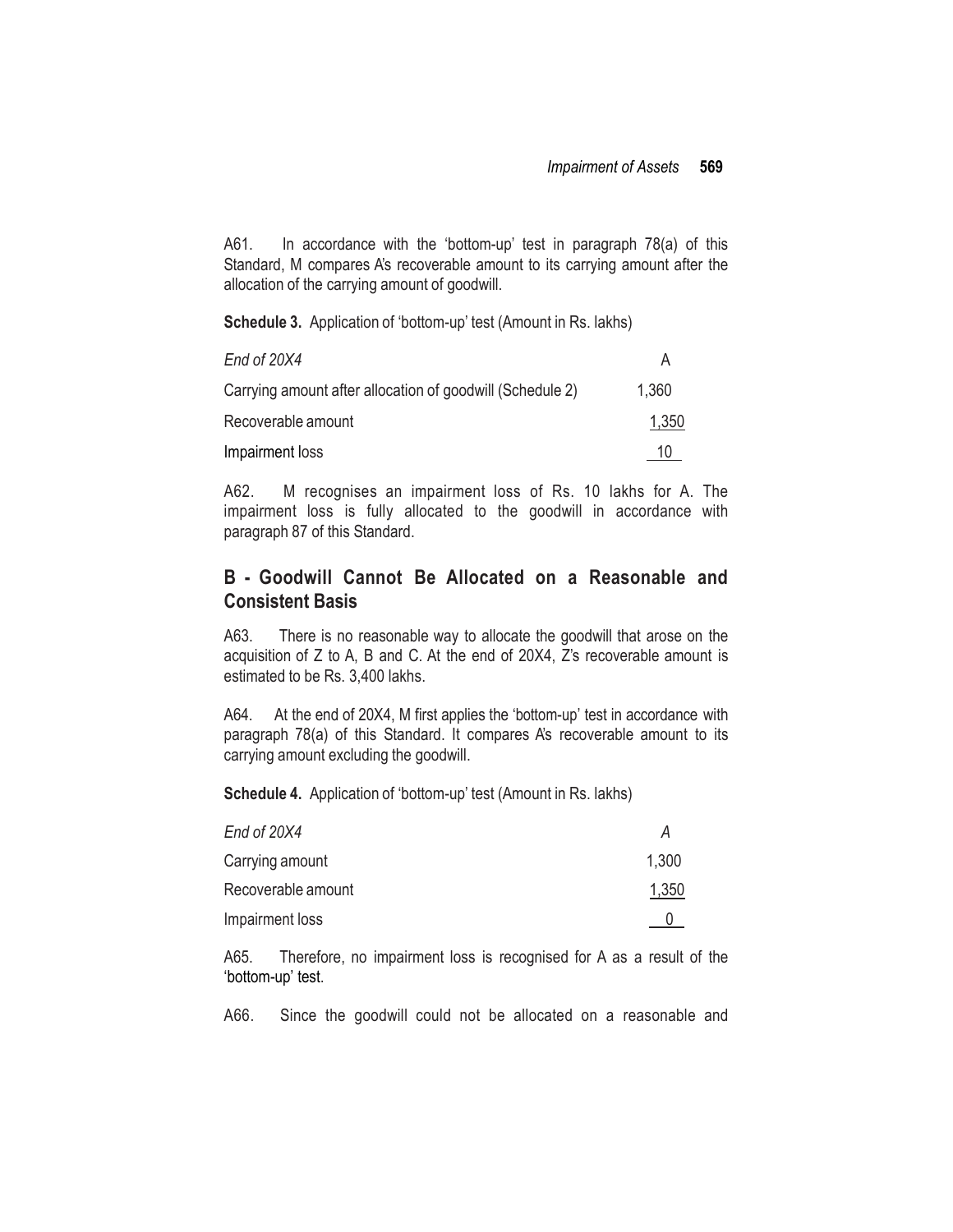consistent basis to A, M also performs a 'top-down' test in accordance with paragraph 78(b) of this Standard. It compares the carrying amount of Z as a whole to its recoverable amount (Z as a whole is the smallest cash-generating unit that includes A and to which goodwill can be allocated on a reasonable and consistent basis).

| End of 20X4                                     | А     | Β     | C   | Goodwill | 7     |
|-------------------------------------------------|-------|-------|-----|----------|-------|
| Carrying amount                                 | 1,300 | 1,200 | 800 | 120      | 3,420 |
| Impairment loss arising                         |       |       |     |          |       |
| from the 'bottom-up' test                       | O     |       |     |          | 0     |
| Carrying amount after the<br>'bottom-up' test   | 1,300 | 1,200 | 800 | 120      | 3,420 |
| Recoverable amount                              |       |       |     |          | 3,400 |
| Impairment loss arising from<br>'top-down' test |       |       |     |          | 20    |

**Schedule 5.** Application of the 'top-down' test (Amount in Rs. lakhs)

A67. Therefore, M recognises an impairment loss of Rs. 20 lakhs that it allocates fully to goodwill in accordance with paragraph 87 of this Standard.

# **Illustration 8 - Allocation of Corporate Assets**

*In this illustration tax effects are ignored.*

#### **Background**

A68. Enterprise M has three cash-generating units: A, B and C. There are adverse changes in the technological environment in which M operates. Therefore, M conducts impairment tests of each of its cash-generating units. At the end of 20X0, the carrying amounts of A, B and C are Rs. 100 lakhs, Rs. 150 lakhs and Rs. 200 lakhs respectively.

A69. The operations are conducted from a headquarter. The carrying amount of the headquarter assets is Rs. 200 lakhs: a headquarter building of Rs. 150 lakhs and a research centre of Rs. 50 lakhs. The relative carrying amounts of the cash-generating units are a reasonable indication of the proportion of the head-quarter building devoted to each cash-generating unit. The carrying amount of the research centre cannot be allocated on a reasonable basis to the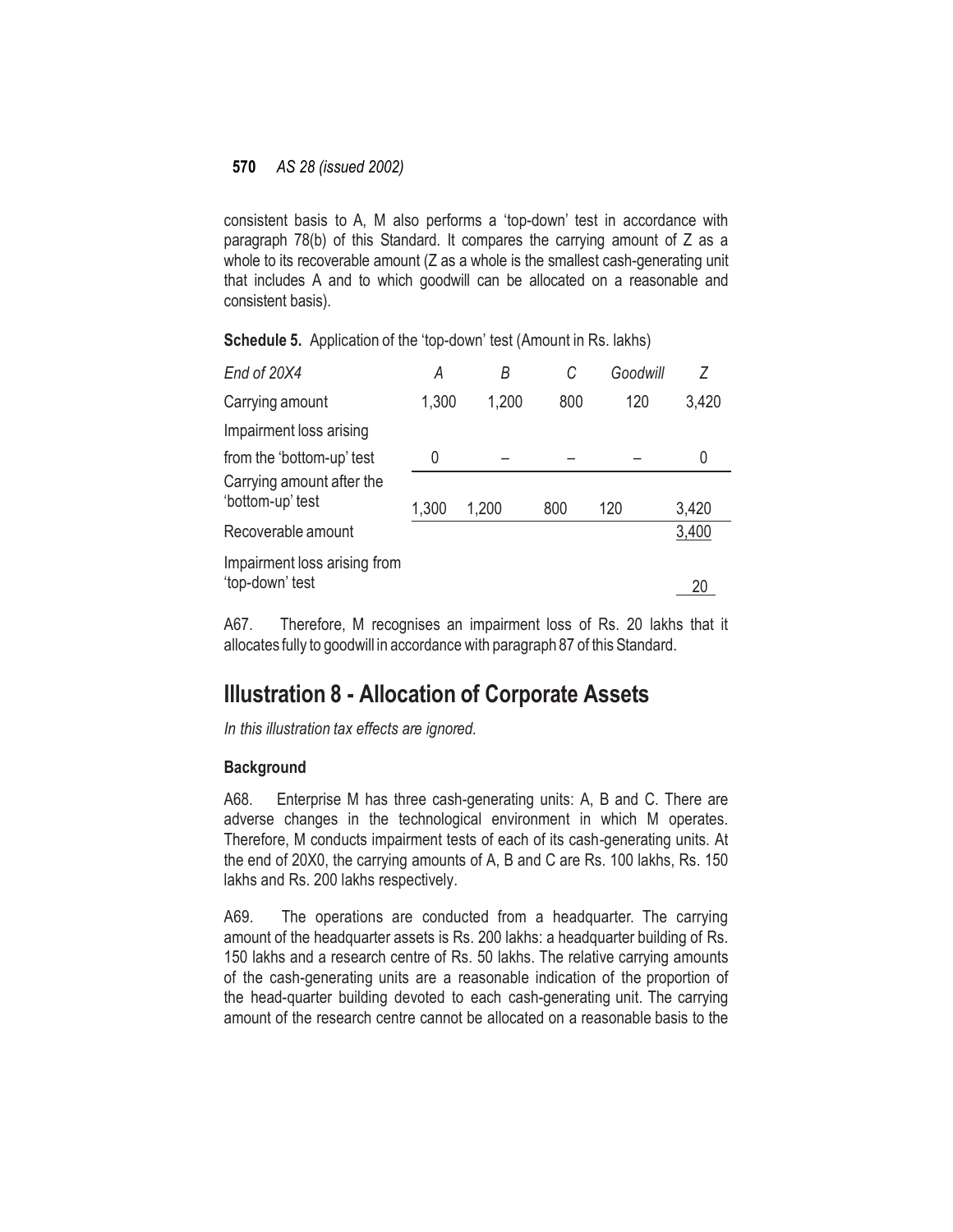individual cash-generating units.

A70. The remaining estimated useful life of cash-generating unit A is 10 years. The remaining useful lives of B, C and the headquarter assets are 20 years. The headquarter assets are depreciated on a straight-line basis.

A71. There is no basis on which to calculate a net selling price for each cashgenerating unit. Therefore, the recoverable amount of each cashgenerating unit is based on its value in use. Value in use is calculated using a pre-tax discount rate of 15%.

#### **Identification of Corporate Assets**

A72. In accordance with paragraph 85 of this Standard, M first identifies all the corporate assets that relate to the individual cash-generating units under review. The corporate assets are the headquarter building and the research centre.

- A73. M then decides how to deal with each of the corporate assets:
- (a) the carrying amount of the headquarter building can be allocated on a reasonable and consistent basis to the cash-generating units under review. Therefore, only a 'bottom-up' test is necessary; and
- (b) the carrying amount of the research centre cannot be allocated on a reasonable and consistent basis to the individual cash- generating units under review. Therefore, a 'top-down' test will be applied in addition to the 'bottom-up' test.

#### **Allocation of Corporate Assets**

A74. The carrying amount of the headquarter building is allocated to the carrying amount of each individual cash-generating unit. A weighted allocation basis is used because the estimated remaining useful life of A's cashgenerating unit is 10 years, whereas the estimated remaining useful lives of B and C's cash-generating units are 20 years.

**Schedule 1.** Calculation of a weighted allocation of the carrying amount of the headquarter building (Amount in Rs. lakhs)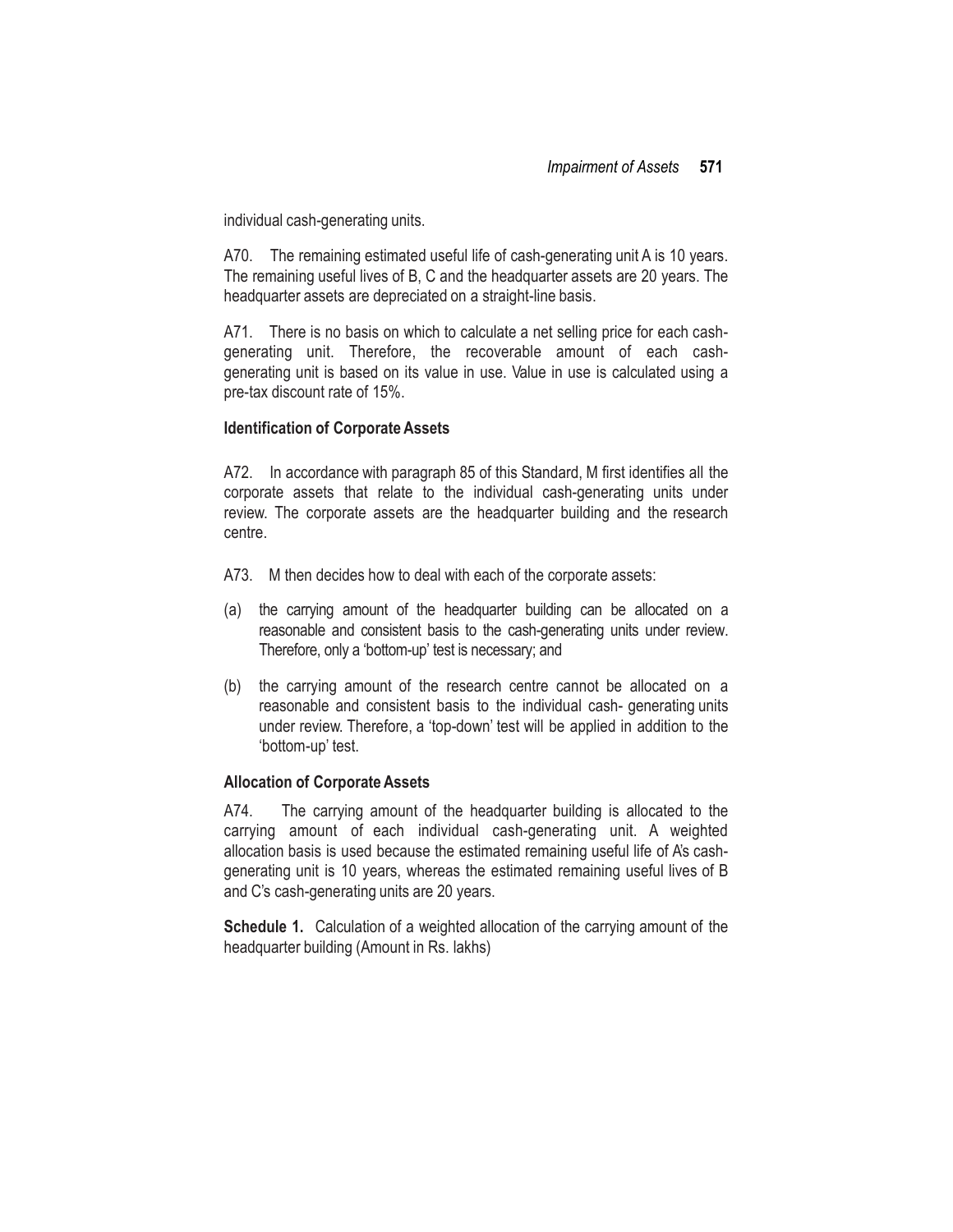| End of 20X0                                                                    | А         | В         | С         | Total |
|--------------------------------------------------------------------------------|-----------|-----------|-----------|-------|
| Carrying amount                                                                | 100       | 150       | 200       | 450   |
| Useful life                                                                    | 10 years  | 20 years  | 20 years  |       |
| Weighting based on useful life                                                 |           |           |           |       |
| Carrying amount after weighting                                                | 100       | 300       | 400       | 800   |
| Pro-rata allocation of the building                                            | 12.5%     | 37.5%     | 50%       | 100%  |
|                                                                                | (100/800) | (300/800) | (400/800) |       |
| Allocation of the carrying amount of<br>the building (based on pro-rata above) | 19        | 56        | 75        | 150   |

| Carrying amount (after      |     |     |     |
|-----------------------------|-----|-----|-----|
| allocation of the building) | 119 | 206 | 600 |

## **Determination of RecoverableAmount**

A75. The 'bottom-up' test requires calculation of the recoverable amount of each individual cash-generating unit. The 'top-down' test requires calculation of the recoverable amount of M as a whole (the smallest cashgenerating unit that includes the research centre).

**Schedule 2**. Calculation of A, B, C and M's value in use at the end of 20X0 (Amount in Rs. lakhs)

|             | Α      |       | B      |       |                                                |       | M        |
|-------------|--------|-------|--------|-------|------------------------------------------------|-------|----------|
| Year Future |        |       |        |       | Discount Future Discount FutureDiscount Future |       | Discount |
| cash        | at 15% | cash  | at 15% | cash  | at 15%                                         | cash  | at 15%   |
| flows       |        | flows |        | flows |                                                | flows |          |
| 2           | 3      | 4     | 5      | 6     |                                                | 8     | 9        |
| 18          | 16     | 9     | 8      | 10    | 9                                              | 39    | 34       |
| 31          | 23     | 16    | 12     | 20    | 15                                             | 72    | 54       |
| 37          | 24     | 24    | 16     | 34    | 22                                             | 105   | 69       |
| 42          | 24     | 29    | 17     | 44    | 25                                             | 128   | 73       |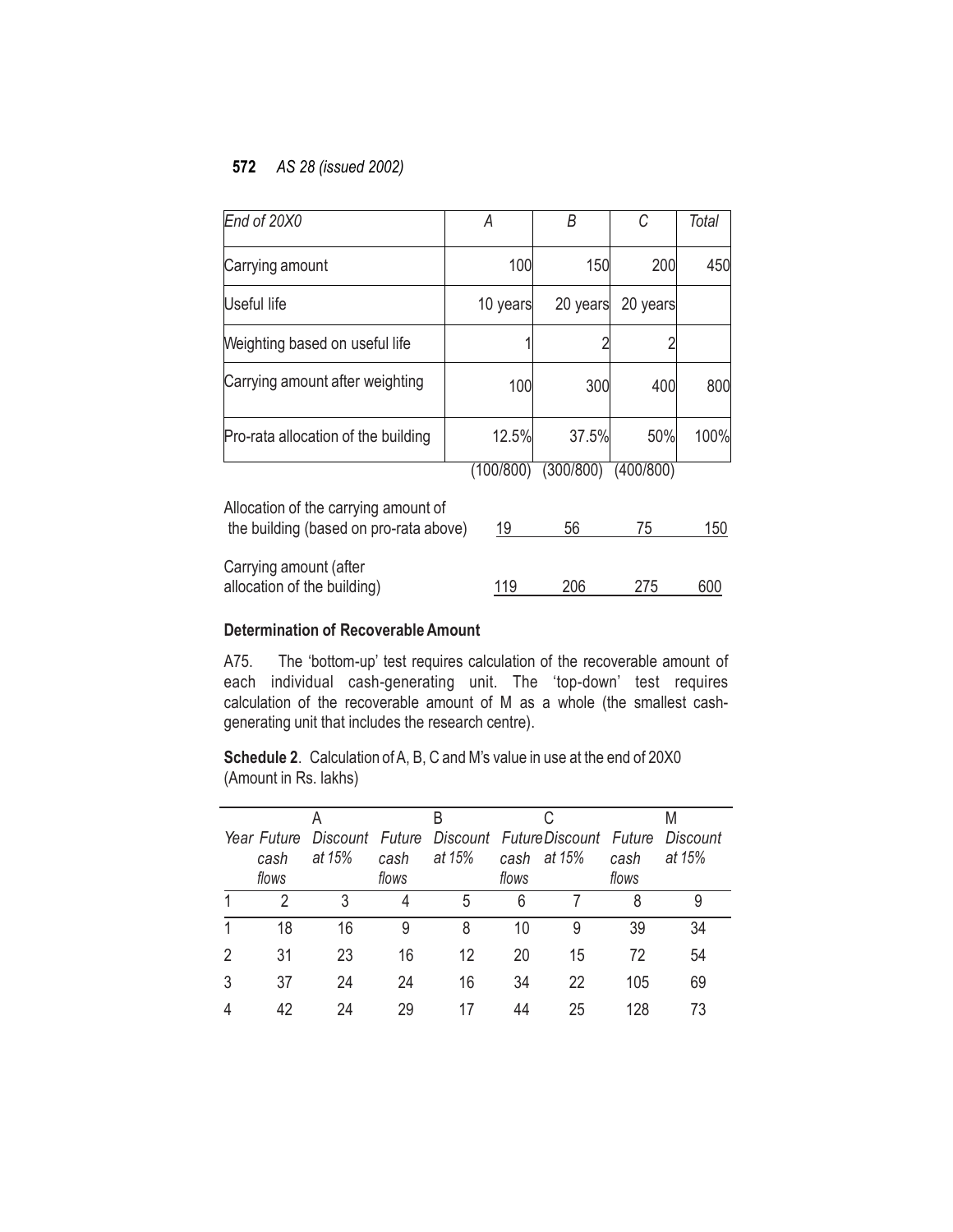| 24<br>16<br>5<br>47<br>32<br>51<br>25<br>143<br>6<br>22<br>33<br>14<br>24<br>52<br>56<br>155<br>7<br>13<br>162<br>21<br>34<br>60<br>22<br>55<br>8<br>11<br>166<br>18<br>63<br>21<br>55<br>35<br>9<br>10<br>18<br>53<br>15<br>65<br>167<br>35<br>9<br>16<br>10<br>12<br>169<br>48<br>35<br>66<br>8<br>11<br>36<br>14<br>132<br>66<br>$\overline{7}$<br>12<br>35<br>12<br>131<br>66<br>6<br>13<br>131<br>35<br>66<br>11<br>5<br>9<br>14<br>33<br>128<br>65<br>4<br>8<br>122<br>15<br>30<br>62<br>3<br>6<br>16<br>26<br>60<br>115<br>17<br>$\overline{2}$<br>5<br>22<br>108<br>57<br>$\mathbf{1}$<br>18<br>18<br>4<br>97<br>51<br>3<br>1<br>19<br>14<br>43<br>85<br>1<br>$\overline{2}$<br>20<br>10<br>71<br>35 |             |
|--------------------------------------------------------------------------------------------------------------------------------------------------------------------------------------------------------------------------------------------------------------------------------------------------------------------------------------------------------------------------------------------------------------------------------------------------------------------------------------------------------------------------------------------------------------------------------------------------------------------------------------------------------------------------------------------------------------|-------------|
|                                                                                                                                                                                                                                                                                                                                                                                                                                                                                                                                                                                                                                                                                                              | 71          |
|                                                                                                                                                                                                                                                                                                                                                                                                                                                                                                                                                                                                                                                                                                              | 67          |
|                                                                                                                                                                                                                                                                                                                                                                                                                                                                                                                                                                                                                                                                                                              | 61          |
|                                                                                                                                                                                                                                                                                                                                                                                                                                                                                                                                                                                                                                                                                                              | 54          |
|                                                                                                                                                                                                                                                                                                                                                                                                                                                                                                                                                                                                                                                                                                              | 48          |
|                                                                                                                                                                                                                                                                                                                                                                                                                                                                                                                                                                                                                                                                                                              | 42          |
|                                                                                                                                                                                                                                                                                                                                                                                                                                                                                                                                                                                                                                                                                                              | 28          |
|                                                                                                                                                                                                                                                                                                                                                                                                                                                                                                                                                                                                                                                                                                              | 25          |
|                                                                                                                                                                                                                                                                                                                                                                                                                                                                                                                                                                                                                                                                                                              | 21          |
|                                                                                                                                                                                                                                                                                                                                                                                                                                                                                                                                                                                                                                                                                                              | 18          |
|                                                                                                                                                                                                                                                                                                                                                                                                                                                                                                                                                                                                                                                                                                              | 15          |
|                                                                                                                                                                                                                                                                                                                                                                                                                                                                                                                                                                                                                                                                                                              | 12          |
|                                                                                                                                                                                                                                                                                                                                                                                                                                                                                                                                                                                                                                                                                                              | 10          |
|                                                                                                                                                                                                                                                                                                                                                                                                                                                                                                                                                                                                                                                                                                              | 8           |
|                                                                                                                                                                                                                                                                                                                                                                                                                                                                                                                                                                                                                                                                                                              | 6           |
|                                                                                                                                                                                                                                                                                                                                                                                                                                                                                                                                                                                                                                                                                                              | 4           |
| 164<br>271<br>199<br>Value in use                                                                                                                                                                                                                                                                                                                                                                                                                                                                                                                                                                                                                                                                            | $720^{(1)}$ |

*Impairment of Assets* **573**

*(1)* It is assumed that the research centre generates additional future cash flows for the enterprise as a whole. Therefore, the sum of the value in use of each individual cashgenerating unit is less than the value in use of the business as a whole. The additional cash flows are not attributable to the headquarter building.

## **Calculation of Impairment Losses**

A76. In accordance with the 'bottom-up' test, M compares the carrying amount of each cash-generating unit (after allocation of the carrying amount of the building) to its recoverable amount.

**Schedule 3**. Application of 'bottom-up' test (Amount in Rs. lakhs)

| End of 20X0                              |     | $\mathsf H$ |     |
|------------------------------------------|-----|-------------|-----|
| Carrying amount (after allocation of the |     |             |     |
| building) (Schedule 1)                   | 119 | 206         | 275 |